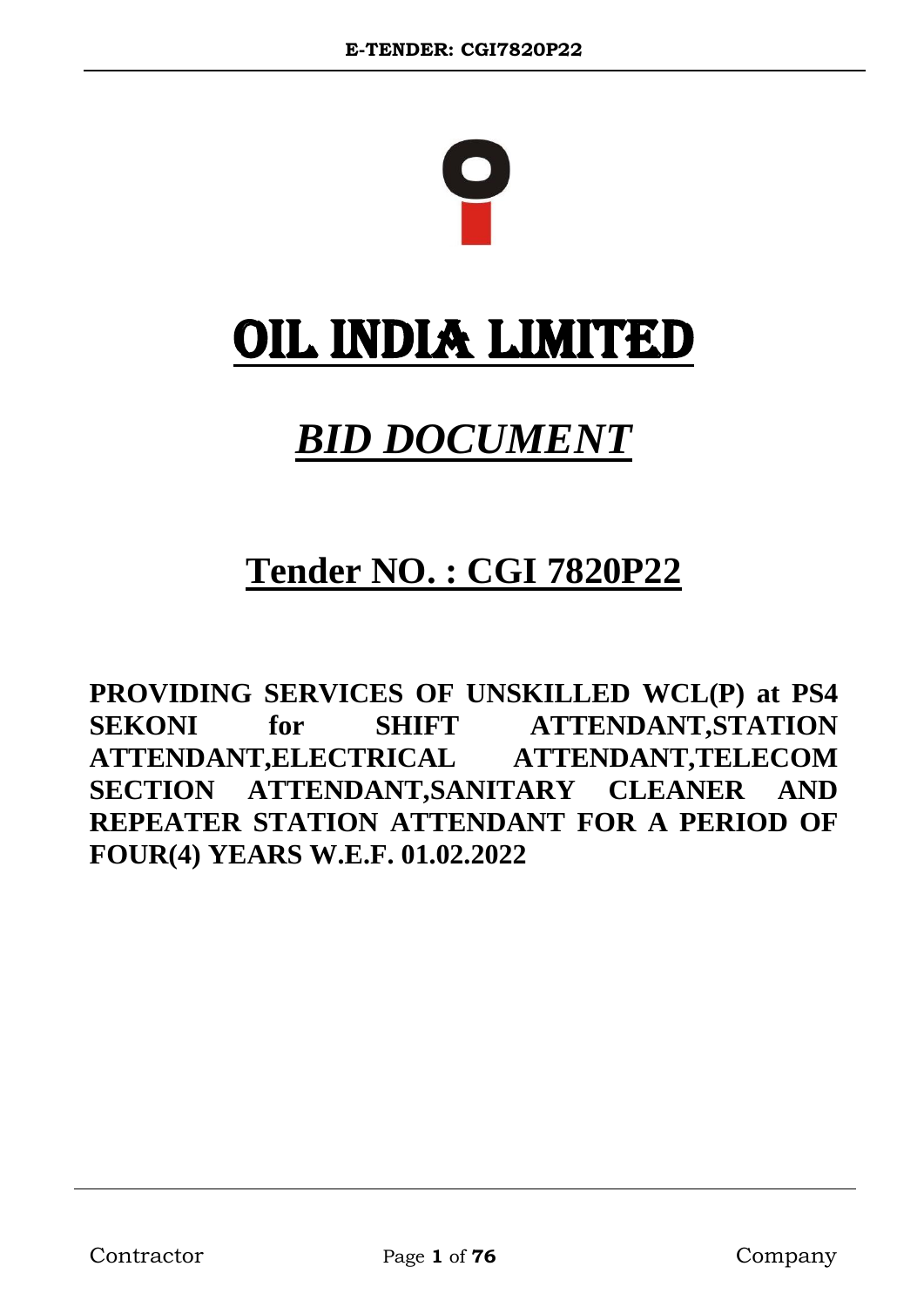### **:INDEX:**

|  | <b>Instruction to bidders</b> : Bidders are required to submit their bid through online |
|--|-----------------------------------------------------------------------------------------|
|  | with their quoted rates as per Section -II in Price-Bid                                 |
|  | <b>Format-A</b> along with all relevant documents as                                    |
|  | required.                                                                               |

### **Covering Letter with Salient features**

| Part -I             |       |                      | <b>Instruction to Bidders</b>                  |  |
|---------------------|-------|----------------------|------------------------------------------------|--|
| Part-II             |       |                      | <b>Bid Rejection/Evaluation Criteria</b>       |  |
| <b>Section - I</b>  |       |                      | General terms and Condition of the Contract    |  |
| <b>Section - II</b> |       |                      | Schedule of Quantities, Service/work and Rates |  |
| Section - III       |       | $\ddot{\cdot}$       | Special terms and conditions                   |  |
| <b>Section - IV</b> |       | $\ddot{\cdot}$       | <b>Safety Measures</b>                         |  |
| $Section - V$       |       | $\ddot{\phantom{a}}$ | <b>Integrity Pact</b>                          |  |
|                     |       |                      |                                                |  |
| Proforma            | $- A$ |                      | Price Bid Format                               |  |
| <b>Proforma</b>     | $-$ B | $\ddot{\phantom{a}}$ | <b>Bid Form</b>                                |  |
| <b>Proforma</b>     | $-$ C | $\ddot{\phantom{a}}$ | Bank Guarantee format for Bid Security Deposit |  |
| Proforma            | - D   |                      | Bank Guarantee format for Performance Security |  |
|                     |       |                      | Deposit                                        |  |
| Proforma            | - E   | $\ddot{\phantom{a}}$ | Draft Agreement Copy                           |  |
| Proforma            | - F   |                      | <b>Statement of Compliance/Non-Compliance</b>  |  |
| Proforma            | $-$ G | $\ddot{\cdot}$       | Letter of Authority                            |  |
| Proforma            | - H   | $\ddot{\phantom{a}}$ | Certificate of annual turnover & net worth     |  |
| Proforma            | - I   |                      | E-Payments vide RTGS/NEFT                      |  |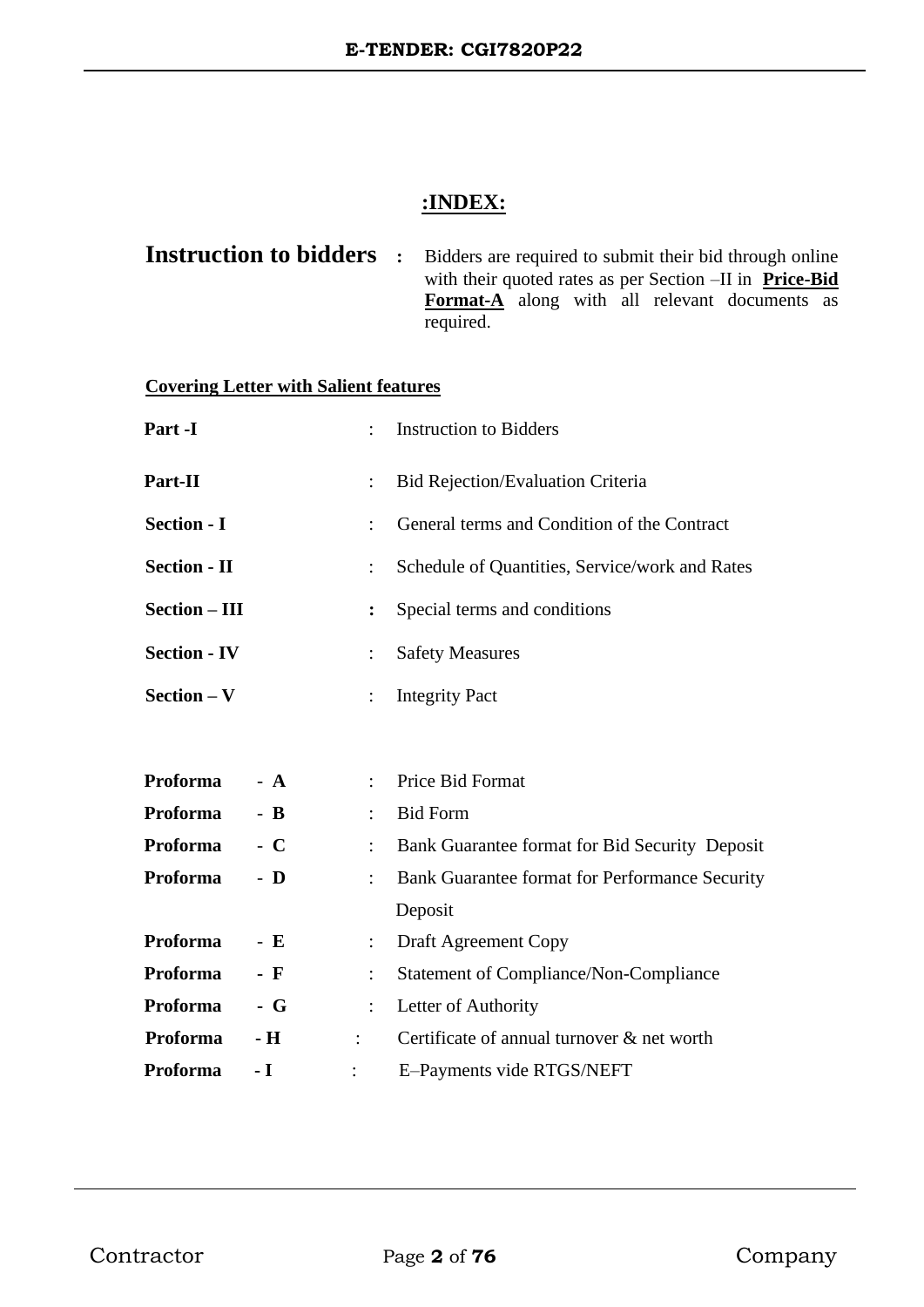

#### **FORWARDING LETTER**

- Sir,
- 1.0 OIL INDIA LIMITED (OIL), a "Navaratna" Category, Government of India Enterprise, is a premier oil Company engaged in exploration, production and transportation of crude oil & natural gas with its Headquarters at Duliajan, Assam. Duliajan is well connected by Air with nearest Airport being at Dibrugarh, 45 km away. Pipeline Department of OIL, having its Head Quarter at Noonmati, Guwahati, operates and maintains the cross country crude oil and product pipeline spanning across the state of Assam, West Bengal and Bihar.
- 2.0 In connection with its operations, OIL invites **Domestic Competitive Bids** under *Single Stage Two Bid System* from competent and experienced Contractors for **"PROVIDING SERVICES OF UNSKILLED WCL(P) at PS4 SEKONI for SHIFT ATTENDANT,STATION ATTENDANT,ELECTRICAL ATTENDANT,TELECOM SECTION ATTENDANT,SANITARY CLEANER AND REPEATER STATION ATTENDANT FOR A PERIOD OF FOUR(4) YEARS W.E.F. 01.02.2022."** through OIL's e-procurement portal [https://etender.srm.oilindia.in/irj/portal.](https://etender.srm.oilindia.in/irj/portal)

You are invited to submit your most competitive bid on or before the scheduled bid closing date and time through OIL's e-procurement portal. For your ready reference, few salient points of the IFB (covered in detail in the Bid Document) are highlighted below:

| (i)   | Invitation For Bid (IFB) No.               |                           | $\therefore$ CGI 7820P22           |
|-------|--------------------------------------------|---------------------------|------------------------------------|
| (ii)  | Type of IFB                                |                           | <b>Single Stage Two Bid System</b> |
| (iii) | Pre-Bid Conference Date                    |                           | : Not Applicable                   |
| (iv)  | Venue of Pre-Bid Conference                |                           | : Not Applicable                   |
| (v)   | Last Date of Receipt of Pre-Bid<br>Queries | $\mathbb{Z}^{\mathbb{Z}}$ | Not Applicable                     |
| (vi)  | Bid Closing Date & Time                    |                           | : As per online data               |
| (vii) | Technical Bid Opening Date & Time          |                           | : As per online data               |
|       | (viii) Priced Bid Opening Date<br>&time    |                           | : As per online data               |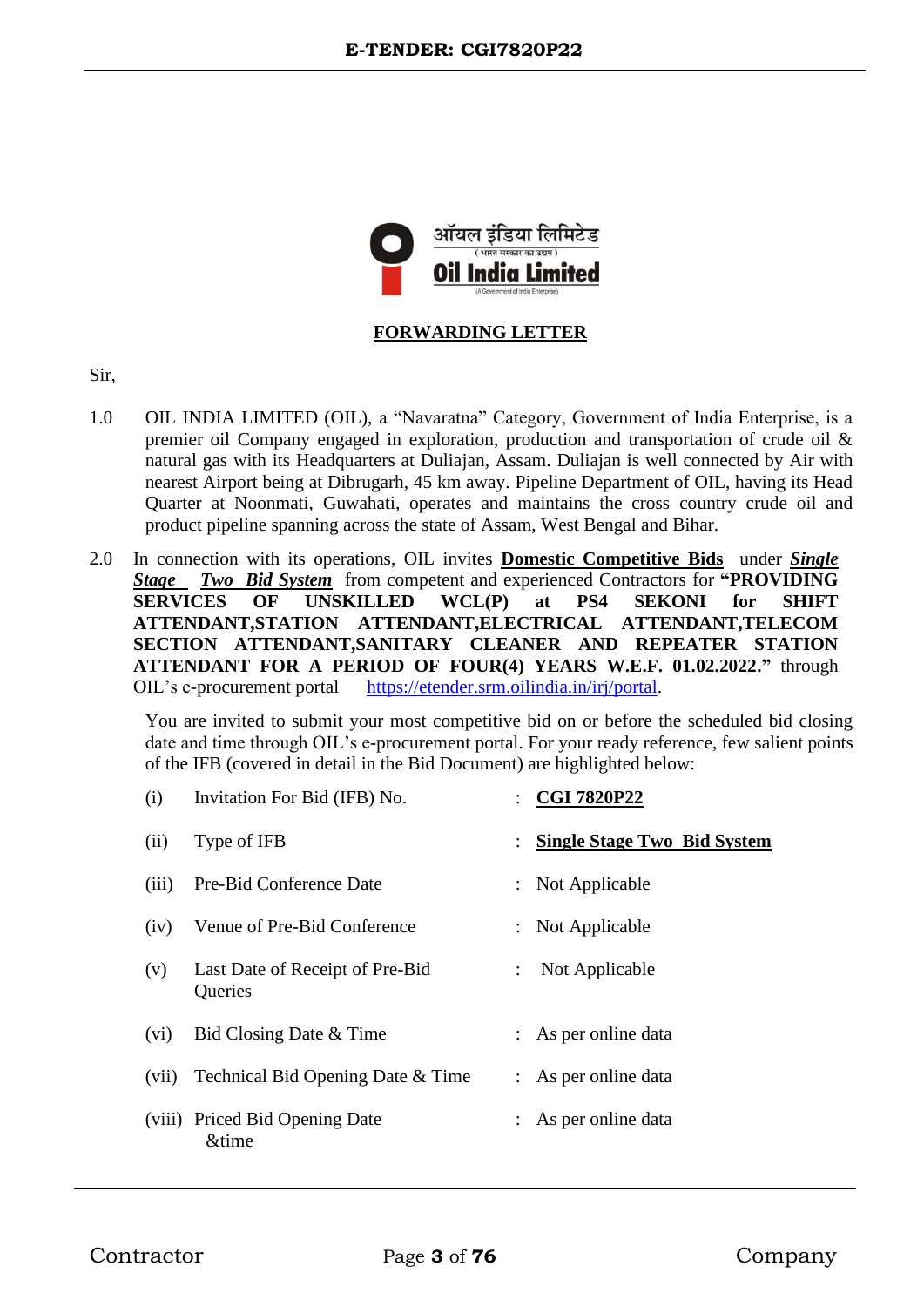| (ix)               | <b>Bid Submission Mode</b>                   |                | : Bid should be uploaded in OIL's E-<br>Procurement portal                                                               |
|--------------------|----------------------------------------------|----------------|--------------------------------------------------------------------------------------------------------------------------|
| (x)                | <b>Bid Opening Place</b>                     |                | Office of the GM(Contracts)<br>Oil India Limited, Pipeline Head Quarter<br>Guwahati-781171, Assam, India                 |
| $(x_i)$            | <b>Bid Validity</b>                          |                | 120 days from date of Closing of bid                                                                                     |
| (xii)              | <b>Mobilization Time</b>                     |                | : <b>NIL days</b> from the date of issue of<br>Work order by OIL                                                         |
|                    | (xiii) Bid Security Amount                   | $\ddot{\cdot}$ | <b>NIL</b>                                                                                                               |
|                    | (xiv) Bid Security Validity                  |                | 150 days from date of closing of bid                                                                                     |
| $\left( xy\right)$ | Amount of Performance Guarantee              | $\ddot{\cdot}$ | 3 % of the total contract value<br>for 1 (One) year                                                                      |
|                    | (xvi) Retention Money                        |                | Not applicable                                                                                                           |
|                    | (xvi) Validity of Performance Security<br>of |                | Up to 3 months from date of completion<br>contract                                                                       |
|                    | (xvii) Duration of the Contract              |                | 4(Four) years.                                                                                                           |
|                    | (xviii) Bids to be addressed to:             |                | <b>GENERAL MANAGER (CONTRACTS)</b><br><b>OIL INDIA LIMITED</b><br>PIPELINE HEAD QUARTER<br>GUWAHATI-781171, ASSAM, INDIA |

#### 3.0 **INTEGRITY PACT: (APPLICABLE FOR THIS TENDER)**

OIL shall be entering into an Integrity Pact with the bidders as per format enclosed vide "**Section – V**" of the tender document. This Integrity Pact Proforma has been duly signed digitally by OIL's competent signatory (Digitally Signed). The proforma has to be returned by the bidder (alongwith the technical bid) duly signed (digitally) by the same signatory who signed the bid, i.e., who is duly authorized to sign the bid. Uploading the Integrity Pact with digital signature will be construed that all pages of the Integrity Pact has been signed by the bidder's authorized signatory who sign the Bid.

#### 4.0 **GUIDELINES FOR PARTICIPATING IN OIL'S E-PROCUREMENT:**

All the Bids must be Digitally Signed using "Class 3" digital certificate [Organization] (ecommerce application) only as per Indian IT Act obtained from the licensed Certifying Authorities operating under the Root Certifying Authority of India (RCAI), Controller of Certifying Authorities (CCA) of India. The bid signed using other than "Class 3" digital certificate, will be liable for rejection. **Please note Encryption certificate is also required along with Digital Certificate Class III [Organization in order to submit bid in system .** Please refer "Guideline to Bidder for participating in OIL"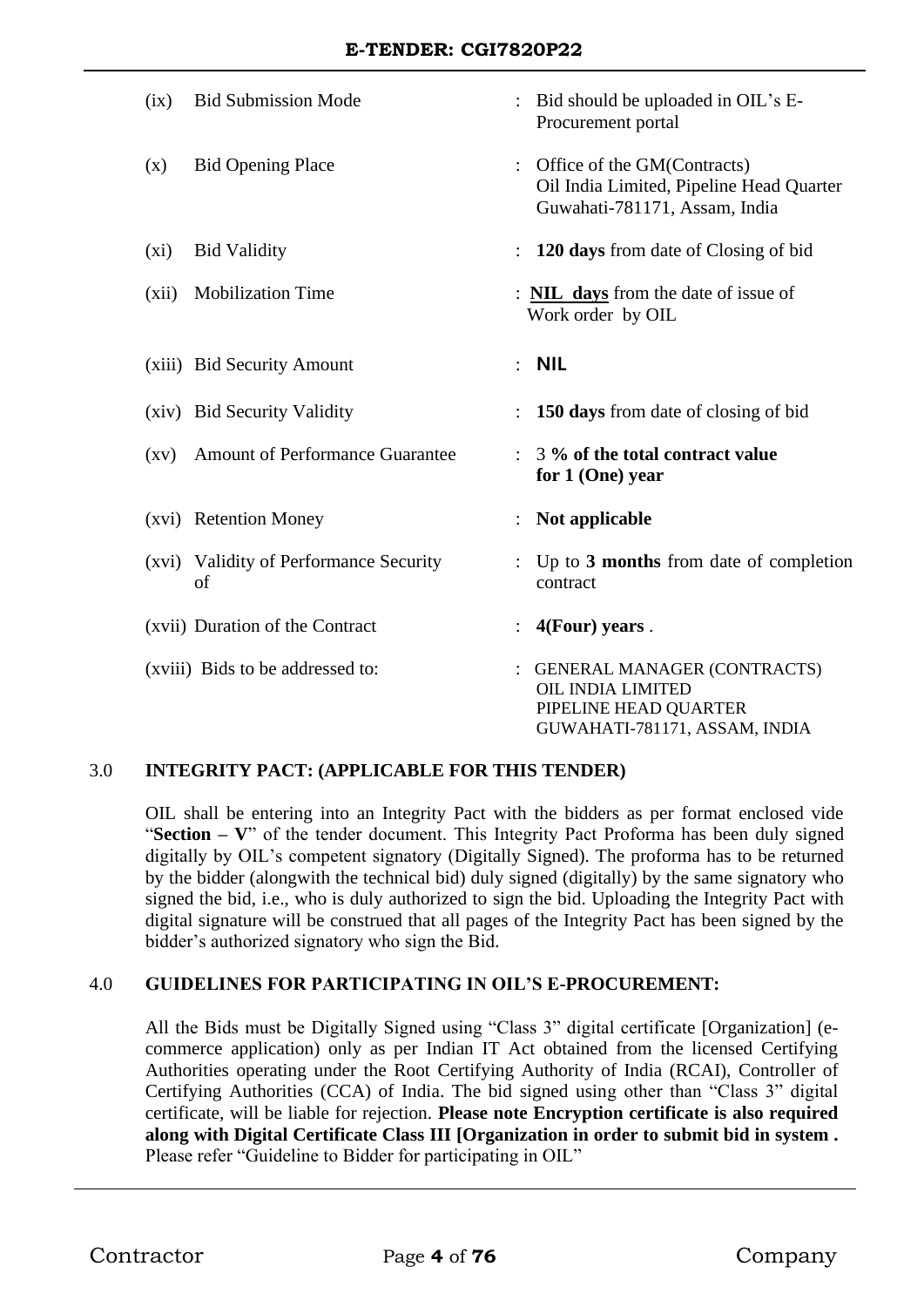- 5.0 Bids received after closing hours as stipulated above will not be accepted. OIL will not be responsible for any delay in submission of bid because of connectivity problem and/or any other reasons whatsoever.
- 6.0 E-mail/Fax/Telegraphic/Telephone bids will not be accepted.
- 7.0 Technical Bid opening, only Technical Rfx will be opened. Therefore, the bidder should ensure that "TECHNO-COMMERCIAL UNPRICED BID should contain details as mentioned in the technical specifications as well as BEC/ BRC and upload the same in the "Technical Attachment " area. No price should be given in above , otherwise the offer will be rejected. Please go through the help document in details before uploading the document and ensure uploading of technical bid in the only. The "PRICE BID" must contain the price schedule and the bidder's commercial terms and conditions. Details of prices as per Bid format / Commercial bid can be uploaded as Attachment under the attachment option under "Notes & Attachments". The price quoted in the "PRICE BIDDING FORMAT" will only be considered for evaluation.

#### *For any clarification in this regard, bidders may contact E-Tender Support Cell at Duliajan at erp\_mm@oilindia.in, Ph.: 0374-2807178/4903.*

| <b>Notes and Attachments</b> | → Only Price Details Should Be Uploaded          |
|------------------------------|--------------------------------------------------|
| <b>Technical attachments</b> | All technical bid documents except price details |

Please do refer "NEW INSTRUCTION TO BIDDER FOR SUBMISSION" for the above two points and also please refer "New Vendor Manual (effective 12.0.2017) " available in the login Page of the **OIL's E-tender Portal.**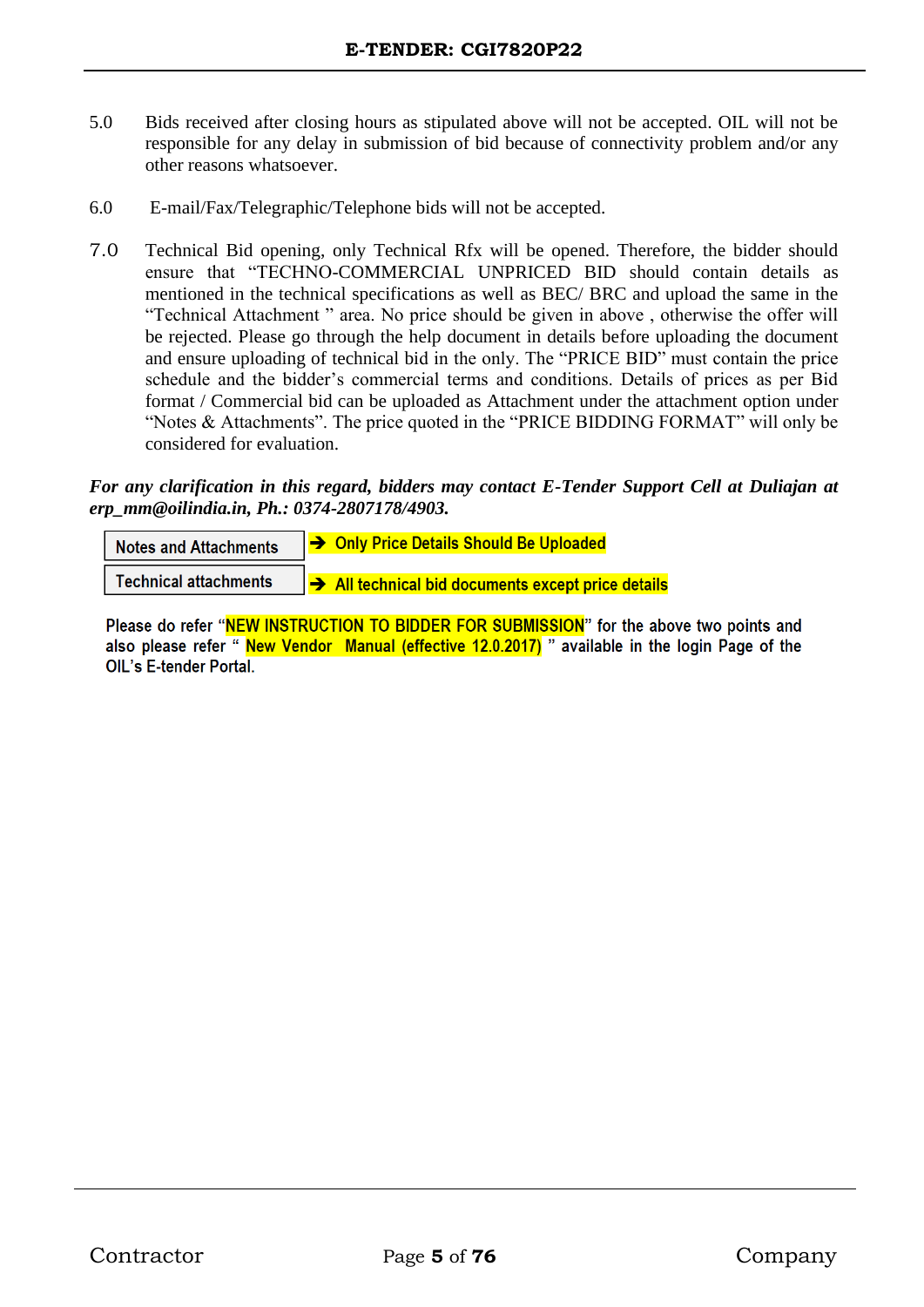#### **E-TENDER: CGI7820P22**

#### Regarding new bid submission procedure (effective from 12.04.2017 onwards), please refer new vendor manual available in OIL's E-tender Site:



#### **Notes :**

- \* The "Techno-Commercial Unpriced Bid" shall contain all techno-commercial details **except the prices**.
- \*\* The "Price bid" must contain the price schedule and the bidder's commercial terms and conditions. For uploading Price Bid, first click on Sign Attachment, a browser window will open, select the file from the PC and click on Sign to sign the Sign. On Signing a new file with extension .SIG will be created. Close that window. Next click on Add Atachment, a browser window will open, select the .SIG signed file from the PC and name the file under Description, Assigned to General Data and clock on OK to save the File.
- 8.0 Bidder is responsible for ensuring the validity of digital signature and it's proper usage by their employee.
- 9.0 The bid including all uploaded documents shall be digitally signed by duly authorized representative of the bidding company.
- 10.0 OIL reserves the right to increase/decrease the quantum of job at the time of award of contract and it will be obligatory on the part of the successful bidder to accept the same at the offered rates.
- 11.0 The Company reserves the right to reject any or all the tenders or accept any tender without assigning any reason.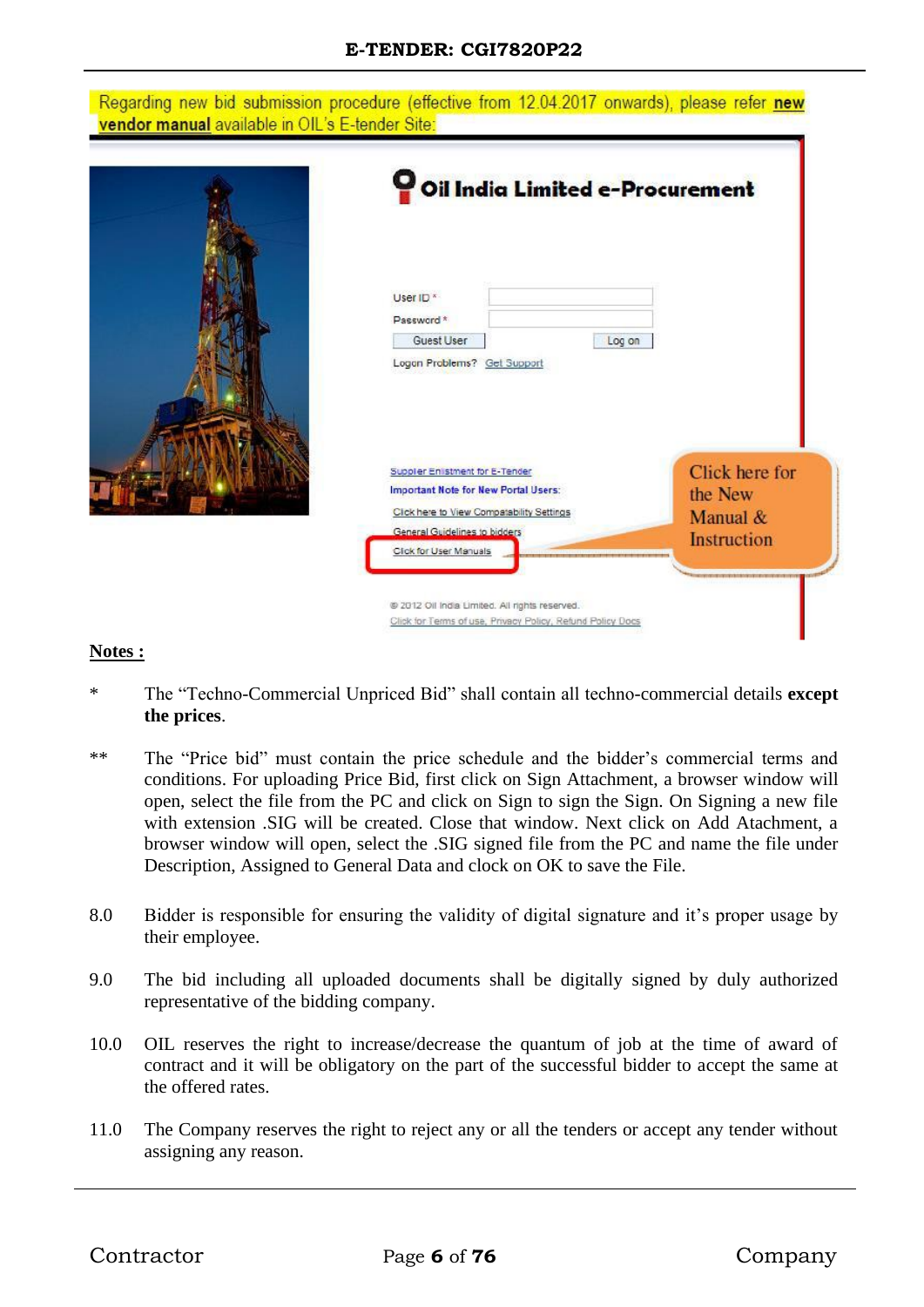12.0 Offer must conform in all respect to the terms and conditions of the enquiry. Deviations, if any, must be clearly and specifically stated. Conditional bids are liable to be rejected at the discretion of the Company.

Thanking you,

Yours faithfully, OIL INDIA LIMITED

General Manager (Contracts)P/L for Executive Director ( PLS)

**PART-I**

#### **INSTRUCTIONS TO BIDDERS**

**1.0** Bidder shall bear all costs associated with the preparation and submission of bid. Oil India Limited, hereinafter referred to as Company, will in no case be responsible or liable for those costs, regardless of the conduct or outcome of the bidding process.

#### **2.0 BIDDING DOCUMENTS**

2.1 **TENDER FEE: NIL**

#### 2.2 **EMD: EMD DECLARATION FORMAT:**

**No Bid security is applicable against this tender. However Bid Security declaration as per Annexure-D to be furnished by the bidders along with the technical RFx.**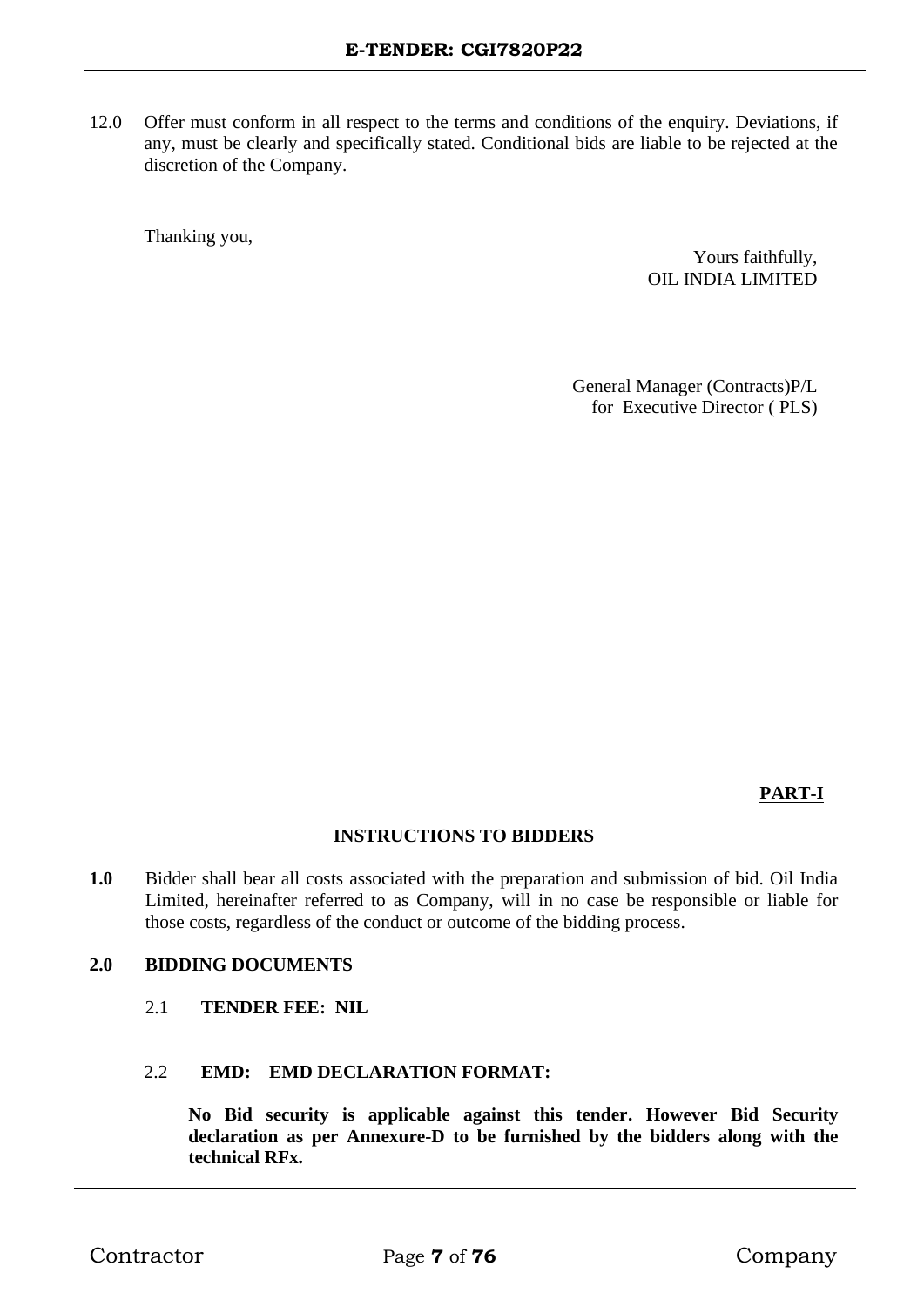#### **PROFORMA – C1**

#### **DECLARATION FOR BID SECURITY**

M/s. Oil India Limited ……………………….., …………………………..

Sub: ……………………………………………… Tender No:……………………………………….

Dear Madam/Sir,

To,

After examining / reviewing provisions of above referred tender documents (including all corrigendum/ Addenda), we M/s. …………… (Name of Bidder) have submitted our offer / bid no…………

We, M/s. .............................(Name of Bidder) hereby understand that, according to your conditions, we are submitting this Declaration for Bid Security.

We understand that we will be put on watch list/holiday/banning list (as per policies of OIL INDIA in this regard), if we are in breach of our obligation(s) as per following: have withdrawn/modified/amended, impairs or derogates from the tender, my/our Bid during the period of bid validity specified in the form of Bid; or

having been notified of the acceptance of our Bid by the OIL INDIA LIMITED during the period of bid validity:

fail or refuse to execute the Contract, if required, or

fail or refuse to furnish the Contract Performance Security, in accordance provisions of tender document.

Fail or refuse to accept 'arithmetical corrections' as per provision of tender document.

having indulged in corrupt/fraudulent/collusive/coercive practice as per procedure.

Place: [Signature of Authorized Signatory of Bidder] Date: Name: Designation: Seal: \*\*\*\*\*\*\*\*\*\*\*\*\*\*\*\*\*

(i) **Micro & small Enterprises (MSME)**, Small Scale Industries (SSI) registered with NSIC under Single Point Registration Scheme are exempted from payment of tender fees for the items they are registered with NSIC. Valid registration certificate with NSIC must be enclosed along with the application for issuing tender documents.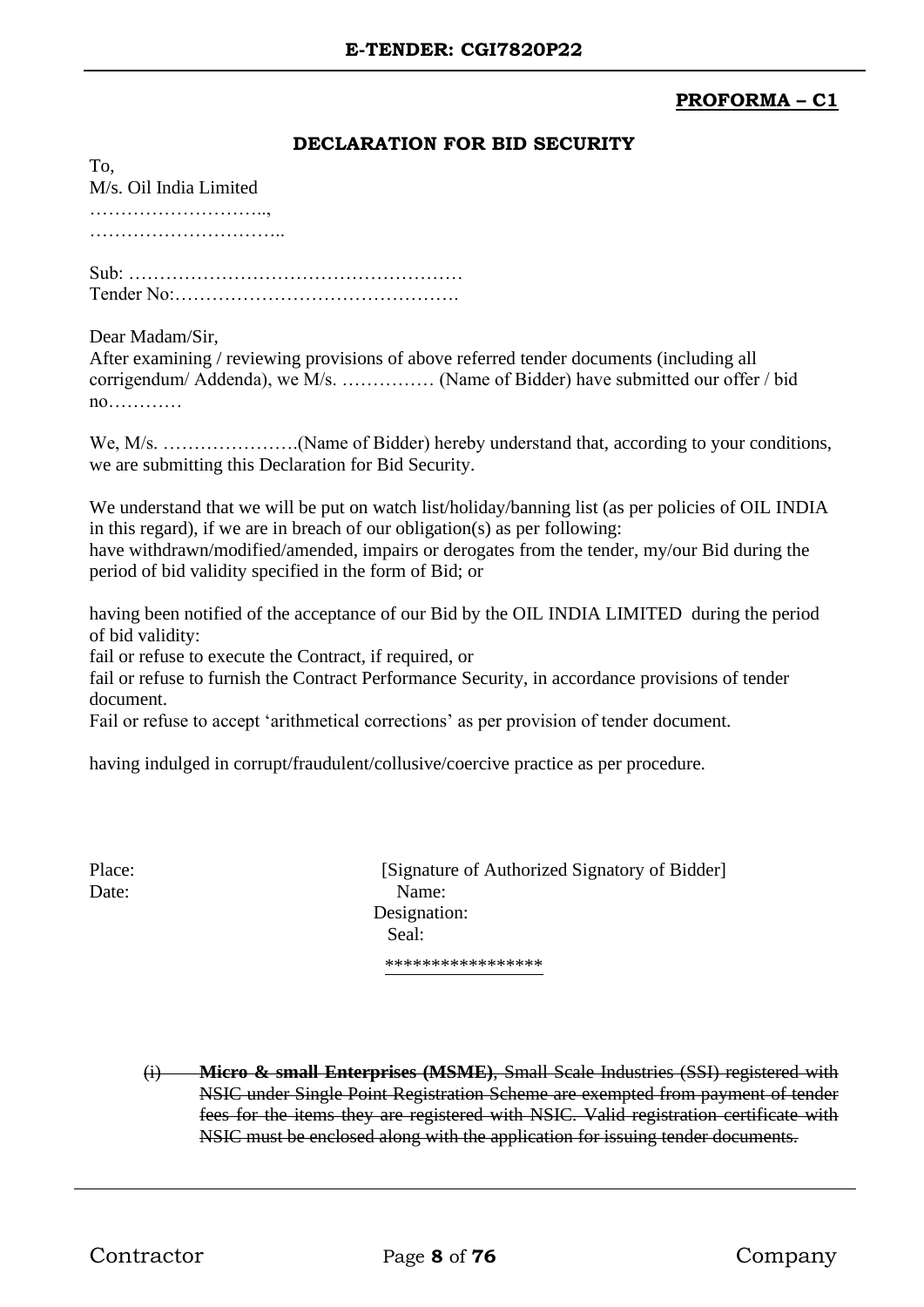- (ii) Public Sector Undertakings (PSU), Central **Govt. Departments** are also exempted from payment of EMD.
- (iii) Firms registered with NSIC, PSU's & Government Departments claiming exemption from payment of EMD should submit their request with all credentials to the tender administrator at least 7 days in advance from the date of closer of sale of bid documents,
- (iv) Tender documents provided to SSI Units registered with NSIC on free of charge basis shall submit their offer for the service for which they are registered. Their offer for other than the registered service shall not be acceptable. Their offer as service provider also will not be acceptable and shall be rejected straightway.
- (v) **Micro & small Enterprises (MSME)**, Public **Sector Undertakings (PSU) , Central Govt. Departments , Small Scale Industries (SSI) registered with NSIC** under Single Point Registration Scheme are exempted from payment of **Earnest money deposit (EMD)** for the items they are registered with NSIC. Valid registration certificate with NSIC must be enclosed along with the application for issuing tender documents

#### 2.3 **TRANSFERABILITY OF BID DOCUMENTS**:

- 2.3.1 *Bid Documents are non-transferable. Bid can be submitted only in the name of the bidder in whose name the Bid Document has been issued.*
- 2.3.2 Unsolicited bids will not be considered and will be rejected straightway.

#### 2.4 **DOCUMENT:**

The services required, bidding procedures and contract terms are prescribed in the Bidding Documents. This bidding document includes the following:

- a) A forwarding letter highlighting the following points. :
	- i) Company's Tender No.
	- ii) Bid closing date and time.
	- iii) Bid opening date, time and place.
	- iv) Bid submission place.
	- v) Bid opening place.

| Part -I             | $\mathbb{R}^n$ | Instruction to Bidders                         |
|---------------------|----------------|------------------------------------------------|
| Part-II             |                | <b>Bid Rejection/Evaluation Criteria</b>       |
| <b>Section - I</b>  |                | General terms and Condition of the Contract    |
| <b>Section - II</b> |                | Schedule of Quantities, Service/work and Rates |
|                     |                |                                                |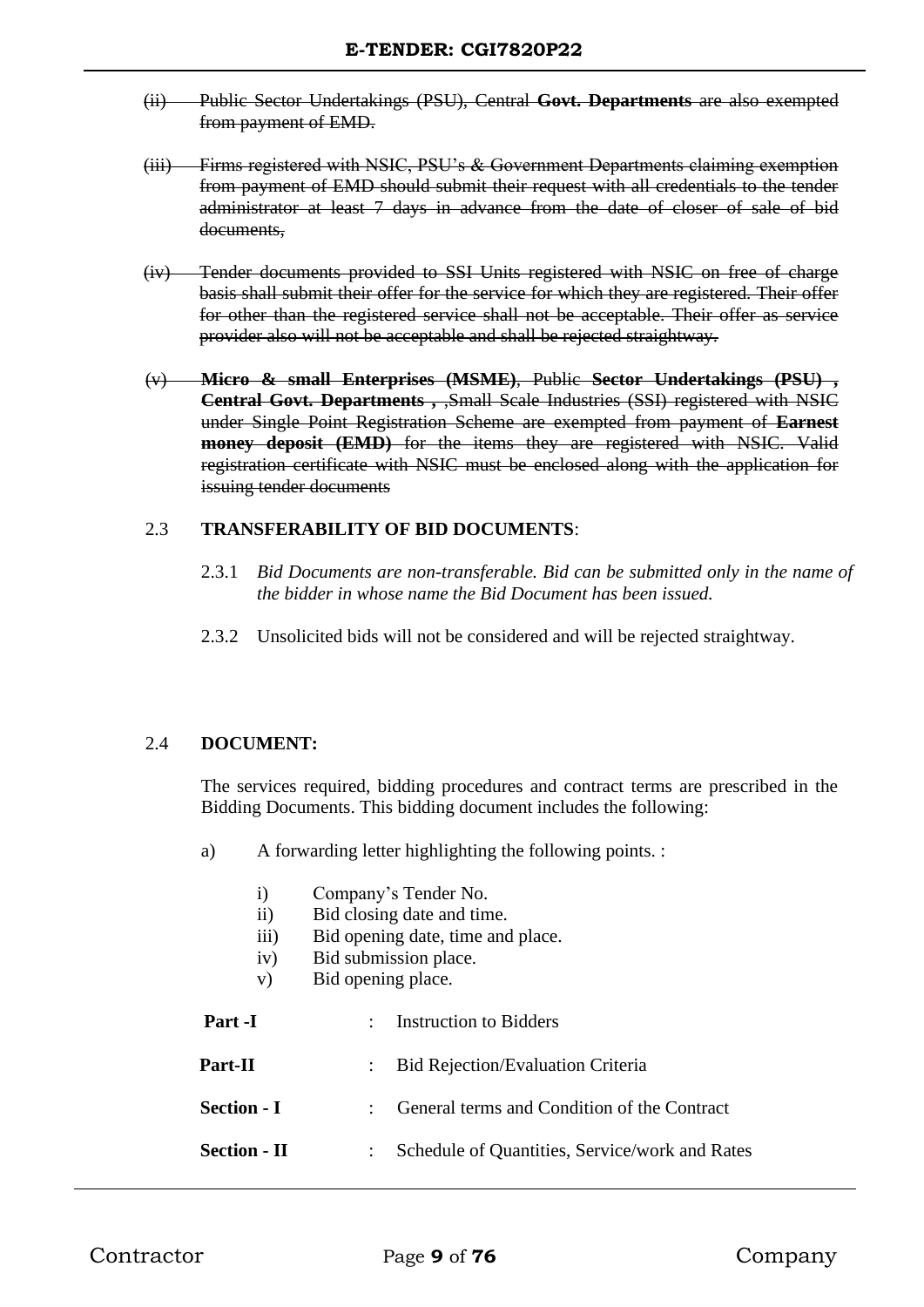| <b>Section - III</b>                  |  | : Safety Measures                                                   |
|---------------------------------------|--|---------------------------------------------------------------------|
| $Section - IV$                        |  | $:$ Integrity Pact                                                  |
| <b>Proforma</b>                       |  | - A : Price Bid Format                                              |
| <b>Proforma</b> - <b>B</b> : Bid Form |  |                                                                     |
| Proforma                              |  | - C : Bank Guarantee format for Bid Security Deposit                |
| <b>Proforma</b>                       |  | - <b>D</b> : Bank Guarantee format for Performance Security Deposit |
| Proforma                              |  | - E : Draft Agreement Copy                                          |
| Proforma                              |  | - F : Statement of Compliance/Non-Compliance                        |
| Proforma                              |  | - G : Letter of Authority                                           |
| Proforma                              |  | - $\mathbf{H}$ : Certificate of annual turnover $\&$ net worth      |
| <b>Proforma</b>                       |  | - I : E-Payments vide RTGS/NEFT                                     |

2.5 The bidder is expected to examine all instructions, forms, terms and specifications in the Bidding Documents. Failure to furnish all information required in the Bidding Documents or submission of a bid not substantially responsive to the Bidding Documents in every respect will be at the Bidder's risk  $\&$  responsibility and may result in the rejection of its bid.

#### **3.0 AMENDMENT OF BIDDING DOCUMENTS:**

- 3.1 At any time prior to the deadline for submission of bids, the company may, for any reason, whether at its own initiative or in response to a clarification requested by a prospective Bidder, modify the Bidding Documents by the issuance of an Addendum.
- 3.2 **All corrigenda, amendments, time extension, clarifications etc. if any to the above tender will be hosted on OIL's website and in the e-portal https://etenders.srm.oilindia.in/irj/portal only and no separate notification shall be issued in the press. Prospective bidders are requested to regularly visit the website and e-portal to keep themselves updated.**

#### **4.0 PREPARATION OF BIDS**

#### 4.1 **LANGUAGE OF BIDS**:

The bid as well as all correspondence and documents relating to the bid exchanged between the Bidder and the company shall be in English language, except that any printed literature may be in another language provided it is accompanied by an English translated version, which shall govern for the purpose of bid interpretation.

#### 4.2 **BIDDER'S NAME & ADDRESS**: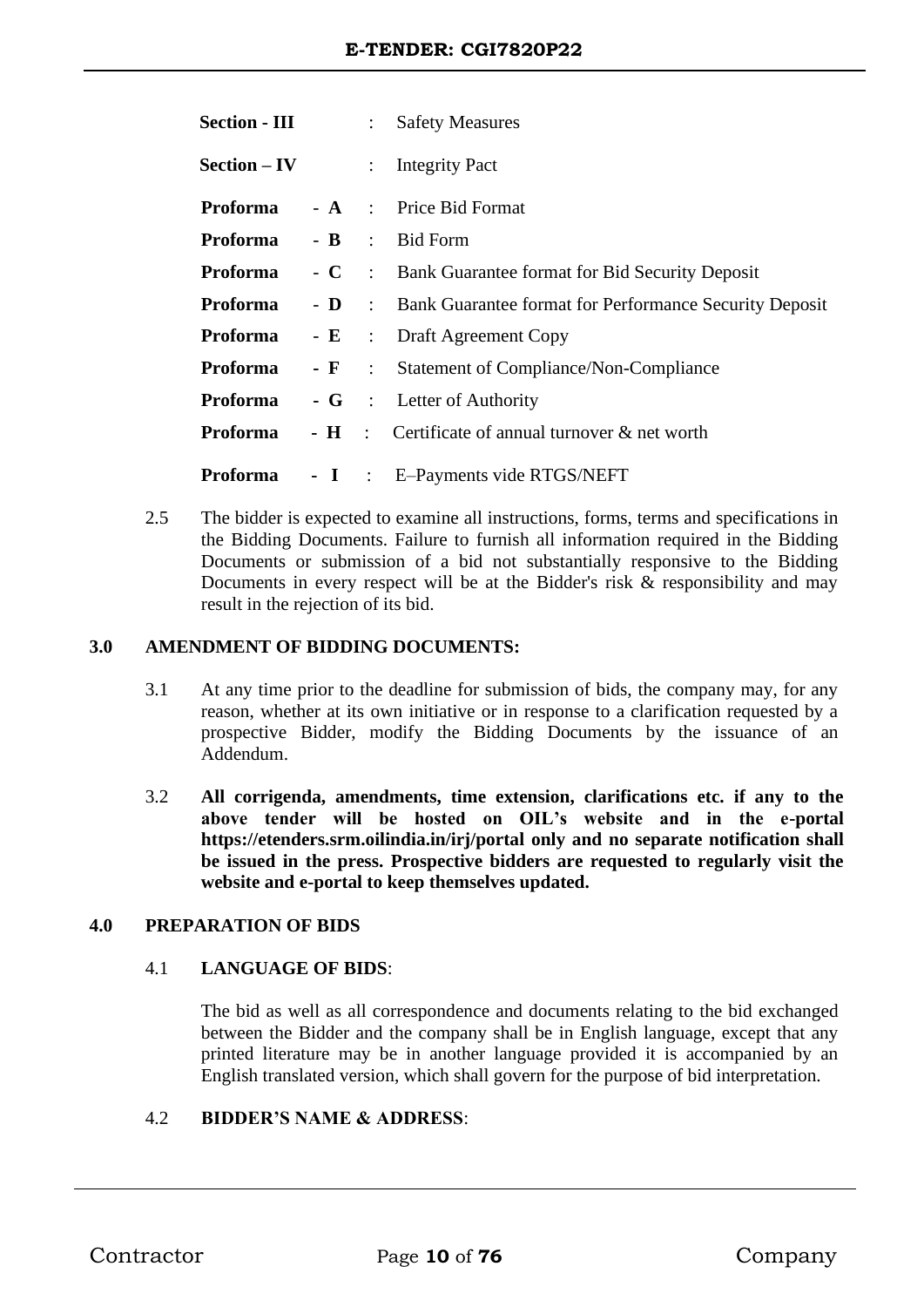Bidders should indicate in their bids their detailed postal address including the Fax/Telephone / Cell Phone Nos. and E-mail address.

#### **5.0 DOCUMENTS COMPRISING THE BID**:

5.1 Bids are invited under **Single Stage Two Bid System**. The bid along with all Annexure and copies of documents should be submitted in e-form only through OIL's e-bidding engine. The price bids submitted in physical form against procurement tenders shall not be given any cognizance. However the following documents should necessarily be submitted in physical form in sealed envelope superscribed as "Tender Number and due for opening on The outer cover of the sealed envelope should duly bear the tender number and date of closing/opening prominently underlined, along with the address as under

> General Manager (Contracts), Oil India Limited Pipeline Head Quarters, Narangi P.O.: Udayan Vihar, Guwahati, Assam – 781171

#### 5.2 **Envelope**:

- i) Containing Valid and proper Bid Security in Original as per **Clause 10.0** and should reach the office of **GM (Contracts)P/L** before Bid closing date and time, **otherwise Bid will be rejected**. *A scanned copy of this document should also be uploaded along with the Un-priced (Technical) bid documents.*
- ii) Any other document required to be submitted in original as per tender requirement.

Documents sent through E-mail/Fax/Telex/Telegraphic/Telephonic will not be considered.

#### 5.3 **E- FORM FOR ONLINE SUBMISSION:**

- 5.3.1 **TECHNICAL BID (Un-Priced)** comprise of the following:
	- i) Containing Certificate of Compliance in respect of **BEC/BRC** of the Bid Document as per **Part-II**.
	- ii) Complete technical details of the services and equipment specifications with catalogue, etc
	- iii) Documentary evidence established in accordance with clause 9.0 of this section.
	- iv) Copy of Bid Security furnished in accordance with clause 10.0 of this section.
	- vi) *Copy of signed Bid document without indicating prices.*

#### 5.3.2 **COMMERCIAL/PRICE BID** comprising of following: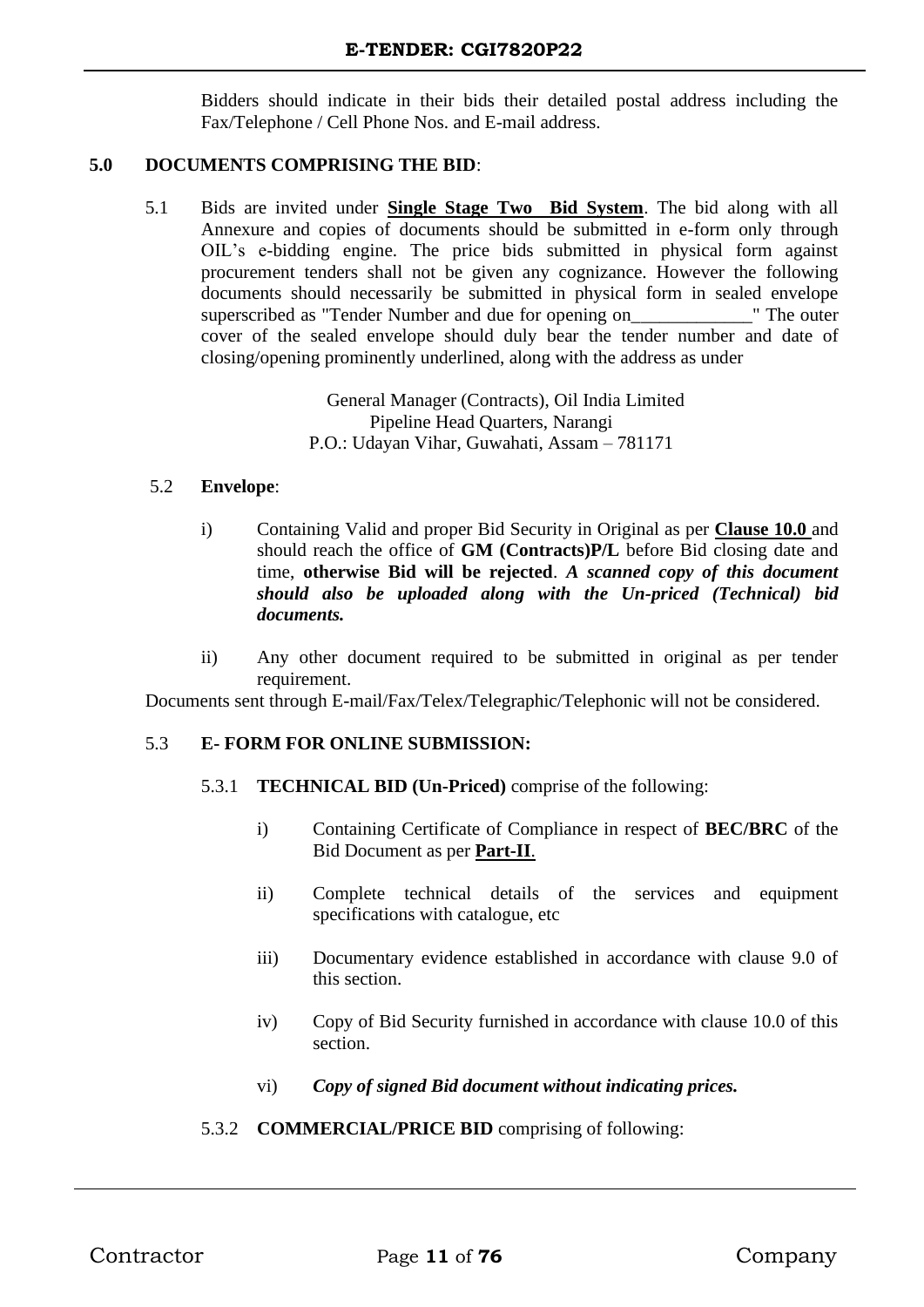Bidder shall quote their prices in the following Proforma and shall upload the same in the OIL's E-Portal:

- (i) Price-Bid Format as per **Proforma-A**
- (ii) Bid Form as per **Proforma -B**

The Priced Bid shall contain the prices along with the currency quoted and any other commercial information pertaining to the service offered.

#### **NOTE**:

Only **Envelope** mentioned in **clause 5.2 above** shall be submitted to Office of Deputy General Manager (Contracts), Oil India Ltd, Guwahati within Bid Closing Date and **TECHNICAL BID** & **COMMERCIAL / PRICE BID** shall be submitted through e-tendering process.

#### **6.0 BID FORM:**

*The bidder shall complete the Bid Form and the appropriate Price Schedule furnished in their Bid.*

#### **7.0 BID PRICE:**

7.1 *Unit prices must be quoted by the bidders both in words and in figures.* 

#### 7.2 **Price quoted by the successful bidder must remain firm during its performance of the Contract and is not subject to variation on any account.**

7.3 All duties and taxes including VAT,Contract Tax, Corporate income Taxes and other levies payable by the successful bidder **but excluding GST**, under the Contract for which this Bidding Document is being issued, shall be included in the rates, prices and total Bid Price submitted by the bidder, and the evaluation and comparison of bids shall be made accordingly. For example, personal taxes and/or any corporate taxes arising out of the profits on the contract as per rules of the country shall be borne by the bidder.

#### **8.0 CURRENCIES OF BID AND PAYMENT:**

8.1 Bid currency and payment shall be INR.

#### **9.0 DOCUMENTS ESTABLISHING BIDDER'S ELIGIBILITY AND QUALIFICATIONS:**

These are listed in **Part-II** of the document.

#### **10.0 SIGNING OF BID:**

10.1 Bids are to be submitted online through OIL's E-procurement portal with digital signature. The bid and all attached documents should be digitally signed by the bidder using "Class 3" digital certificates with Organizations Name [e-commerce application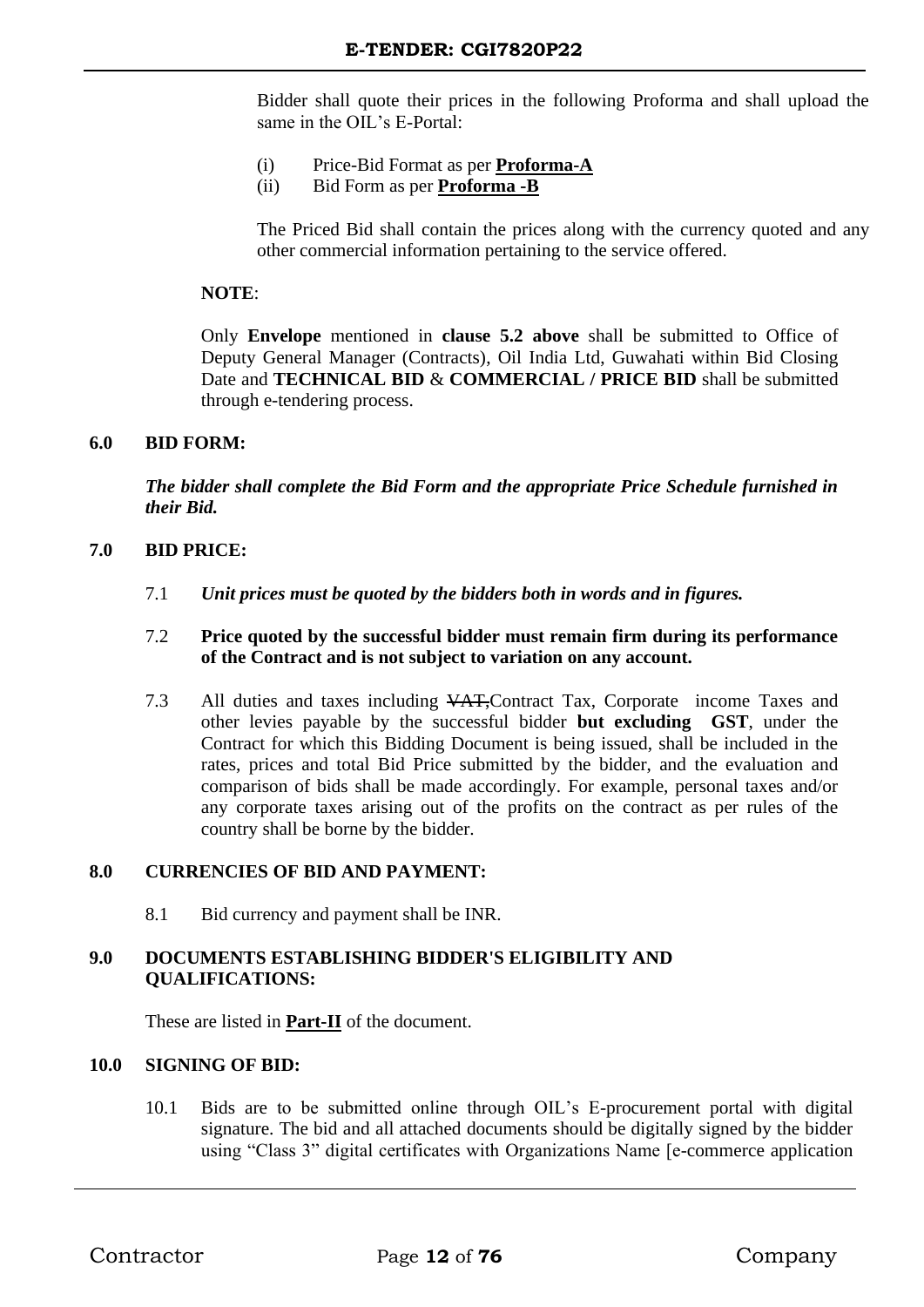(Certificate with personal verification and Organisation Name)] as per Indian IT Act 2000 obtained from the licensed Certifying Authorities operating under the Root Certifying Authority of India(RCAI), Controller of Certifying Authorities(CCA) of India before bid is uploaded.

If any modifications are made to a document after attaching digital signature, the digital signature shall again be attached to such documents before uploading the same. The Power of Attorney in original shall be submitted by bidder as mentioned in **Para 5.2(ii) above.** 

The authenticity of above digital signature shall be verified through authorized CA after bid opening and in case the digital signature is not of "Class-3" with organization name, the bid will be rejected.

Bidder is responsible for ensuring the validity of digital signature and it's proper usage by their employees.

- 10.2 *The original and all copies of the bid shall be typed or written in indelible inks and shall be signed by the Bidder or a person or persons duly authorised to bind the Bidder to the contract. The letter of authorisation (as per Proforma-H) shall be accompanying the Bid. All pages of the Bid, drawings and other accompanying documents except for un-amended printed literature, shall be initialed by the person or persons signing the Bid Document.*
- 10.3 Any person signing the Bid or any other document in respect of this Bid Document or other relevant documents on behalf of the Bidder without disclosing his authority to do so shall be deemed to have the authority to bind the Bidder. If it is discovered at any time that the person so signing has no authority to do so, the Company (OIL) may, without prejudice to any other right or remedy, cancel his Bid or Contract and hold the Bidder liable to the Company(OIL) for all costs and damages arising from the cancellation of the Bid or Contract including any loss which the Company(OIL) may sustain on account thereof.
- 10.4 *Any physical documents submitted by bidders shall contain no interlineations, white fluid erasures or overwriting except as necessary to correct errors made by the Bidder, in which case such correction shall be initialed by the person or persons who has/have digitally signed the Bid.*
- 10.5 **Any Bid, which is incomplete, ambiguous, or not in compliance with the Bidding process will be rejected.**

#### **11.0 BID SECURITY:NOT APLICABLE**

- 11.1 Pursuant to clause 5.0 the Bidder shall furnish as part of its Technical bid, Bid Security for an amount of **Rs.34,300.00 (Rupees Thirty Four Thousand Three Hundred only)**
- 11.2 The Bid Security is required to protect the Company against the risk of Bidder's conduct, which would warrant the security's forfeiture, pursuant to sub-clause **11.7**.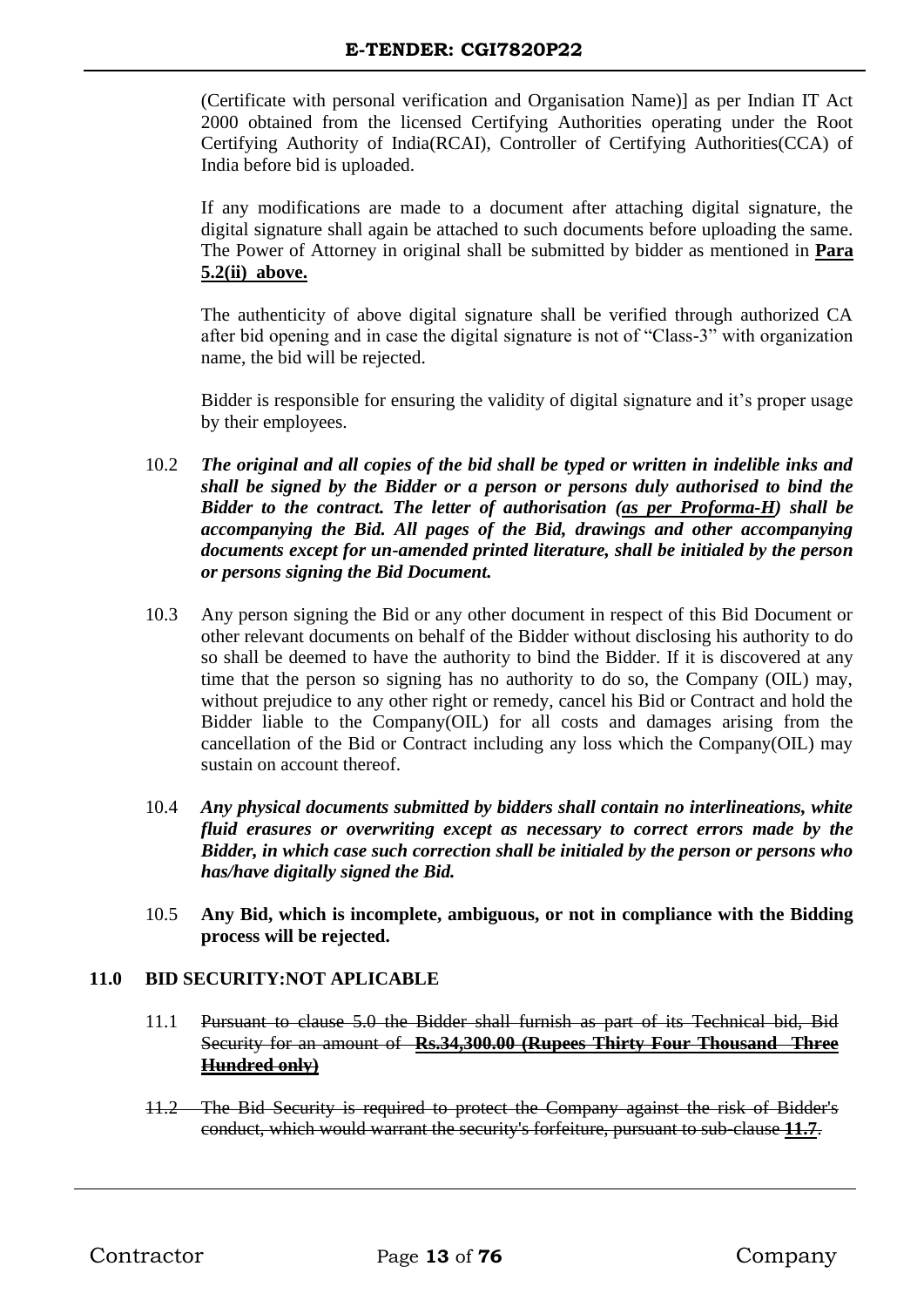- 11.3 The Bid Security shall be denominated in the currency of the bid or another freely convertible currency, and shall be in one of the following form:
	- (a) A Bank Guarantee in the prescribed format vides **Proforma-C** or in another form acceptable to the Company issued by any of the following Banks.:

i)Any schedule Indian Bank or Any Branch of an International bank situated in India and registered with Reserve Bank of India as scheduled foreign bank in case of domestic bidder

#### **OR**

ii) Any foreign Bank which is not a Scheduled Bank in India, provided the Bank Guarantee issued by such Bank is counter-guaranteed by any Branch situated in India of any Scheduled Bank incorporated in India.

**Bank Guarantee issued by a scheduled Bank in India at the request of some other Non-Scheduled Bank of India shall not be acceptable.**

The Bank Guarantee shall be valid for **30 days beyond the validity of the bids** asked for in the Bid Document.

*Bank Guarantees issued by Banks in India should be on non-judicial stamp paper of requisite value, as per Indian Stamp Act, purchased in the name of the Banker.*

*The bank guarantee issued by the bank must be routed through SFMS platform as per the following details:*

*a. (i) "MT760/ MT760 COV for issuance of bank guarantee" (ii) "MT767/ MT767 COV for issuance of bank guarantee"*

*The above message/ intimation shall be sent through SFMS by the BG issuing bank branch to Axis Bank, Guwahati Branch, IFS Code- UTIB0000140, Branch Address – Axis Bank Ltd, Guwahati Branch, chibber House , G S Road, dispur,Assam , PIN- 781005."*

*b)The vendor shall submit to OIL the copy of SFMS message as sent by the issuing bank branch along with the original bank guarantee*

#### (b) **By online Transaction**

#### 11.4 **Any bid not secured in accordance with sub-clause 11.1 and /or 11.3 shall be rejected by the Company as non-responsive.**

- 11.5 Unsuccessful Bidder's Bid Security will be discharged and/or returned within 30 days of expiry of the period of bid validity.
- 11.6 Successful Bidder's Bid Security will be discharged upon the Bidder's signing of the contract and furnishing the performance security.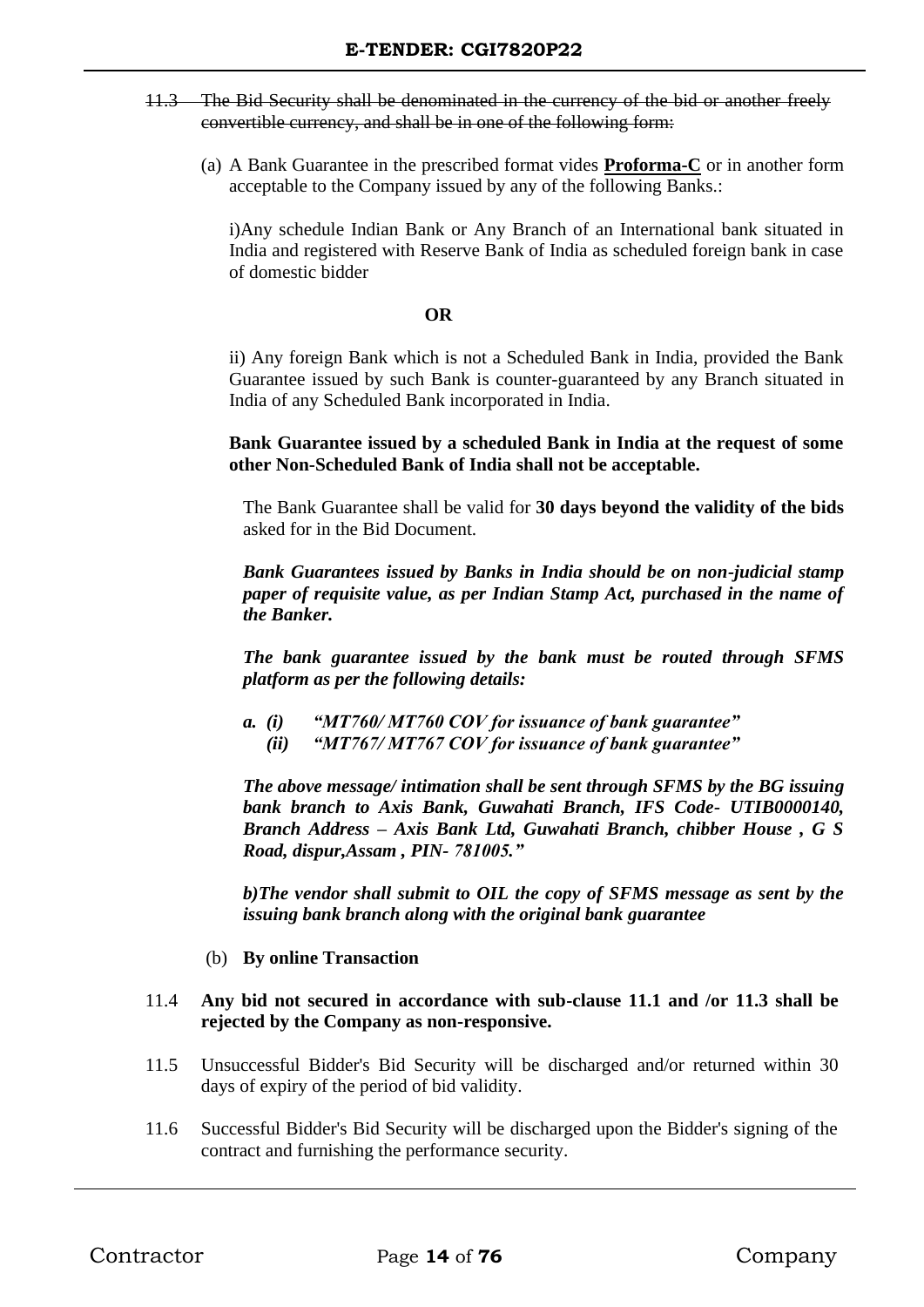- 11.7 The Bid Security may be forfeited:
	- a) If any Bidder withdraws or modifies their bid during the period of bid validity (including any subsequent extension)

**or**

- b) If a successful Bidder fails:
	- i) **to sign the contract within stipulated reasonable time & within the period of bid validity, and/or**
	- ii) **to furnish the Performance Security**.
- 11.8 *In case any bidder withdraws their bid during the period of bid validity, Bid Security will be forfeited and the party shall be debarred for a period of 2(two) year to participate any future tender.*
- 11.9 *Central Govt. offices , Micro & small Enterprises (MSME), Small Scale Industries (SSI) registered with NSIC under Single Point Registration Scheme and Central Public Sector undertakings are exempted from submitting Bid Security.*

#### **12.0 PERIOD OF VALIDITY OF BIDS:**

- 12.1 Bids shall remain valid for **120 days** after the date of bid opening (technical) prescribed by the Company.
- 12.2 In exceptional circumstances, the Company may solicit the Bidder's consent to an extension of the period of validity. The request and the response thereto shall be made in writing/email (or by Fax). The bid Security provided under **Clause 11.0** shall also be suitably extended. A Bidder may refuse the request without forfeiting its Bid Security. A Bidder granting the request will neither be required nor permitted to modify their bid.
- 12.3 Bid Security shall not accrue any interest during its period of validity or extended validity.
- 13.0 All the conditions of the contract to be made with the successful bidder are given in various Sections of this document. Bidders are requested to state their compliance/ non-compliance to each clause as per **Proforma-F**.
- **14.0** Timely delivery of the bids is the responsibility of the Bidder. Company shall not be responsible for any delay.

#### **15.0 DEADLINE FOR SUBMISSION OF BIDS:**

Bids must be received by the company within Bid Closing Date as specified in the "Forwarding Letter".

#### **16.0 LATE BIDS:**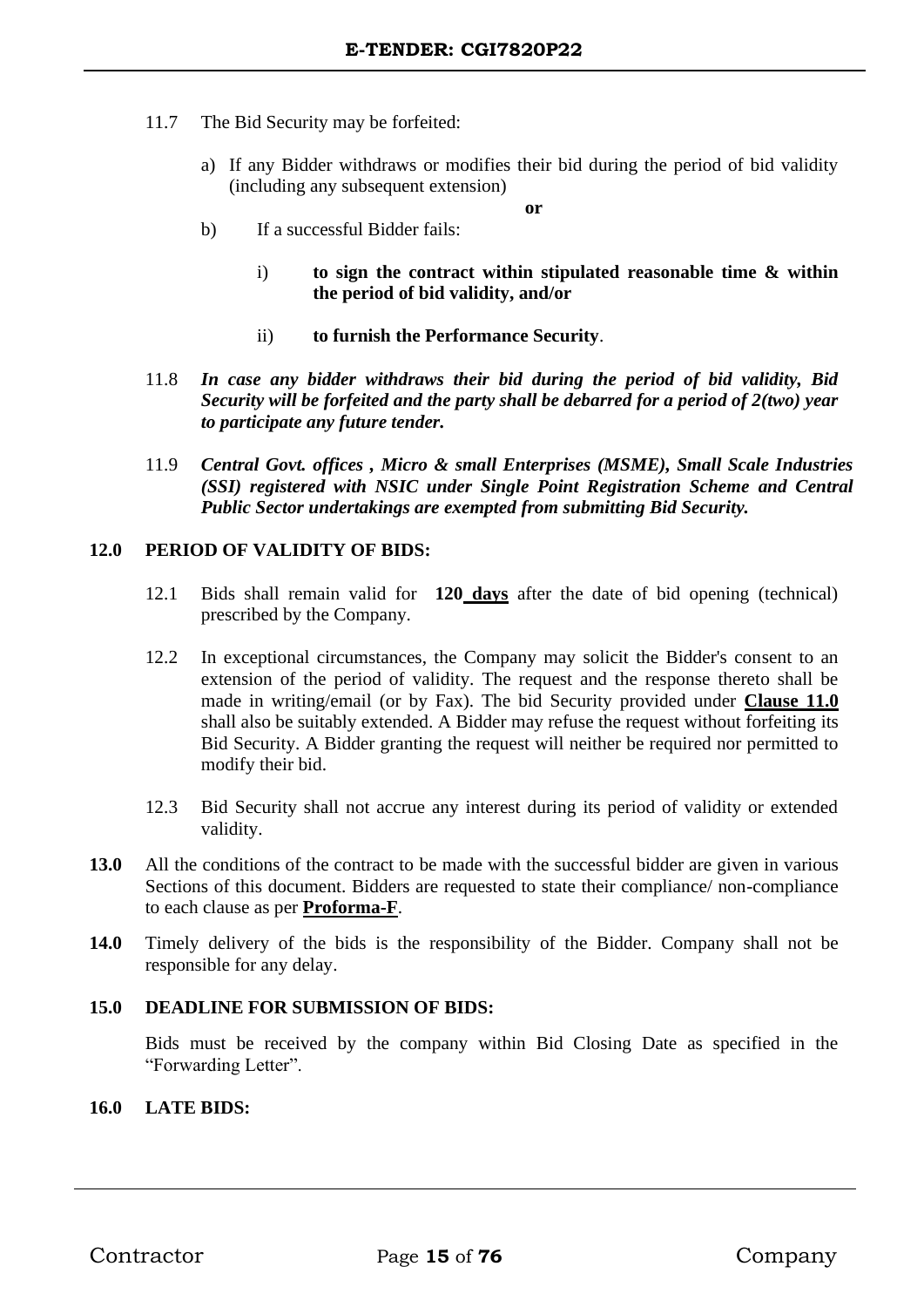**Any Bid received by the Company after the deadline for submission of bids prescribed by the Company shall be rejected.**

#### **17.0 MODIFICATION AND WITHDRAWAL OF BIDS**:

- 17.1 The Bidder after submission of bid may withdraw its bid by written notice prior to bid closing.
- 17.2 The Bidder's withdrawal notice shall be prepared sealed, marked and dispatched in accordance with the provisions of **Clause 5.1**. A withdrawal notice may also be sent by fax but followed by a signed confirmation copy, postmarked not later than the deadline for submission of bids.
- 17.3 No bid can be modified subsequent to the uploading in the e-tendering system.
- 17.4 No bid may be withdrawn in the interval between the deadline for submission of bids and the expiry of the period of bid validity specified by the Bidder on the Bid Form. Withdrawal of a bid during this interval shall result in the Bidder's forfeiture of its Bid Security.

#### **18.0 PRE-BID CONFERENCE/ MEETING:**

*No Pre bid Meeting is envisaged for this Tender.* 

#### **19.0 FURNISHING FRAUDULENT INFORMATION/DOCUMENTS:**

If it is found that a bidder/contractor has furnished fraudulent information / documents, the Bid Security/Performance Security shall be forfeited and the party shall be debarred for a period of 3(three) years from the date of detection of such fraudulent act besides the legal action. In case of major and serious fraud, period of debarment may be enhanced.

#### **20.0 OPENING AND EVALUATION OF BID:**

- 20.1 Company will open the Bids in the presence of Bidder's representatives who choose to attend at the date, time and place mentioned in the Forwarding Letter. However, an authorization letter from the bidder must be produced by the Bidder's representative at the time of bid opening. Unless this Letter is presented, the representative will not be allowed to attend the bid opening. Only one representative against each bid will be allowed to attend.
- 20.2 Bid for which an acceptable notice of withdrawal has been received shall not be opened. Company will examine bids to determine whether they are complete, whether requisite Bid Securities have been furnished, whether documents have been properly signed and whether the bids are generally in order.
- 20.3 At bid opening, Company will announce the Bidder's names, written notifications of bid modifications or withdrawal, if any, the presence of requisite Bid Security and such other details as the Company may consider appropriate.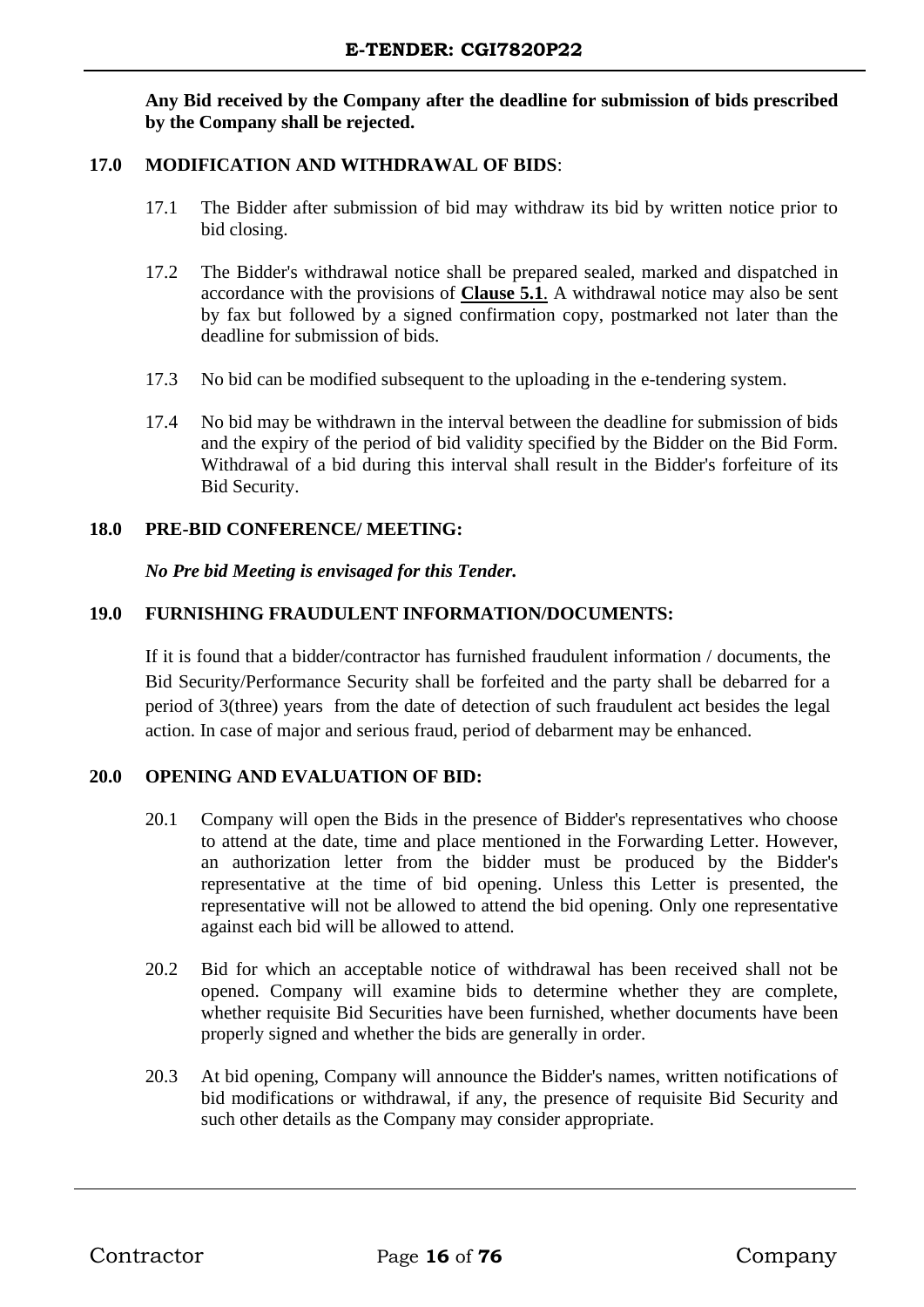- 20.4 Company shall prepare, for its own records, document containing the information disclosed to those present in accordance.
- 20.5 To assist in the examination, evaluation and comparison of bids, normally no clarifications shall be sought from the Bidders. However, for assisting in the evaluation of the bids especially on the issues where the Bidder confirms compliance in the evaluation and contradiction exists on the same issues due to lack of required supporting documents in the Bid (i.e. document is deficient or missing), or due to some statement at other place of the Bid (i.e. reconfirmation of confirmation) or vice versa, clarifications may be sought by OIL at its discretion. The request for clarification and the response shall be in writing and no change in the price or substance of the bid shall be sought, offered or permitted.
- 20.6 Prior to the detailed evaluation, Company will determine the substantial responsiveness of each bid to the requirement of the Bidding Documents. For purpose of these paragraphs, a substantially responsive bid is one, which conforms to all the terms and conditions of the Bidding Document without deviations or reservation. A deviation or reservation is one which affects in any way substantial way the scope, quality, or performance of work, or which limits in any substantial way, in-consistent way with the bidding documents, the Company's right or the bidder's obligations under the contract, and the rectification of which deviation or reservation would affect unfairly the competitive position of other bidders presenting substantial responsive bids. The Company's determination of bid's responsiveness is to be based on the contents of the Bid itself without recourse to extrinsic evidence.

#### 20.7 **A Bid determined as not substantially responsive will be rejected by the Company and may not subsequently be made responsive by the Bidder by correction of the non-conformity.**

20.8 The Company may waive minor informality or nonconformity or irregularity in a bid, which does not constitute a material deviation, provided such waiver, does not prejudice or affect the relative ranking of any Bidder.

#### **21.0 OPENING OF COMMERCIAL/ PRICE BIDS:**

- 21.1 *Company will open the Commercial/Price Bids of all the Technically Bidders on a specific date in presence of interested bidders.*
- 21.2 The Company will examine the Price quoted by Bidders to determine whether they are complete, any computational errors have been made, the documents have been properly signed, and the bids are generally in order.
- 21.3 *Arithmetical errors will be rectified on the following basis. If there is a discrepancy between the unit price and the total price (that is obtained by multiplying the unit price and quantity) the unit price shall prevail and the total price shall be corrected accordingly. If any Bidder does not accept the correction of the errors, their bid will be rejected. Similarly, if there is any discrepancy between words and figure, the amounts in words shall prevail and will adopted for evaluation.*

#### **22.0 EVALUATION AND COMPARISON OF BIDS:**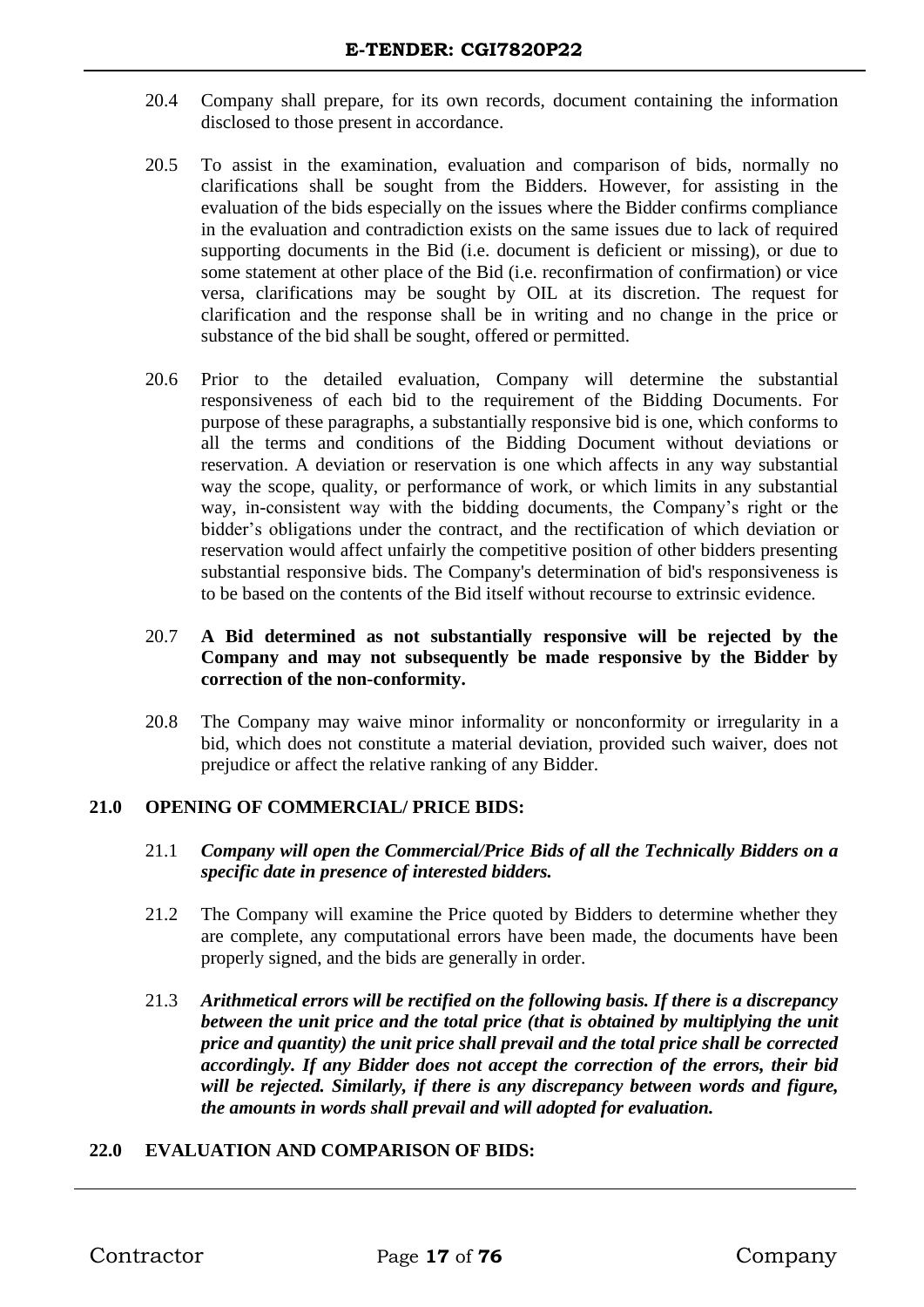- 22.1 The Company will evaluate and compare the bids as per **Section-II** of the bidding documents.
- 22.2 DISCOUNTS / REBATES: Unconditional discounts/rebates, if any, given in the bid or along with the bid will be considered for evaluation.
- 22.3 Post bid or conditional discounts/rebates offered by any bidder shall not be considered for evaluation of bids. However, if the lowest bidder happens to be the final acceptable bidder for award of contract, and if they have offered any discounts/rebates, the contract shall be awarded after taking into account such discounts/rebates.

#### **23.0 CONTACTING THE COMPANY:**

- 23.1 Except as otherwise provided, no Bidder shall contact Company on any matter relating to its bid, from the time of the bid opening to the time the Contract is awarded except as required by Company.
- 23.2 An effort by a Bidder to influence the Company in the Company's bid evaluation, bid comparison or Contract award decisions may result in the rejection of their bid.

#### **24.0 AWARD OF CONTRACT**

#### **AWARD CRITERIA:**

The Company will award the Contract to the successful Bidder whose bid has been determined to be substantially responsive and has been determined as the **lowest evaluated bid**, provided further that the Bidder is determined to be qualified to perform the Contract satisfactorily.

#### **25.0 COMPANY'S RIGHT TO ACCEPT OR REJECT ANY BID:**

Company reserves the right to accept or reject any or all bids and to annul the bidding process and reject all bids, at any time prior to award of contract, without thereby incurring any liability to the affected bidder, or bidders or any obligation to inform the affected bidder of the grounds for Company's action.

#### **26.0 NOTIFICATION OF AWARD**:

26.1 Prior to the expiry of the period of bid validity or extended validity, the company will notify the successful Bidder in writing by registered letter or email or fax (to be confirmed in writing by registered / couriered letter) that its bid has been accepted.

#### 26.2 *The notification of award will constitute the formation of the Contract.*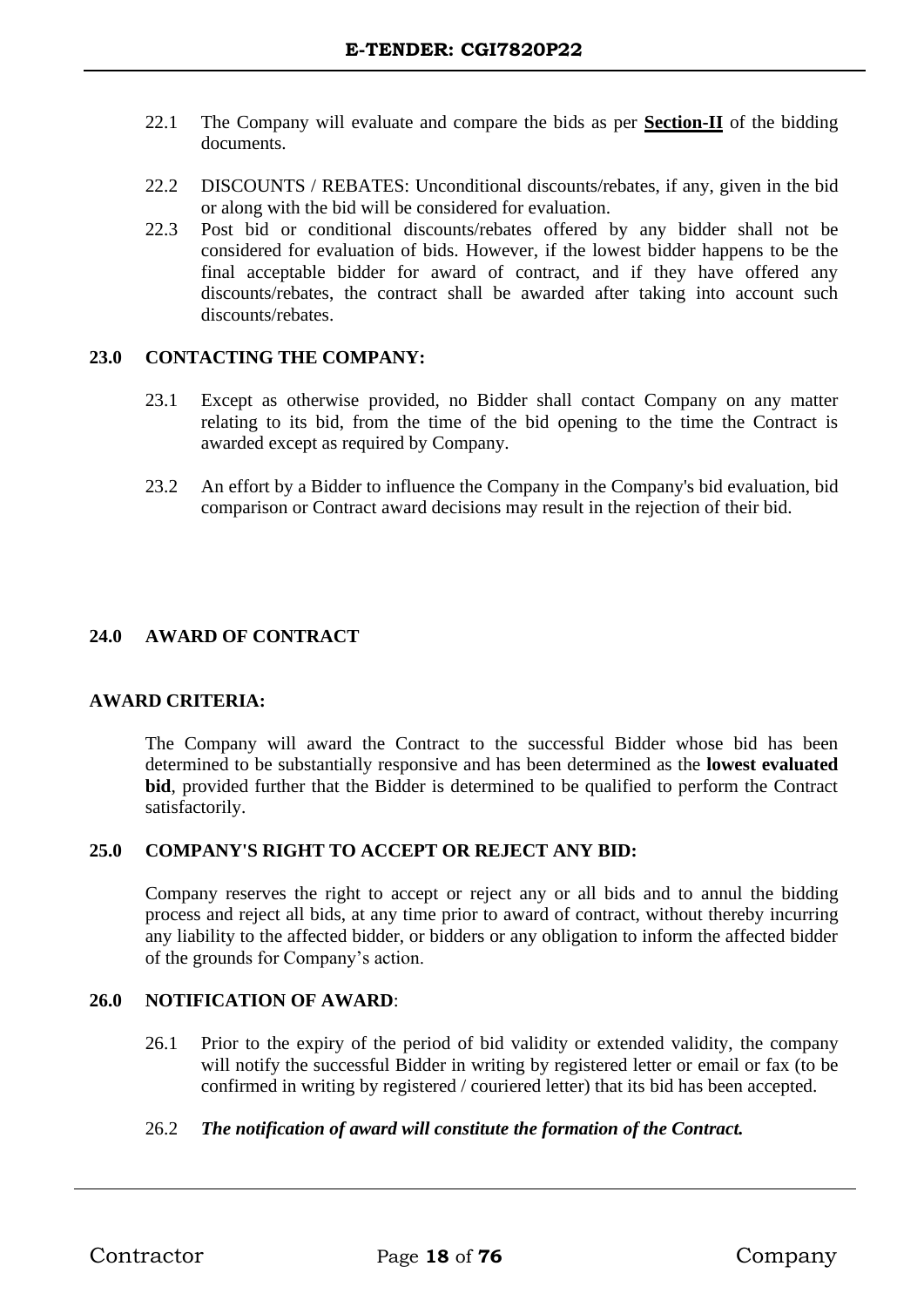26.3 Upon the successful Bidder's furnishing of Performance Security, the company will promptly notify each un-successful Bidder and will discharge their Bid Security.

#### **27.0 SIGNING OF CONTRACT**:

- 27.1 At the same time as the Company notifies the successful Bidder that its Bid has been accepted, the Company will either call the successful bidder for signing of the agreement or send the **Contract document** with General & Special Conditions of Contract, Technical Specifications, Schedule of rates incorporating all agreements between the parties.
- 27.2 Within 30 days of receipt of the final contract document, the successful Bidder shall sign and date the contract and return it to the company.

#### **28.0 PERFORMANCE SECURITY**

28.1 Successful bidder shall be required to furnish an amount equivalent to 3**% of the estimated total contract value for 1 (One) year** as Performance Security Deposit within 15 days of notification of award of contract and before signing of the formal contract. In case of default the award of contract may be cancelled and Security deposit forfeited. The Performance Security Deposit may be in the form of a Bank Guarantee issued by a Nationalized Bank, and shall remain valid for six more months beyond validity of the contract. A copy of the Bank Guarantee format is enclosed as **Annexure –D.**

> A Bank Guarantee in the prescribed format vides **Proforma-D** or in another form acceptable to the Company issued by any of the following Banks.:

> i)Any schedule Indian Bank or Any Branch of an International bank situated in India and registered with Reserve Bank of India as scheduled foreign bank in case of domestic bidder

#### **OR**

ii) Any foreign Bank which is not a Scheduled Bank in India, provided the Bank Guarantee issued by such Bank is counter-guaranteed by any Branch situated in India of any Scheduled Bank incorporated in India.

**Bank Guarantee issued by a scheduled Bank in India at the request of some other Non-Scheduled Bank of India shall not be acceptable.**

**Bank Guarantee issued by a scheduled Bank in India at the request of some other Non-Scheduled Bank of India shall not be acceptable.**

*The bank guarantee issued by the bank must be routed through SFMS platform as per the following details:*

*a. (i) "MT760/ MT760 COV for issuance of bank guarantee" (ii) "MT767/ MT767 COV for issuance of bank guarantee"*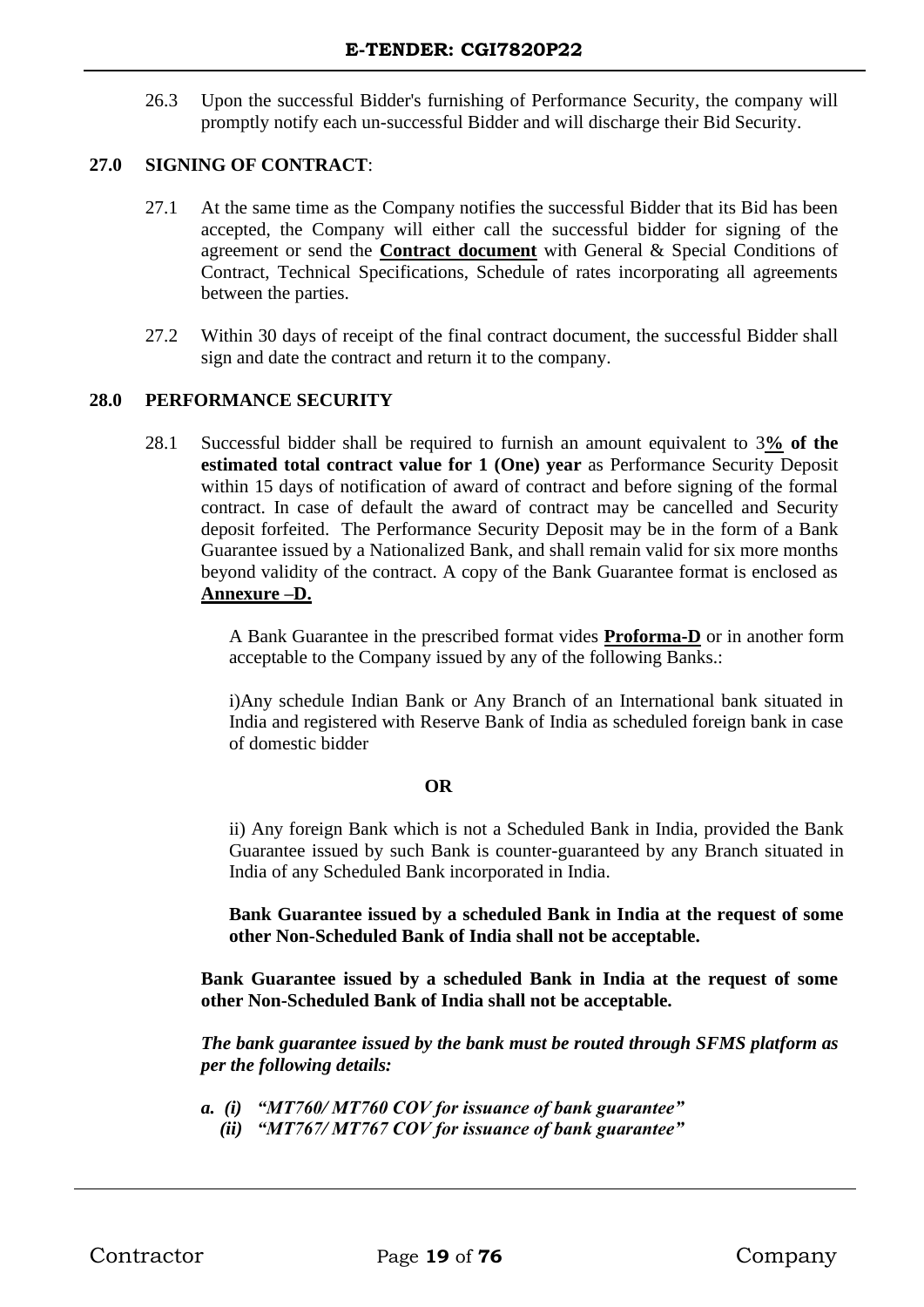*The above message/ intimation shall be sent through SFMS by the BG issuing bank branch to Axis Bank, Guwahati Branch, IFS Code- UTIB0000140, Branch Address – Axis Bank Ltd, Guwahati Branch, chibber House , G S Road, dispur,Assam , PIN- 781005."*

*b)The vendor shall submit to OIL the copy of SFMS message as sent by the issuing bank branch along with the original bank guarantee*

- 28.2 The performance security and retention money shall be payable to Company as compensation for any loss resulting from Contractor's failure to fulfill its obligations under the Contract.
- 28.3 The performance security as specified above must be valid for **3 months** (plus 3 months to lodge claim, if any) after the date of expiry of the tenure of the contract to cover the warranty obligations. The same will be discharged by company not later than 30 days following its expiry.
- 28.4 Failure of the successful Bidder to comply with the requirements of clause **25.1 and /or 25.4** shall constitute sufficient grounds for annulment of the award and forfeiture of the Bid Security. In such an event the Company may award the contract to the next evaluated Bidder or call for new bid or negotiate with the next lowest bidder as then case may be.

#### **29.0 INTEGRITY PACT ( APPLICABLE FOR THIS TENDER)**

- 29.1 OIL shall be entering into an Integrity Pact with the bidders as per format enclosed vide "**SECTION –V- Integrity Pact** "of the tender document. This Integrity Pact Proforma has been duly signed digitally by OIL's competent signatory (Digitally Signed). The proforma has to be returned by the bidder (alongwith the technical bid) duly signed (digitally) by the same signatory who signed the bid, i.e., who is duly authorized to sign the bid. Uploading the Integrity Pact with digital signature will be construed that all pages of the Integrity Pact has been signed by the bidder's authorized signatory who sign the Bid.
- 29.2 OIL has appointed SHRI SUTANU BEHURIA, IAS (Retd b. SHRI OM PRAKASH, I PS(Retd) and SHRI RUDHRA GANGADHARAN, IAS (Retd.), CVC as Independent Monitors (IEM) for a period of 3 (three) years to oversee implementation of Integrity Pact in OIL .Bidders may contact the Independent External Monitors for any matter relating to the IFB at the following addresses:

a.SHRI SUTANU BEHURIA, IAS(Retd.), E-mail[:sutanu2911@gmaiI.com](mailto:sutanu2911@gmaiI.com)

b. SHRI OM PRAKASH ,IPS(Retd) E-Mail id:Ops2020@rediffmail.com

c. . SHRI RUDHRA GANGADHARAN, IAS (RETD.), Ex-Secretary, Ministry of Agriculture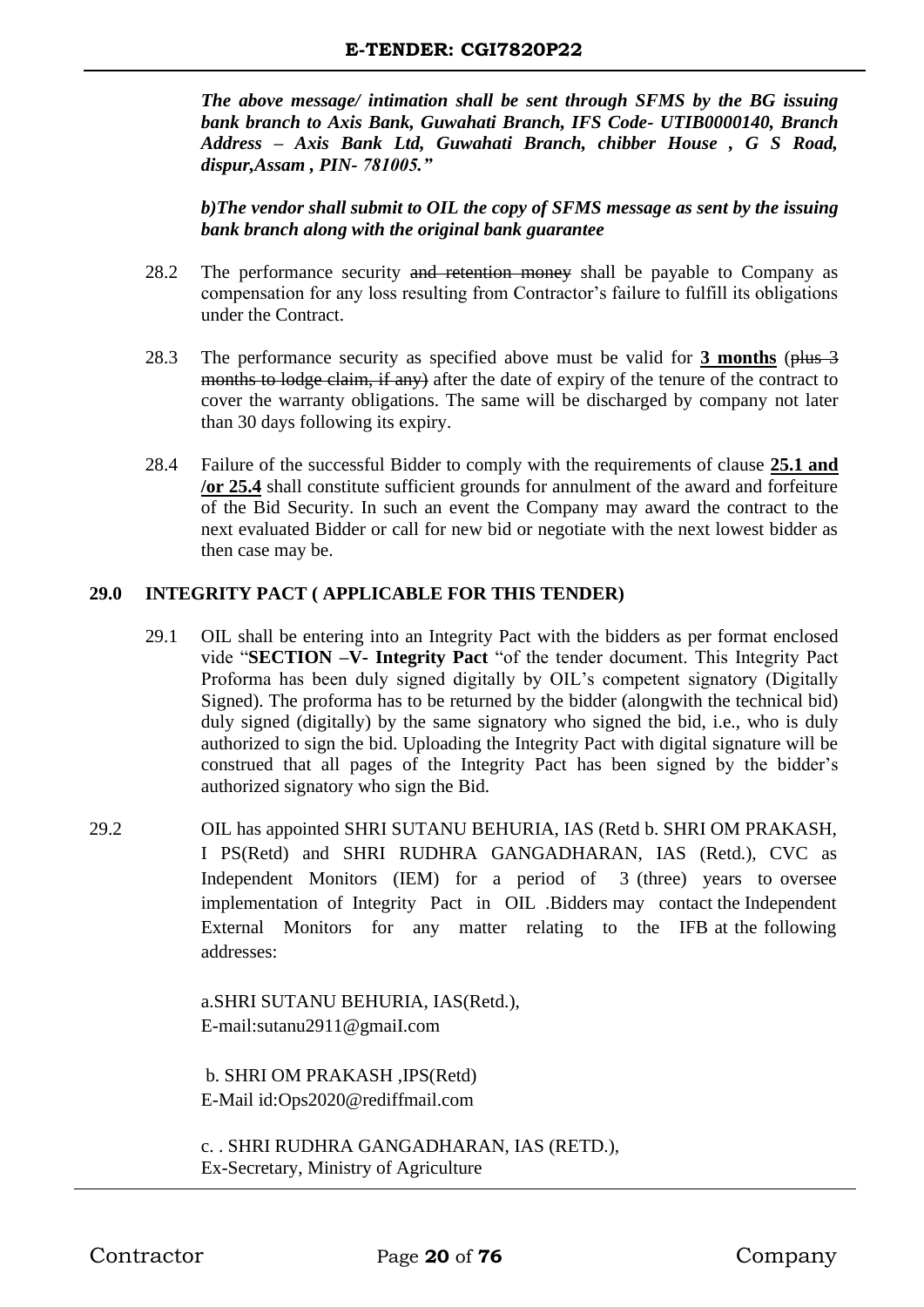e-mail id : [rudhra.gangadharan@gmail.com](mailto:rudhra.gangadharan@gmail.com)

#### **30.0 COST OF BIDDING:**

- 30.1 The bidder shall bear all cost associated with the preparation and submission of its bid and OIL will in no case be responsible or liable for those costs, regardless of the conduct or outcome of the bidding process.
- 30.2 The Bidder is expected to examine all instructions, forms, terms and specifications in the bidding documents. Failure to furnish all information required by the bidding documents or submission of bid not substantially responsive to the bidding documents in every respect will be at the Bidder's risk and may result in the rejection of its bid without seeking any clarifications.

#### **31.0 GENERAL:**

- 31.1 The bids can only be submitted in the name of the Bidder who has been permitted to participate in the bid. The bid papers, duly filled in and complete in all respects shall be submitted together with requisite information and Annexures. It shall be complete and free from ambiguity, change or interlineations.
- 31.2 The bidder should indicate at the time of quoting against this tender their full postal and Fax/Email addresses.
- 31.3 The bid including all attached documents shall be digitally signed by duly authorized representative of the bidding company.

#### **32.0 SPECIFICATIONS:**

Before submission of Bids, Bidders are requested to make themselves fully conversant with all Conditions of the Bid Document and other relevant information related to the works/services to be executed under the contract.

- **33.0** The bidders are required to furnish the composition and status of ownership of the firm in whose name tender documents have been purchased */issued along with one or more of the* following documentary evidences(which are applicable to the bidder) in support of the same.
	- 33.1. **In case of Sole Proprietorship Firm**-Copies of Telephone/Electricity/Mobile Bill, PAN, latest Income Tax Return indicating therein the name, business and residential address, E-mail and telephone numbers of the owner and copies of GST and Central Excise Registration Certificate.
	- 33.2 **In case of HUF**-Copies of Telephone/Electricity/Mobile Bill, PAN, latest Income Tax Return, Family Arrangement indicating therein the name, residential address, E-mail and telephone numbers of the owners in general and Karta in particular and copies of GST and Central Excise Registration Certificate.
	- 33.3 **In case of Partnership Firm**-Copies of Telephone/Electricity/Mobile Bill, PAN, latest Income Tax Return indicating therein the name, residential address, E-mail and telephone numbers of all the partners(including the Managing Partner),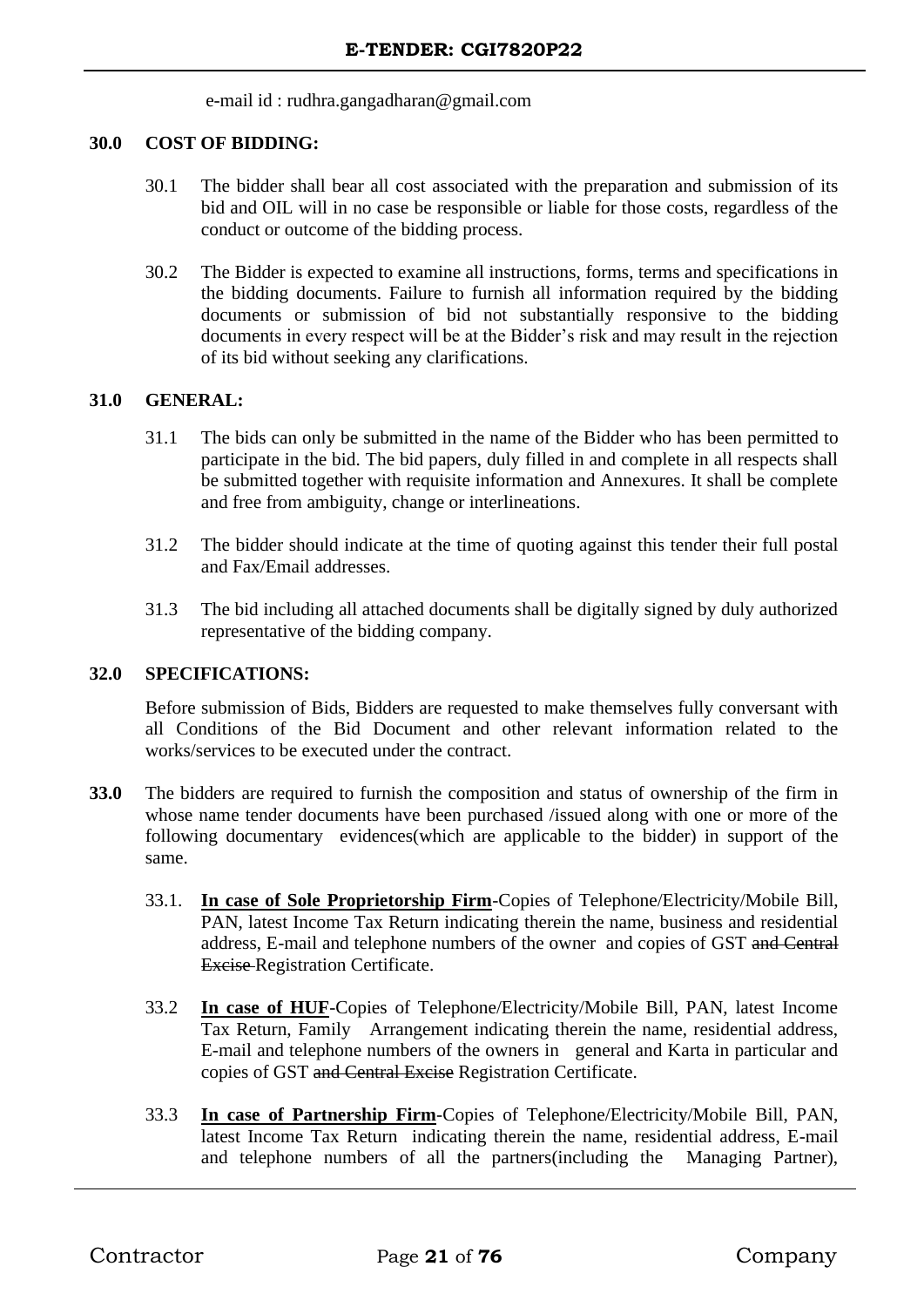registered partnership agreement/deed and copies of GST and Central Excise Registration Certificate.

- 33.4 **In case of Co-Operative Societies**-Copies of Telephone/Electricity/Mobile Bill, PAN, latest Income Tax Return indicating therein the name, residential address, Email and telephone numbers of all the Directors or persons who are at the helm of affairs, registration certificate from Registrar of Co-Operative Societies and copies of GST and Central Excise Registration Certificate.
- 33.5 **In case of Societies registered under the Societies Registration Act** -Copies of Telephone/Electricity/Mobile Bill, PAN, latest Income Tax Return indicating therein the name, residential address, E-mail and telephone numbers of all the Directors or persons who are at the helm of affairs, registration certificate from the Registrar of the state and copies GST and Central Excise Registration Certificate.
- 33.6 **In case of Joint Stock Companies registered under the Indian Companies Act** Copies of Telephone/Electricity/Mobile Bill, PAN, latest Income Tax Return indicating therein the name, residential address,E-mail and telephone numbers of all the Directors or persons who are at the helm of affairs, Certificate of Incorporation from the Registrar of Companies, Memorandum and Articles and copies of GST and Central Excise Registration Certificate.
- 33.7 **In case of Trusts registered under the Indian Trust Act** Copies of Telephone/Electricity/Mobile Bill, PAN, latest Income Tax Return indicating therein the name, residential address, E-mail and telephone numbers of all the Trustee or persons who are at the helm of affairs, registration certificate from the Registrar of the state, Trust Deed and copies GST and Central Excise Registration Certificate.

----------------- \*\*\*\*\*\*\*\*\*\*\*\*\*\*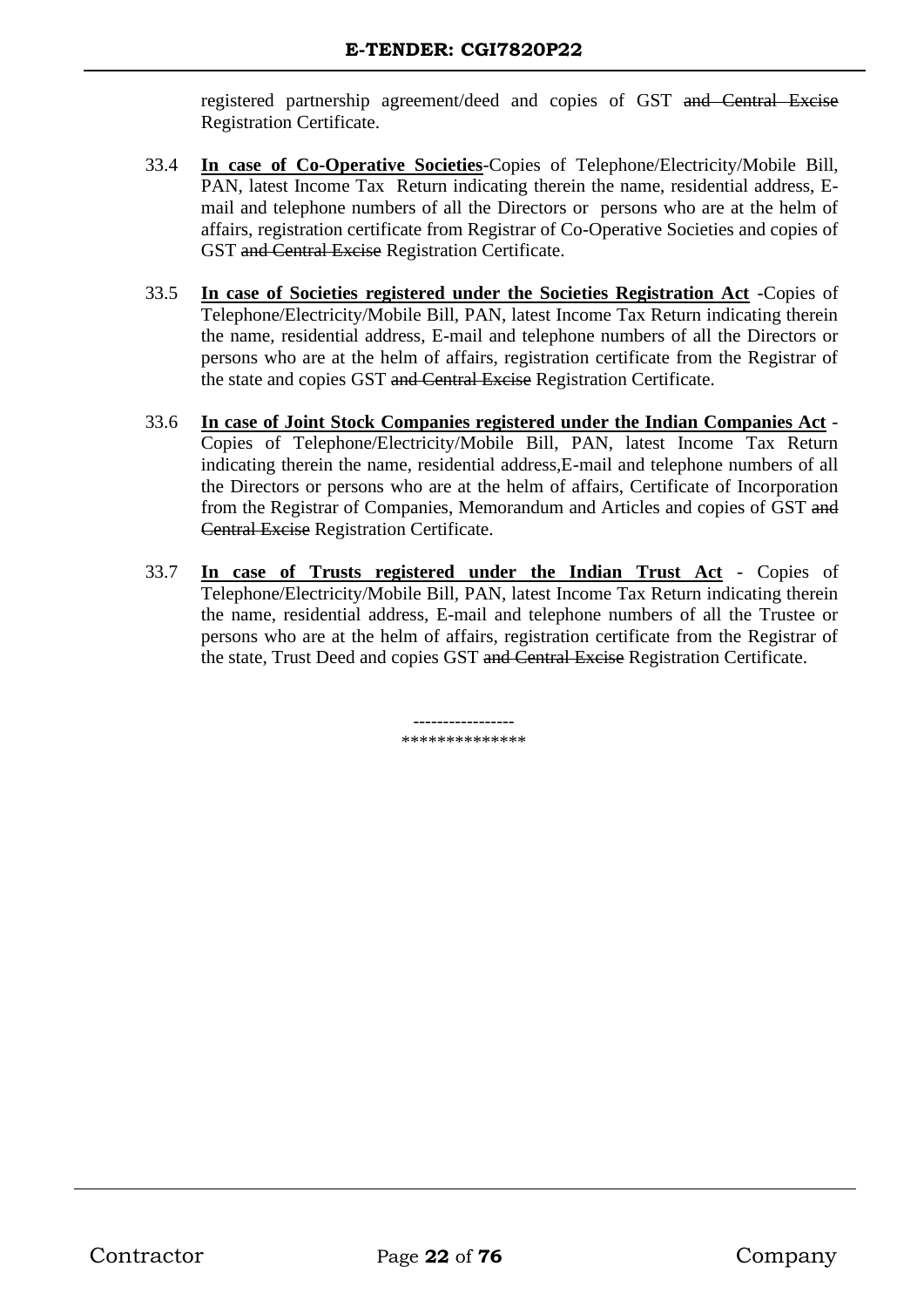#### **PART – II BID REJECTION CRITERIA(BRC) / BID EVALUATION CRITERIA (BEC)**

1.0 The bid shall conform to the specifications and terms and conditions given in the Bidding Documents. Bids will be rejected in case services offered do not conform to the required parameters stipulated in the technical specifications. Notwithstanding the general conformity of the bid to the stipulated specifications, the **BRC** requirements will have **to be particularly met by the Bidders without which the same will be considered as nonresponsive and rejected**. All the documents related to BRC shall be submitted along with the Bid.

#### **[A] Financial capability: Bidders must have**

(a) Annual financial turnover as per Audited Annual Reports in **any of preceding three financial years** preceding scheduled bid opening date should be at least **Rs19,12,600.00**

#### **FOR CONSORTIUM :**

At least one member of the consortium to meet the criteria of turnover. The other members of consortium should meet minimum turnover requirement.

#### (b) **Net Worth should be positive for preceding financial year.**

(c) For proof of Annual Turnover & Net worth any one of the following document must be submitted along with the bid:-

i) A certificate issued by a practicing Chartered/Cost Accountant (with Membership Number and Firm Registration Number), certifying the Annual turnover & Net worth

#### **OR**

ii) Audited Balance Sheet along with Profit & Loss account.

(d)In case the bidder is a Central Govt. Organization/PSU/State Govt. Organization/Semi-State Govt. Organization or any other Central/State Govt. Undertaking, where the auditor is appointed only after the approval of Comptroller and Auditor General of India and the Central Government, their certificates may be accepted even though **FRN (Firm Registration Number)**

(e) Considering the time required for preparation of financial statements, if the last date of preceding financial/accounting year falls within the preceding six months reckoned from the original bid closing date and the financial statements of the preceding financial/accounting year are not available with the bidder then the financial turnover of the previous three financial/accounting years excluding the preceding financial/accounting year will be considered. In such cases, the Net Worth of the previous financial/accounting year excluding the preceding financial/accounting year will be considered. **However, the bidder has to submit an affidavit/undertaking certifying that the balance sheet/financial**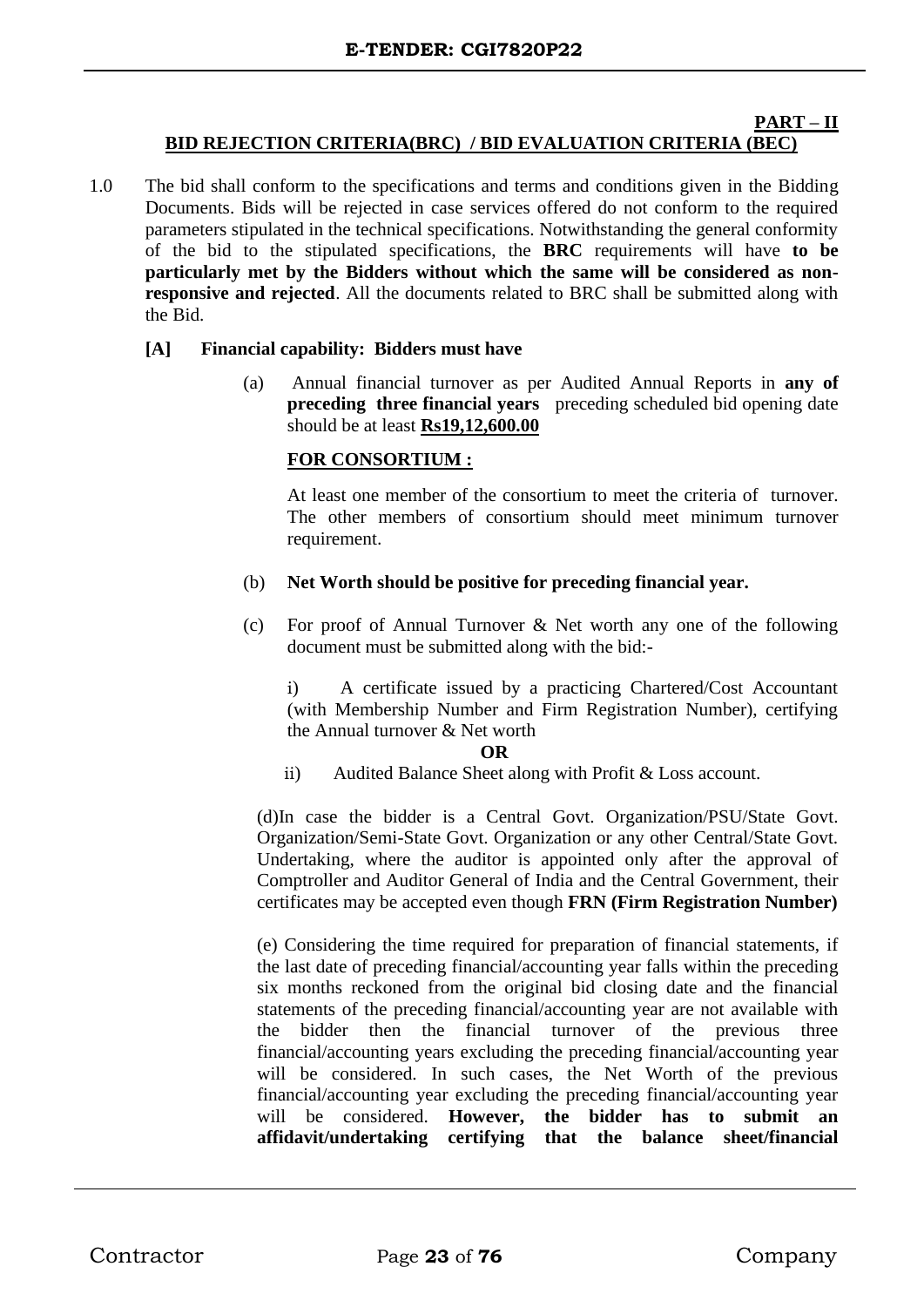#### **statements for the financial year \_\_\_\_\_\_\_\_ (as the case may be) has actually not been audited so far.**

#### **[B] Experience: Bidders must have;**

 Bidders must have Experience of having successfully completed similar works ( **similar works mean 'Providing manpower service'**) with PSUs/Central Government/ State Government during last 7 years to be reckoned from original bid closing date.

#### **One similar completed work costing not less than Rs. 3,187,700.00**

For proof of requisite experience and relevant technical requirements, any one of the following documents/photocopies must be submitted along with the bid:

1. In case of OIL contractors, copy of 'Certificate of Completion(COC)'/ 'Certificate of Payments (COP)'/ 'Service Entry Sheet' of jobs successfully completed, during last 7(seven) years ending bid closing date, showing gross value of job done. It may be clearly noted that simply mentioning of OIL CCO Number will not be accepted.

2. Relevant certificate issued by any other Public Sector Undertaking/Govt. Department in last seven (07) years ending bid closing date showing:

a) Gross value of job done; and

b) Nature of job done; and

c) Time period covering the financial year(s) as per NIT; and

d) Clearly mentioning job completion date.

- ii) A job executed by a bidder for its own organization / subsidiary cannot be considered as experience for the purpose of meeting BEC.
- iii) In case of tenders for Annual rate contracts / Maintenance and Service contracts, if the prospective bidder is executing rate / maintenance /service contract which is still running and the contract value / quantity executed prior to due date of bid submission is equal to or more than the minimum prescribed value in the BEC such experience will also be taken in to consideration provided that the bidder has submitted satisfactory work / supply / service execution certificate issued by end user.

#### [C] **Deviation to the following provision of the tender document shall make the bid liable for rejection:**

- i. Firm price
- ii. EMD / Bid Bond
- iii. Scope of work
- iv. Specifications
- v. Price Schedule
- vi. Delivery / Completion Schedule
- vii. Period of Validity of Bid
- viii. Liquidated Damages
- ix. Performance Bank Guarantee / Security deposit
- x. Guarantee of material / work
- xi. Arbitration / Resolution of Dispute
- xii. Force Majeure
- xiii. Applicable Laws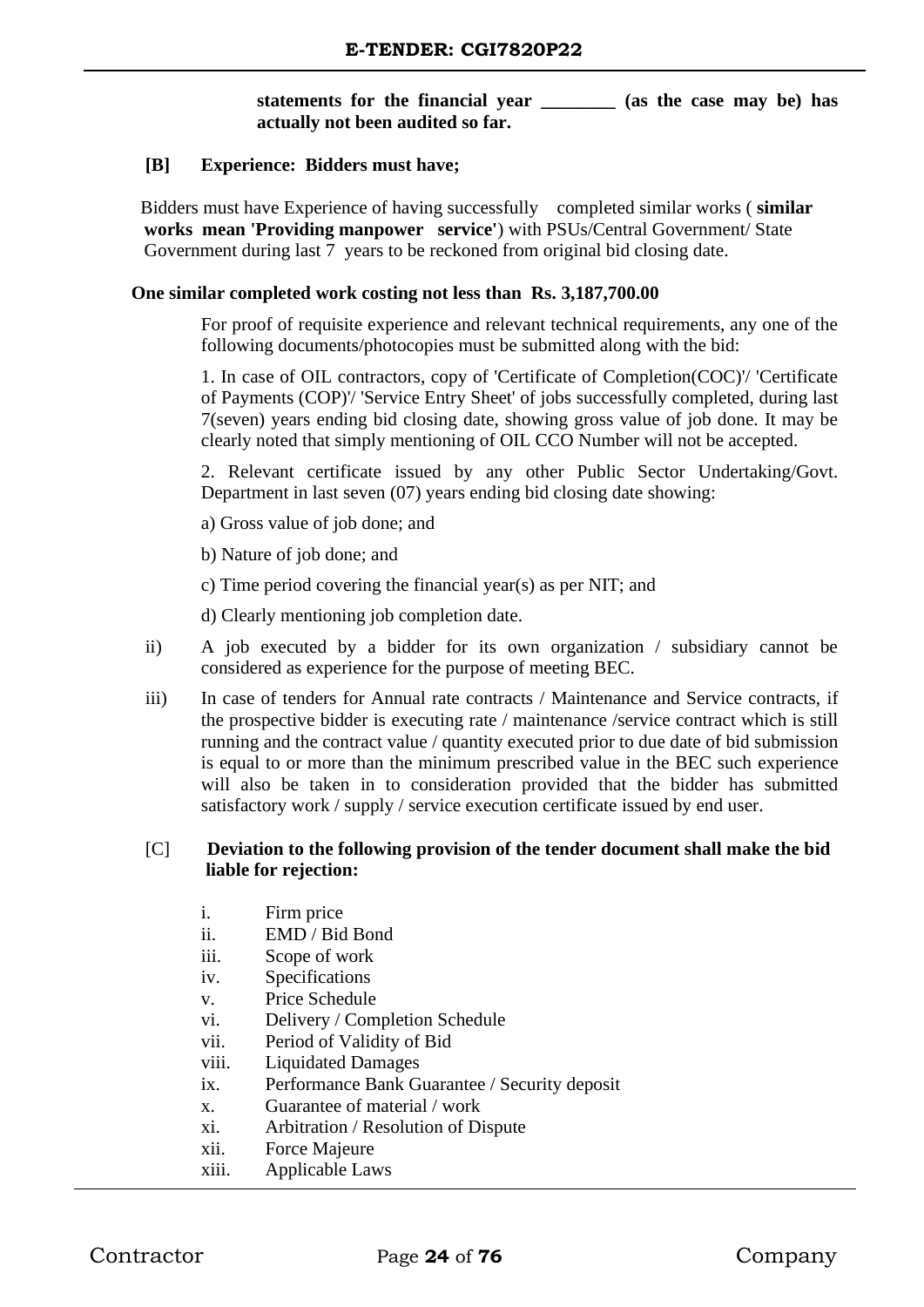- xiv. Integrity Pact, if applicable
- xv. Any other condition specifically mentioned in the tender documents elsewhere that non-compliance of the clause lead to rejection of the bid.
- D) **The Bidder must have a business office establishment for at least one year within 50 Km radius of the area of operation where the services need to be provided. Documentary evidence must be provided in the form of Municipality trade license or other such documents as per the following which satisfies as a proof of having the office establishment.**
	- (i) Trade License issued by the local authority or
	- (ii) Landline phone number in the name of the bidder or
	- (iii) Electricity bill for last one year in the name of the bidder

**Note: All documents relating to above clause No. (A),(B) and (D) must be submitted along with techno-commercial bid. These documents shall have to be produce by the bidder as and when asked for. All the supporting documents in compliance to BRC requirements above shall be scanned and uploaded along with the technical bid. Non-submission of the documents will result in rejection of bids.**

- 1.2 Bidders must have **PF Account** in their name issued by Regional Provident Fund Commissioner and **ESI registration**. Documentary evidence of the same is to be submitted.
- *1.3 Relaxation for OIL's existing contractors :*

 *In case of contractors who are providing similar services of listed/unlisted labours to OIL (Pipeline Department at PHQ or Pump Stations) for at least six months in the last three years as on Bid Closing date (BCD) will be exempted from submission of documents under clauses of Financial and Experience criteria of BEC/BRC conditions. However, they will have to provide the following documentary evidence:*

*i) Copy of OIL's Work Order or ii)Copy of OIL's Contract copy.*

*Simply mentioning of OIL Contract Number or Work Order Number without the copy will not be acceptable.* 

#### 1.4. **COMMERCIAL:**

- .4.1 Bidder shall submit the offer under "**Single Stage Two Bid System**". Technical bid" and the "Price Bid".
- 1.4.2 Bidder shall furnish Bid Security along with Bid. Bid security shall be furnished as a part of 'Technical Bid'. Any bid not accompanied by a proper bid security will be rejected. Bidder shall submit original document to the address as specified with BCD before Bid opening date and time, otherwise Bid will be rejected. A scanned copy of this document should also be uploaded along with the Un-priced bid.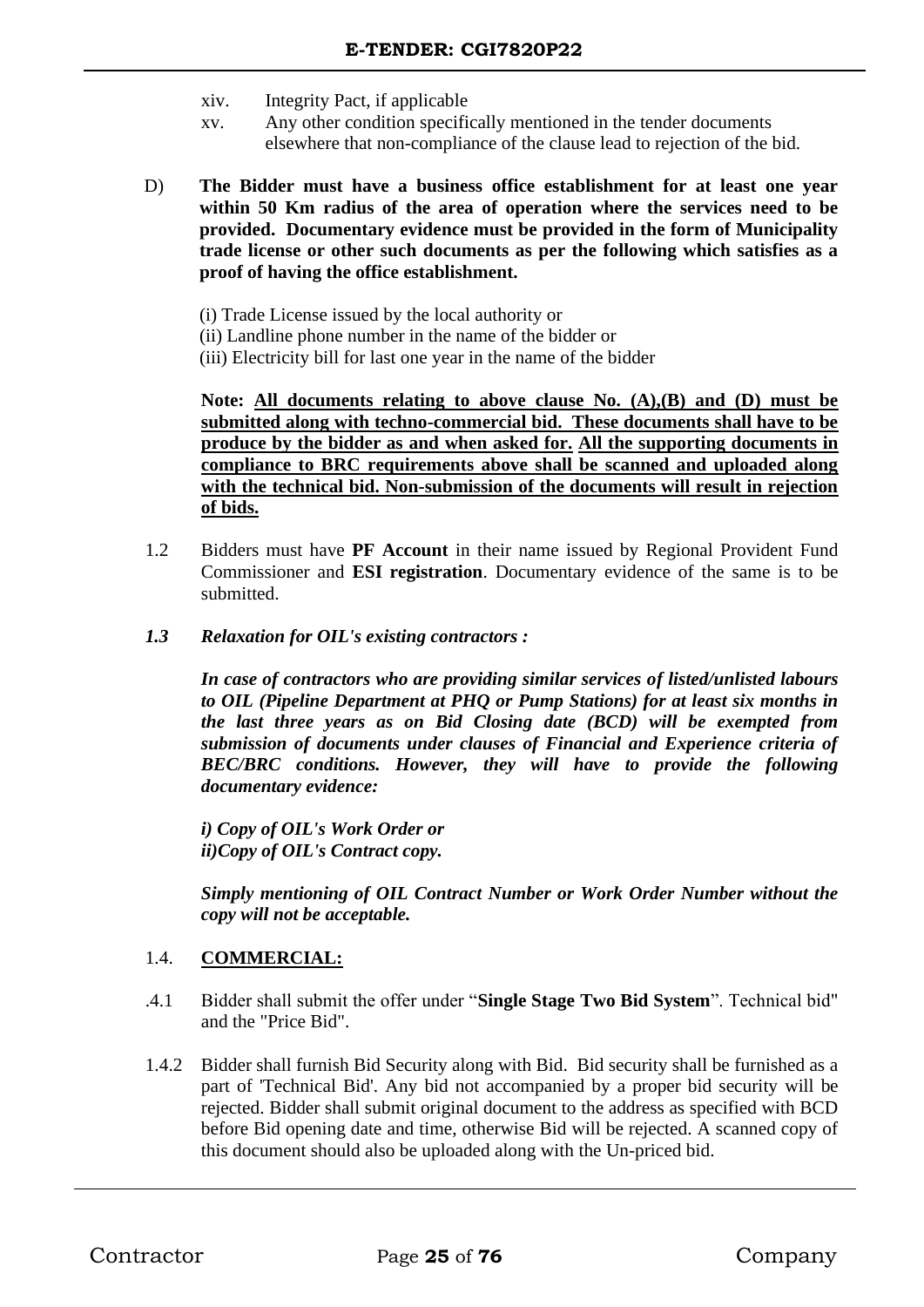- 1.4.3 The Technical Bid should not have any price indication.
- 1.4.4 Bidder shall furnish Bid Security as referred in Relevant Section of the Bid document so as to reach the Company (i.e. OIL) before due date of closing. Any bid for which bid security is not received before due Date of Bid Closing will be rejected.
- 1.4.5 Validity of the bid shall be minimum **120** days. Bids with lesser validity will be rejected.
- 1.4.6 Any bid received in the form of Telex/Cable/Fax/E-mail/ Telephone call will not be accepted.
- 1.4.7 Bidders must quote clearly and strictly in accordance with the price schedule outlined in relevant section of Bidding Documents; otherwise the bid will be rejected.
- 1.4.8 Any bid containing false statement will be rejected.
- 1.4.9 The Bid Documents are not transferable. Bids made by parties who have not purchased the Bid Documents from the Company will be rejected.
- 1.4.10 Any Bid received by the Company after the deadline for submission of bids prescribed by the Company will be rejected.
- 1.4.11 Price quoted by the successful Bidder must be firm during the performance of the Contract and not subject to variation on any account. A bid submitted with an adjustable price will be treated as non-responsive and rejected.
- 1.4.12 Bids shall be typed or written in indelible ink and shall be digitally signed by the bidder or his authorized representative.
- 1.4.13 Any physical documents wherever called for, submitted by bidders shall contain no interlineations, white fluid erasures or overwriting except as necessary to correct errors made by the Bidder, in which case such correction shall be initialed by the person or persons who has/have digitally signed the Bid.
- 1.4.14 Bidder shall fulfill all the relevant clauses applicable for this e-Tender.
- 1.4.15 The following Clauses with all its sub-clauses should be agreed in toto, failing which the bid will be rejected. To this effect Bidder shall submit an undertaking along with the Technical Bid.
	- a) Performance Security Clause
	- b) Force Majeure Clause
	- c) Termination Clause
	- d) Settlement of disputes Clause
	- e) Liquidated Damages Clause.
	- f) Acceptance of Jurisdiction and applicable law.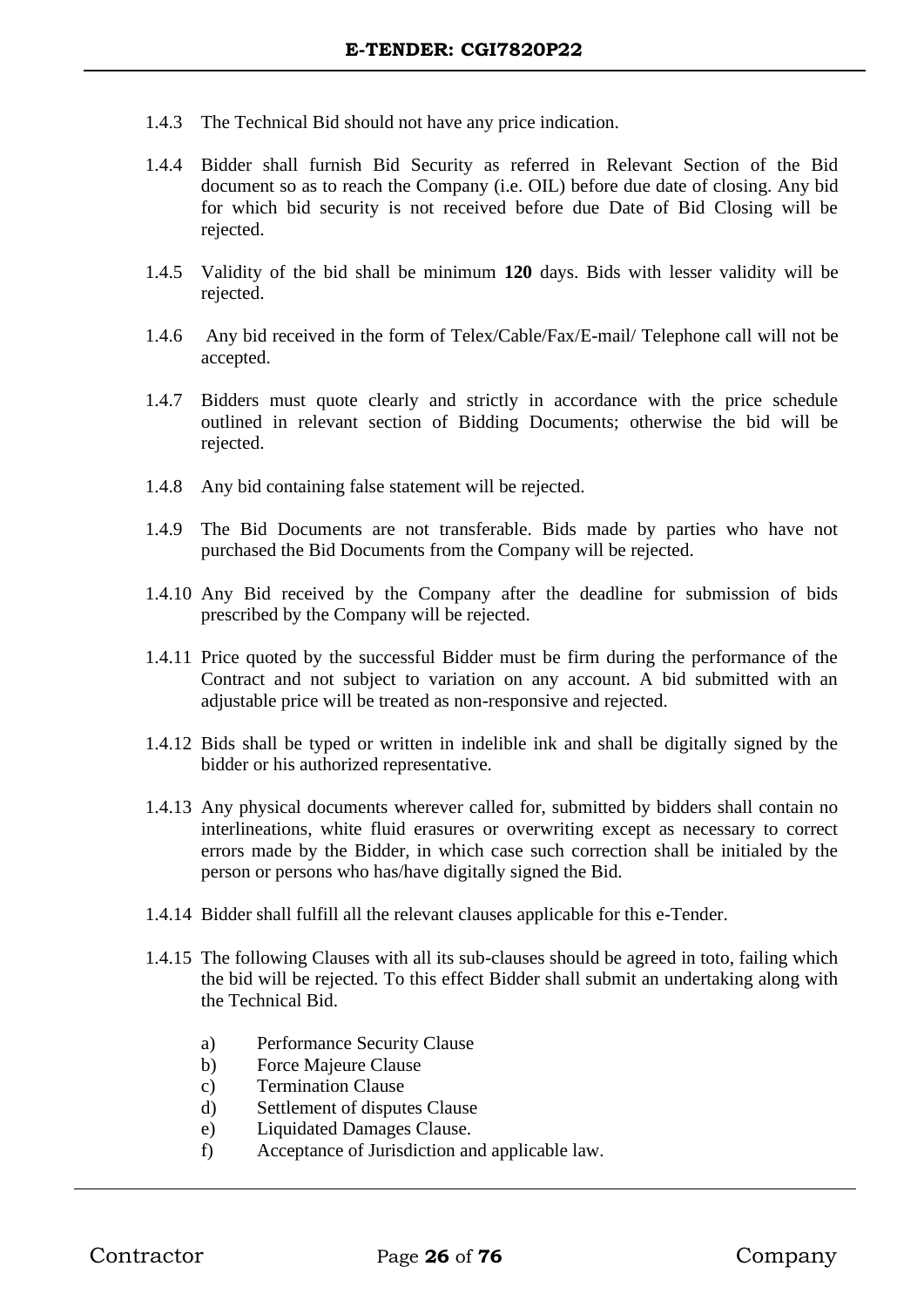- g) Tax liabilities clause.
- h) Insurance clause.
- i) With holding clause.
- j) Liability clause.
- k) Set off clause
- 2.0 **Other** Information /Documents: Bidders must furnish the following information with relevant documents wherever **necessary:**
	- a) Tax Exemption Certificate, if any, if /applicable.
	- b) PAN no.( photocopy of the PAN card required).
	- c) GST registration No.
	- d) VAT registration no. , if applicable.
	- e) Bank account No. with name of Bank, Type of account, Bank address.
	- f) P.F. Account No. / Code.
	- g) ESI registration no.

#### 3.0 **BID EVALUATION CRITERIA (BEC) :**

- 3.1 Bids conforming to the terms and conditions stipulated in the bid document and considered responsive and subject to qualifying the Bid Rejection Criteria will be considered for further evaluation.
- 3.2 To ascertain the inter-se-ranking, the comparison of the responsive bids will be made on the basis of commission rates (%, percentage) quoted by the bidders.

#### 3.3 *In case more than one bidder emerges as lowest bidder due to equal rate quoted by the bidder, then the lowest bidder will be decided by draw of lots. Company's decision in this regard is final and binding to all bidders*

- 3.4 Any discount/rebates offered shall not be considered for evaluation of bids. However, if the lowest bidder happens to be the final acceptable bidder for award of contract and if they have offered any discount/rebate the contract shall be awarded after taking into consideration such discount/rebate after negotiation or otherwise.
- 3.5 **To ascertain the substantial responsiveness of the bid the Company reserves the right to ask the Bidder for clarification in respect of clauses covered under BRC and such clarification fulfilling the BRC clauses must be received on or before the deadline given by the Company, failing which the offer will summarily rejected.**
- 3.6 **In case, any of the clauses in the BRC contradict with other clauses of Bid Document elsewhere, then the clauses in the BRC shall prevail.**
- **3.7 Original Bid closing date will be considered for evaluation of BRC criteria even in case of any extension of the original Bid Closing Date.**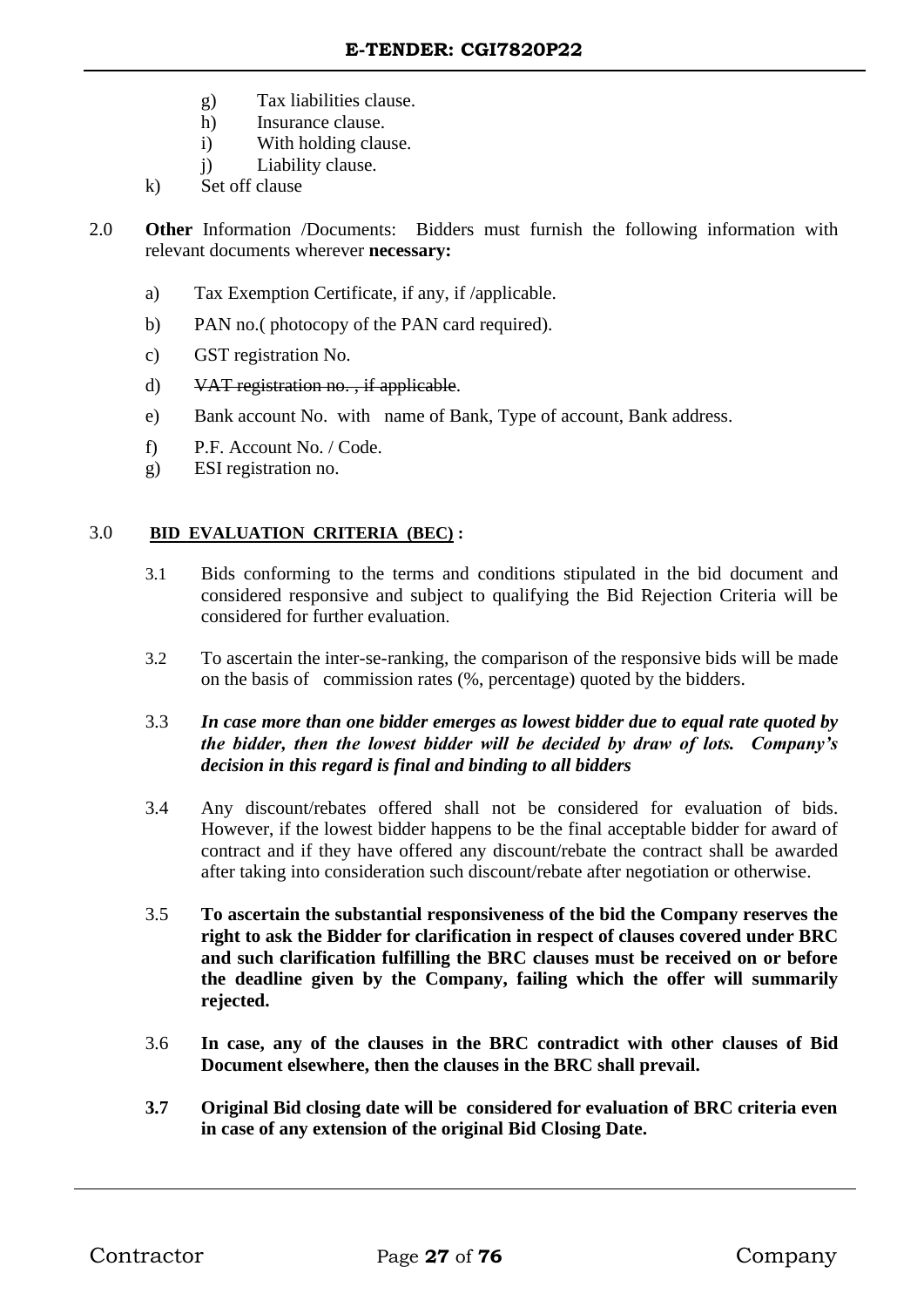#### **4.0** GENERAL:

1. In case Bidder takes exception to any clause of Tender Document not covered under BEC/BRC, then the Company has the discretion to load or reject the offer on account of such exception if the Bidder does not withdraw/ modify the deviation when/as advised by the Company. The loading so done by the Company will be final and binding on the Bidders. No deviation will however, be accepted in the clauses covered under BEC/BRC.

2. To ascertain the substantial responsiveness of the bid the Company reserves the right to ask the Bidder for clarification in respect of clauses covered under BEC/BRC also and such clarification fulfilling the BEC/BRC clauses must be received on or before the deadline given by the Company, failing which the offer will summarily be rejected.

3. In case, any of the clauses in the BRC contradict with other clauses of Bid Document elsewhere, then the clauses in the BRC shall prevail.

4. Bidder shall fulfill all the relevant clauses applicable for this e-Tender.

5. The original copy of documents [submitted by bidders(s)] shall have to be produced by bidder(s) to OIL as and when asked for.

\*\*\*\*\*\*\*\*\*\*\*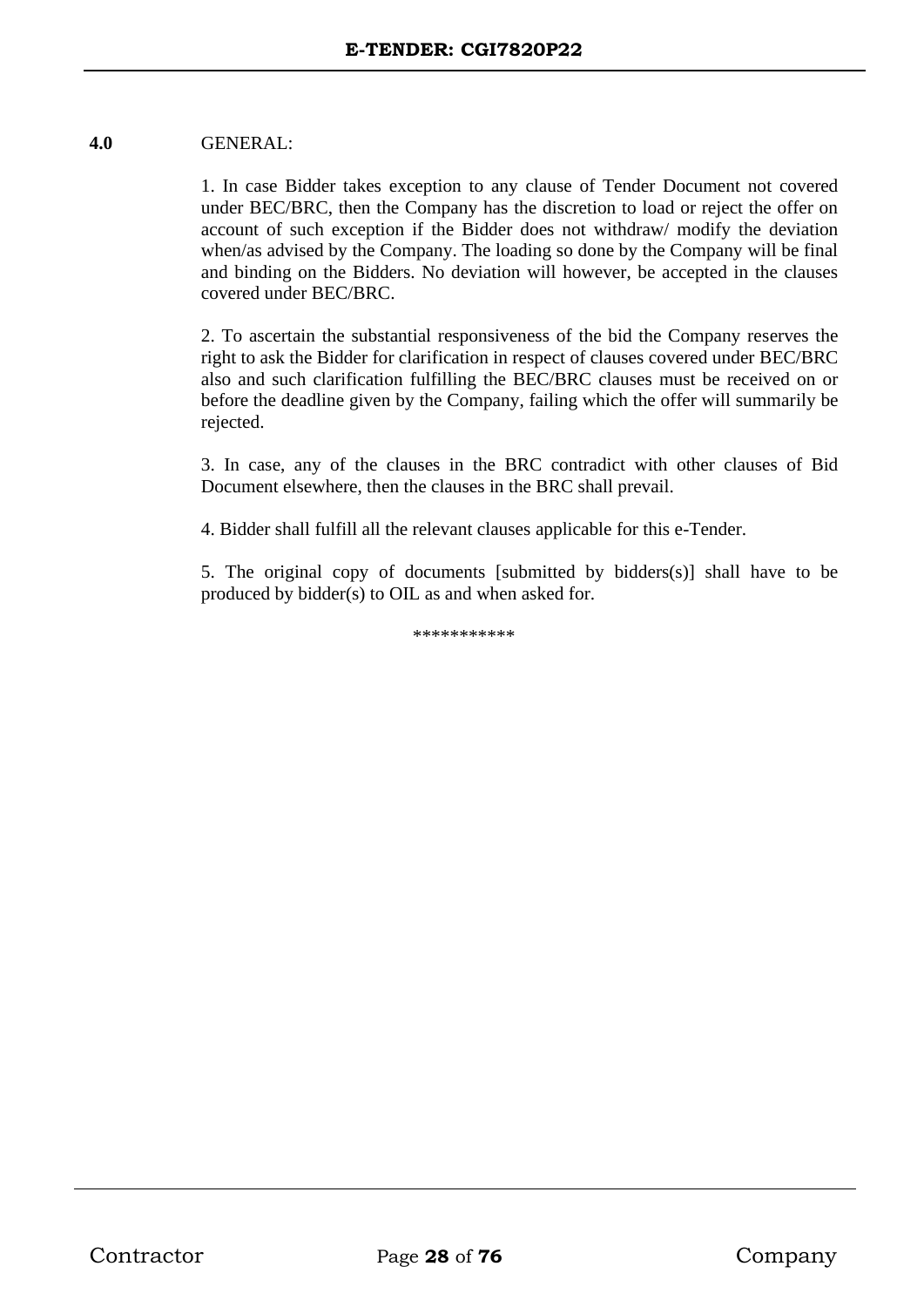#### **SECTION - I**

#### **GENERAL TERMS AND CONDITIONS**

- 1.0 Services of the WCL(P) Unskilled labours shall be Eight (08) hours from Monday to Saturday per day per person.
- 2.0 The persons engaged, shall normally attend duty from 7.00 a.m. to 4.30 p.m. with 1 (One) hour and 30 (Thirty) minutes lunch break, in all working days including Saturday. Also, depending on urgency of work, the WCL may have to work overtime beyond normal 8 hours duty.
- 3.0 Depending on operational requirement, work may have to be carried out on all days of the year including Sundays and declared Holidays.
- 4.0 For execution of the required service, the listed WCL to be deployed will be identified by OIL and no labour other then the identified labour will be allowed to be engaged by the contractor under listed category. Category wise list of identified labour is given below:
- 5.0 Location of work may change from time to time as per OIL's requirement.
- 6.0 There is no right to claim by the contractor for Oil India Limited's permanent jobs to his personnel nor his/her next of kin after his/her death even if death during working hours.
- 7.0 The contractor should have no claim against the company in respect of service which may be withdrawn at any stage and the contractor should be paid only for the duration of the service actually rendered shift wise strictly as per service charges. In case of absorption by OIL or demise of any service personnel the agreement will stand reduced to the balance numbers of service personnel only.

#### 8.0 **OBLIGATION OF CONTRACTOR :**

- 8.1 The Contractor must obtain 'Entry Permit' from Assistant Commandant (CISF) or Senior Manager (Security) PL of OIL for all the workers to enable them to work inside the installations.
- 8.2 **A**)The Contractor shall provide the services as detailed above hereof and everything else necessary for the day to day running and maintaining the services in an efficient and adequate manner including supervision, accommodation at worksite for staff, office etc. The contractor shall be responsible for all taxes (except where otherwise stated), fees, insurance, medical, safety clothing and safety appliances, Provident Fund, license(s) etc. and his rates are inclusive of all such and similar charges and incidental and contingent operations which although not specifically mentioned in this service agreement are necessary for the performance of the service in satisfactory manner and up to the desired standard. The contractor will register himself with appropriate authority before entering into the agreement and should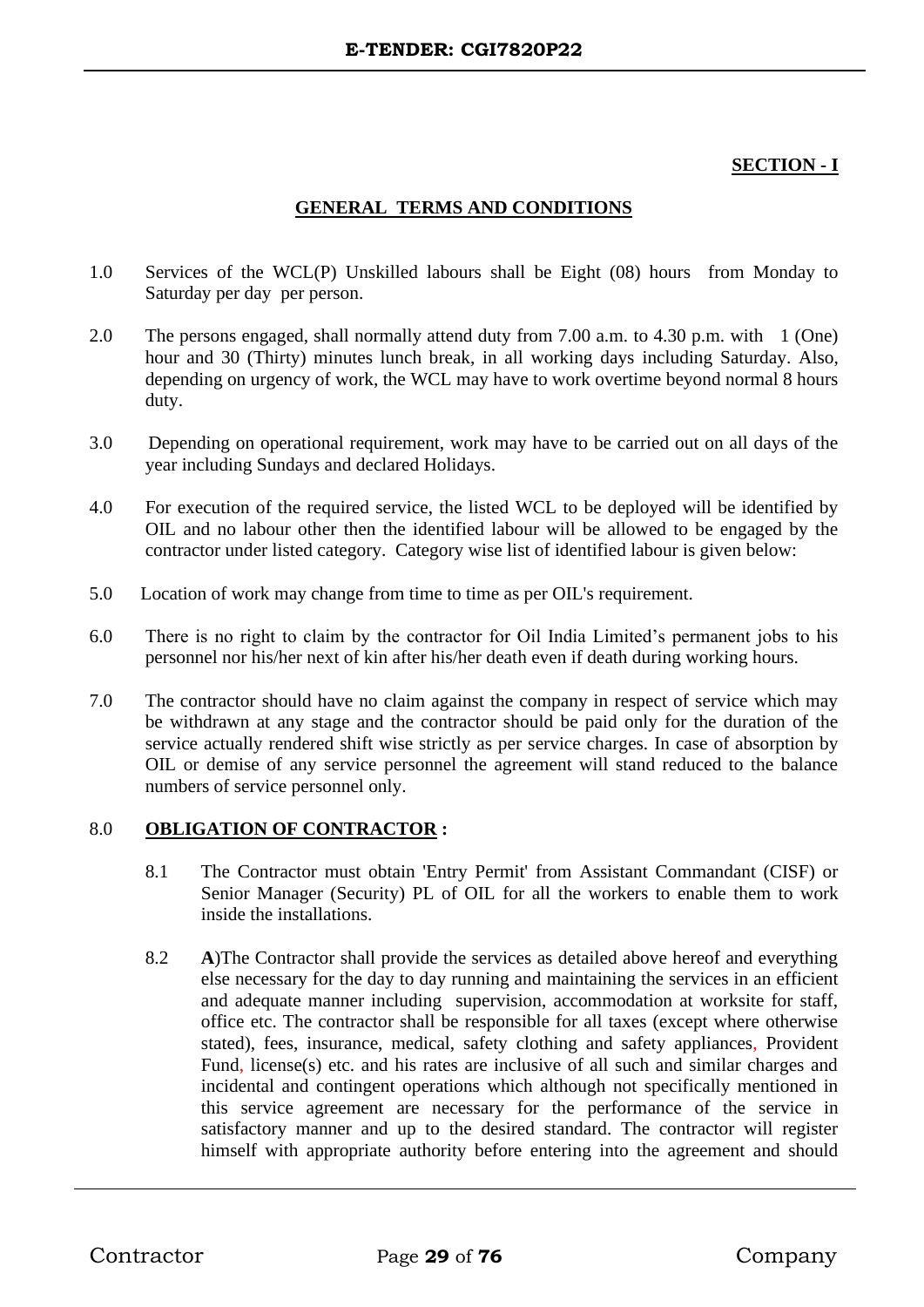submit all documents to the concerned authority as required by the relevant authorities.

 **B)**The contractor under this agreement shall be for the area under **Oil India Limited, PS5(Pipeline Headquarters)Noonmati, Assam .** The services may however be extended to other areas of company's activities as determined by the company from time to time at the same rates, terms and conditions.

*The contractor employing 20 (twenty) or more numbers of workmen on any day of the preceding 12 months should be required to obtain requisite license at his cost from the appropriate licensing officer before undertaking any work. The contractor should also observe the rules and regulation framed under the Contract Labour (Regulation and Abolition) Act. 1970. The liabilities of the Principal employer as fixed by this Act and rules made therein should remain with the Principal employer.*

- 8.3 The nature of company's operations envisages frequent shifting of sites/locations from place to place and the service personnel are required at/near the base site of work in the areas of activities of the company. The contractor should have to provide necessary transport to their service personnel to and from base site of the company after their periodical off days.
- 8.4 The contractor must maintain an office nearer to Company location with telephone facility. The contractor should have to provide at his own cost competent resident representative/manager at the sites along with adequate number of assistance(s)/supervisor(s) at different locations of the work for efficient execution of this agreement.
- 8.5 The contractor shall mobilize his personnel as necessary at short notice to undertake the work at any time of the day or night. The contractor's representative/Manager(s) shall be available throughout the duration of the agreement of the site for receiving and complying with any emergency.
- 8.6 The rates stipulated in Schedule of quantities (SOQ) of this agreement are all inclusive except GST and Provident Fund and the contractor agrees to perform all incidental and contingent service in a sound and workmanship like manner within the said rates which although not specially mentioned in this agreement but are essential for rendering the service.
- 8.7 The contractor should provide services required throughout the seven days of the week without any interruption.
- 8.8 The contractor is to abide by all safety regulations and fully indemnify the company against injury/loss of life to any of his personnel at any time during the execution of the Agreement. The company shall not be liable for any claim whatsoever on any account.
- 8.9 The contractor shall ensure that all service personnel engaged by him are provided with appropriate protective clothing and safety wears in accordance with regulation of the Indian Factory Regulation, 1984 or latest edition. The service provider shall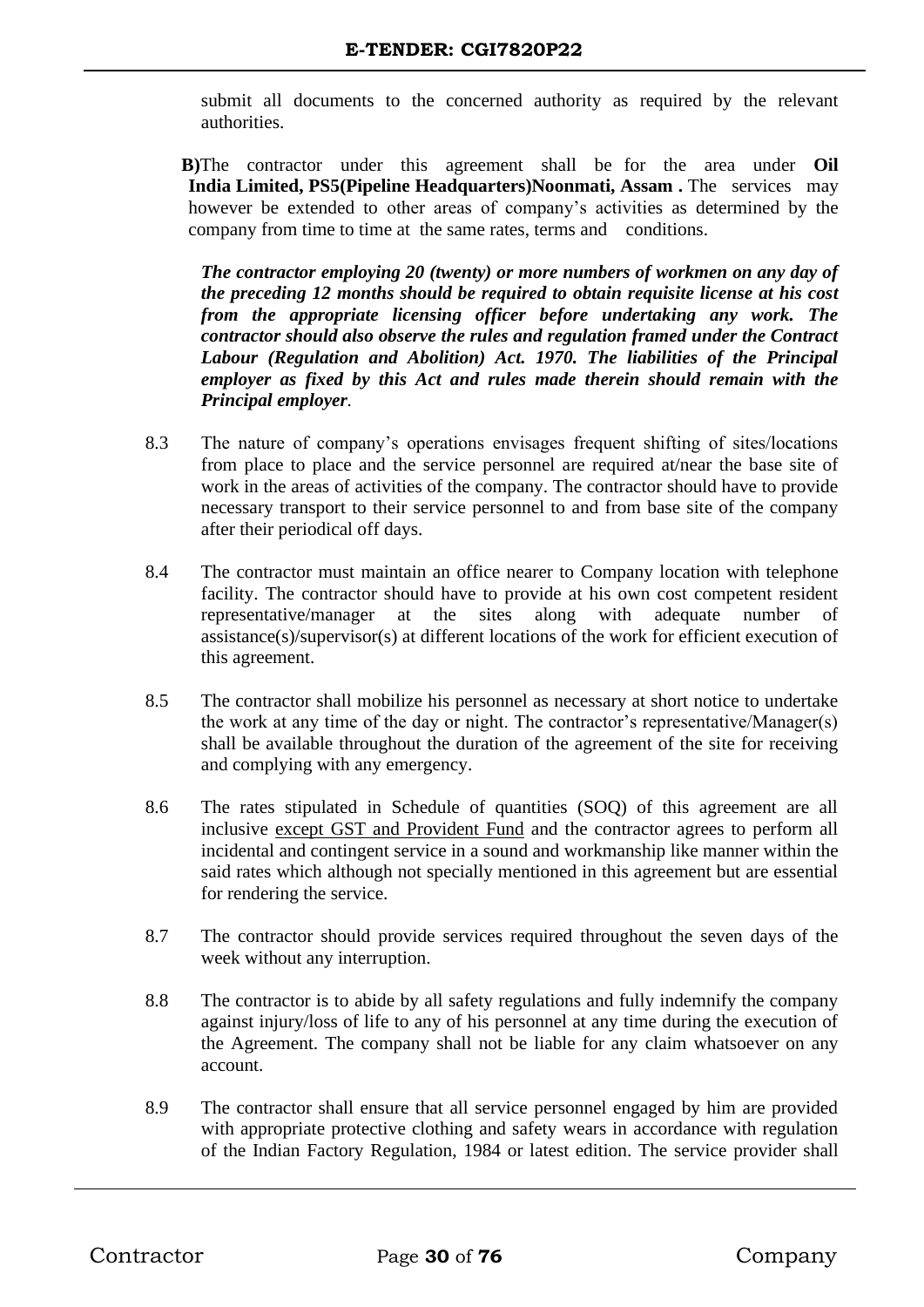also ensure that all service personnel engaged are provided with proper uniform as required by the nature of work. In case of noncompliance of the same by the service provider, the company reserves the right (a) not to allow such service personnel to work and (b) to provide necessary protective clothing and safety gears to the contractor's service personnel and recover the cost of the same from the contractor.

- 8.10 The contractor shall ensure careful handling of the company's and third party/parties material/equipment and the contractor shall be responsible for any loss/damage caused willfully to such material/equipment. The total cost of the item lost/damaged inclusive of incidental charges shall be recovered from the contractor by the company. 3
- 8.11 All service personnel deployed by the contractor in various works in sensitive areas must have proper Identity Cards with photographs duly countersigned by the authorized representative of the company.
- 8.12 The contractor should agree to provide related transport, safety gears, medical facilities and employee's contribution of Provident Fund etc. to their workmen at their cost at any location of work.
- 8.13 The contractor shall provide necessary insurance coverage of his service personnel against all risks and claims which will hold the company harmless for any action from the service personnel in case of any accident/mishap etc.
- 8.14 The service personnel engaged by the contractor, if found guilty of misconduct or misbehaviors, he/she shall be replaced by contractor on the same day but the alternate personnel will be supplied only by the company, no opinion, suggestion or any personnel supplied by the contractor would not be granted and entertained by the company. The opinion of the authorized officer of the company in this respect shall be final and shall be binding on the contractor.
- 8.15 The contractor should abide by all Labour Laws and other contractual provisions as per agreement connected with Central and State Government. This inter alias will include Factory Act, Payment of Wages Act, Minimum Wages Act and Contract Labour (R & A) Act Workman's Compensation Act, 1923 and The Payment of Bonus Act, 1965. The contractor should have to register himself with appropriate authority before entering in the agreement and should submit all documents to the concerned authority as required by the relevant authorities.
- 8.16 The contractor shall not be entitled to transfer or assign his interest under this agreement to third party.
- 8.17 It will be the responsibility of the contractor to arrange transportation of his employees. In case, any time service personnel of the contractor is/are traveling in company's vehicle due availability of space and the vehicle meet with an accident, the company shall have no responsibility or obligation in respect of any loss/injury sustained by such employee(s) of the service provider due to the accident and any claims whatsoever arising there from.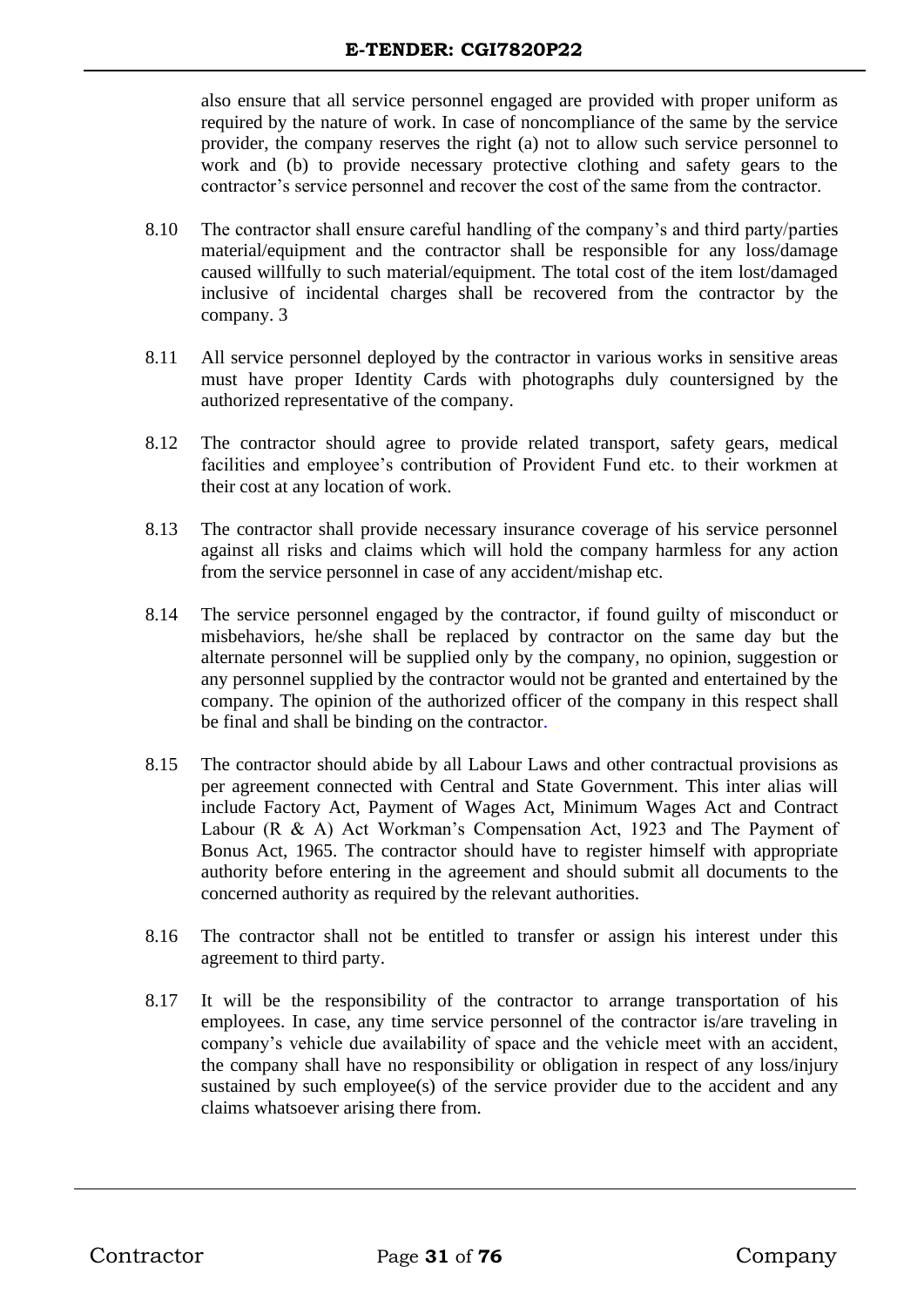- 8.18 The contractor should ensure observation of working hours and provision of rest days to the service personnel and other requirement under the existing laws.
- 8.19 The contractor should have to ensure observation of working hours and provision of rest days to the service personnel and other requirement under the existing laws.
- 8.22 *Each labour engaged under this Contract shall have adequate Insurance Coverage under Workmen Compensation Act 1923 for the entire duration of the contract. The amount of coverage and premium thereof will be intimated by the Company's Authorised Personal. The premium amount will be reimbursed by the Company (OIL) on producing documentary evidence and such reimbursement shall be made without any service commission on the reimbursed amount.*

#### 9.0 **POWERS OF COMPANY OFFICER /AUTHORIZED REPRESENTATIVE:**

- 9.1 The services shall be to the satisfaction of the company's officer who shall have powers, amongst other, to:
	- i. Advice the contractor to remove immediately cause of unsatisfactory performance of the service.
	- ii. Advise the contractor from time to time such further instructions as shall be necessary for the purpose of proper and adequate rendering of the service and for keeping such records as are deemed necessary by the company. Non compliance of the instructions will make the contractor liable for liquidated damage/penalty as determined by the company.
- 9.2 In the event the contractor fails to render the services in most efficient and workman like manner under his supervision, the company reserves the right to obtain the services from any other agency at Contractor's risk and cost. The difference of higher cost, if any, will be recoverable from the contractor's outstanding bills or his security deposit.
- 9.3 The company reserves the right to increase or decrease the number of service personnel under any or both the categories of services. Further, the service provider will also be required to provide extra hourly services under any or both the categories beyond normal working hours as notified by the company but without any extra handling/service charges.

#### 10.0 **PENALTY:**

The contractor shall commence to supply of regular and continuous service at all places as per this agreement on due date specified in the work order. Failure to commence the services will attract penalty and decision of the company in this regard will be final and binding.

#### 11.0 **TERMINATION:**

11.1 In the event of contractor failure to commence the services within stipulated period or to render proper services as per terms of this agreement (including the extended period, if any), the company reserves the right to terminate this agreement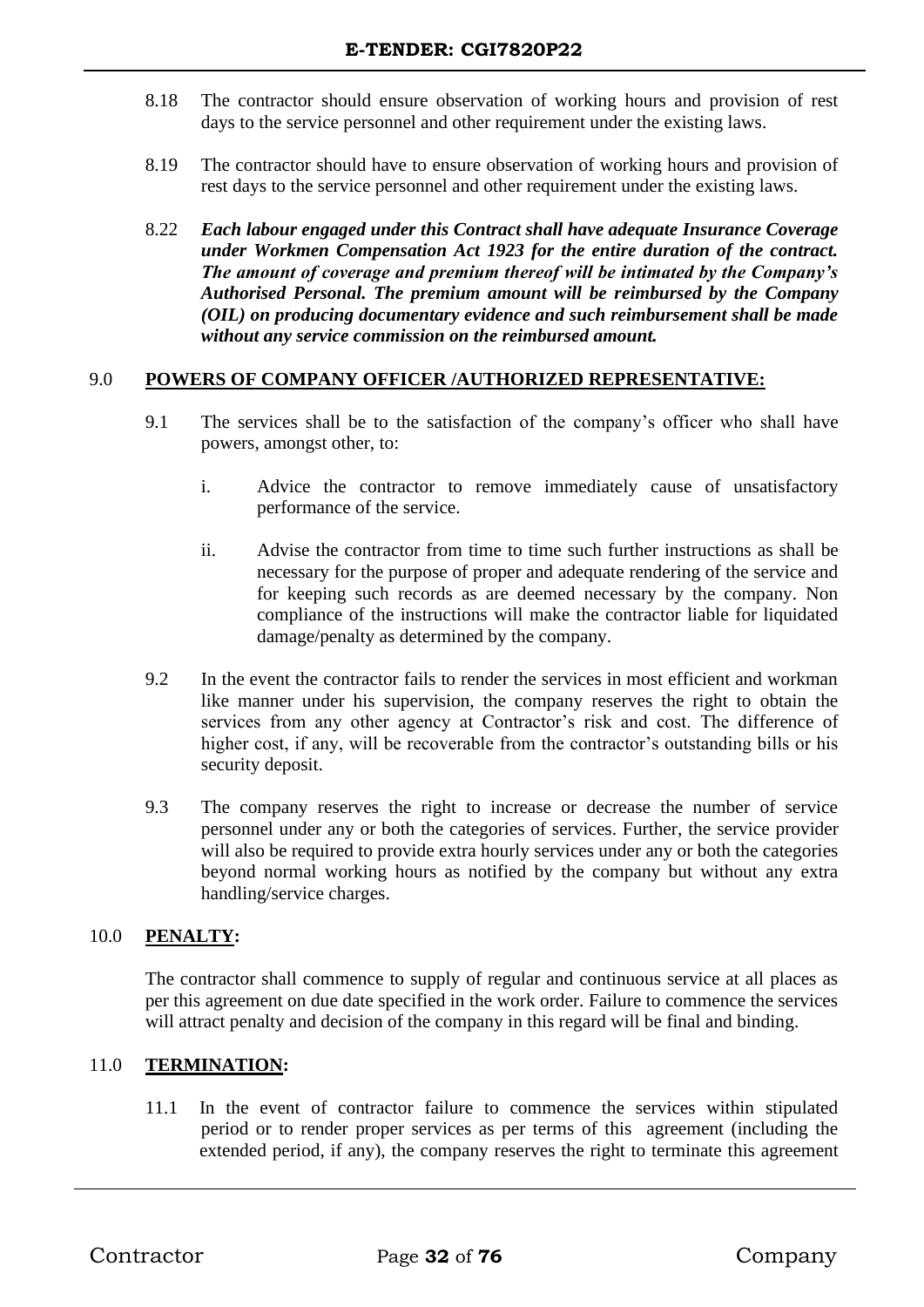wholly or partially, with 7(seven) days notice in writing and on the expiry of this notice period this service agreement shall stand terminated and the contractor shall not be entitled to any damage or compensation on account of such termination or otherwise from any cause arising whatsoever.

- 11.2 The company reserves the right to terminate this agreement any time with 7 (seven) days notice for contractor's failure to provide full time supervisors any day in a month during continuance of the Agreement. Supervisors must report to the incharge of the services of the company daily in the morning at 07:00 hrs on all working days for necessary instruction, if any.
- 11.3 The company will assess the performance of the contractor regularly for regular payment to their employees and rendering proper services, failing which the company will have the option to terminate the agreement.
- 11.4 The company also reserves the right to terminate the agreement for failure on the part of the contractor of this agreement due to the following reasons:
	- a) Poor interpersonal relationship
	- b) Poor monitoring and follow-up.
	- c) Improper and untimely payment to their service personnel.
	- d) Poor dealing with their service personnel/employees.

#### 12.0 **DURATION OF THE CONTRACT**:

*The duration of the contract will be for a period of 4(Four) years* .

#### 13.0 **PERFORMANCE SECURITY DEPOSIT:**

13.1 Contractor shall be required to furnish an amount equivalent to 3**%** of the contract value for 1 (One) year as Performance Security Deposit within two weeks of notification of award of contract and before signing of the formal contract. The Performance Security Deposit may be in the form of a Bank Guarantee issued by a Nationalized Bank, and shall remain valid for six more months beyond validity of the contract. A copy of the Bank Guarantee format is enclosed as **Proforma –D.**

 A Bank Guarantee in the prescribed format vides **Proforma-D** or in another form acceptable to the Company issued by any of the following Banks.:

i)Any schedule Indian Bank or Any Branch of an International bank situated in India and registered with Reserve Bank of India as scheduled foreign bank in case of domestic bidder

#### **OR**

ii) Any foreign Bank which is not a Scheduled Bank in India, provided the Bank Guarantee issued by such Bank is counter-guaranteed by any Branch situated in India of any Scheduled Bank incorporated in India.

#### **Bank Guarantee issued by a scheduled Bank in India at the request of some**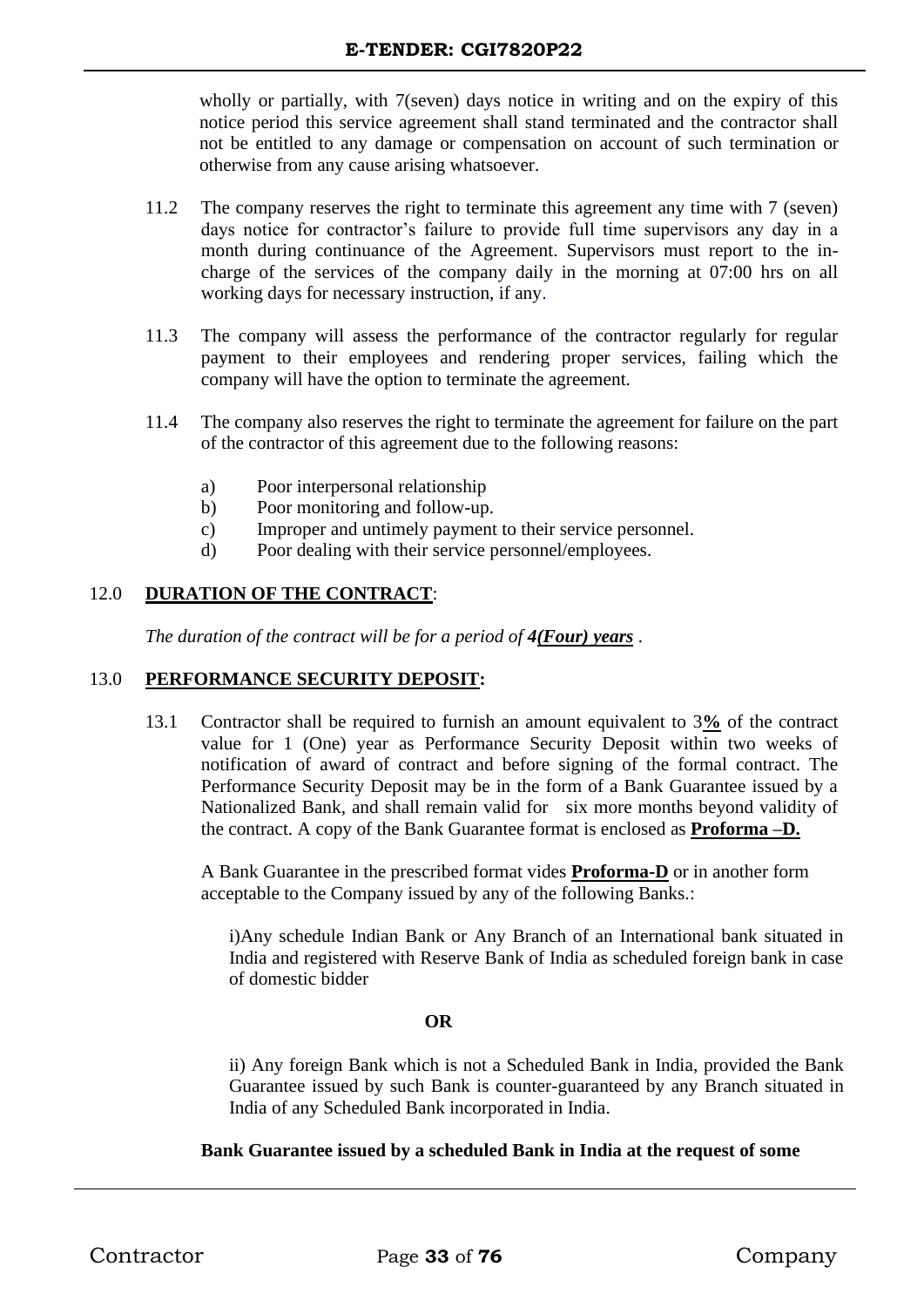**other Non-Scheduled Bank of India shall not be acceptable.**

*The bank guarantee issued by the bank must be routed through SFMS platform as per the following details:*

*a. (i) "MT760/ MT760 COV for issuance of bank guarantee" (ii) "MT767/ MT767 COV for issuance of bank guarantee"*

*The above message/ intimation shall be sent through SFMS by the BG issuing bank branch to Axis Bank, Guwahati Branch, IFS Code- UTIB0000140, Branch Address – Axis Bank Ltd, Guwahati Branch, chibber House , G S Road, dispur,Assam , PIN- 781005."*

*b)The vendor shall submit to OIL the copy of SFMS message as sent by the issuing bank branch along with the original bank guarantee*

- 13.2 The Performance Bank Guarantee will be discharged after successful completion of the contract and subsequent extensions if any. In the event of default in the execution of the contract by the contractor as per the terms and conditions of the contract, OIL will invoke the Bank Guarantee either in part or in full.
- 13.3 The proceeds of the Performance security shall be payable to Oil India Limited as compensation for any loss resulting from the contractors failure to complete his obligations under the contract.
- 13.4 The Performance Security will not accrue any interest.

#### 14.0 **PAYMENT TERMS:**

- 14.1 The company shall make payment, subject to adjustment/deduction of TDS as necessary for the service, rendered in each calendar month before the 7<sup>th</sup> day of the subsequent calendar month on the basis of rates finalized by OIL and as mentioned in SOQ of this service agreement, provided bills which are to be submitted by the service provider are received not later that end day of subsequent calendar month. However, due to unforeseen delay from the company, the contractor should pay the wages to his labours from his end within  $7<sup>th</sup>$  day of every month.
- 14.2 Wages should be paid regularly in presence of authorized representative of company within  $7<sup>th</sup>$  of following month by the contractor to the service personnel directly without the intervention of any middleman and that the contractor should ensure that no amount by way of commission or otherwise is deducted or recovered from the wages of the service personnel. In case the company receives any complaint from the service personnel deployed by the contractor the company shall be at liberty to take any action as deemed fit.
- 14.3 Payment to the contractor against the contract would be done on reimbursement basis. The company will also reimburse to the contractor for any overtime work required to be done by the labours as per rules. However, extra handling/Service charges for overtime hours shall not be applicable for which the contractor should not have any objection.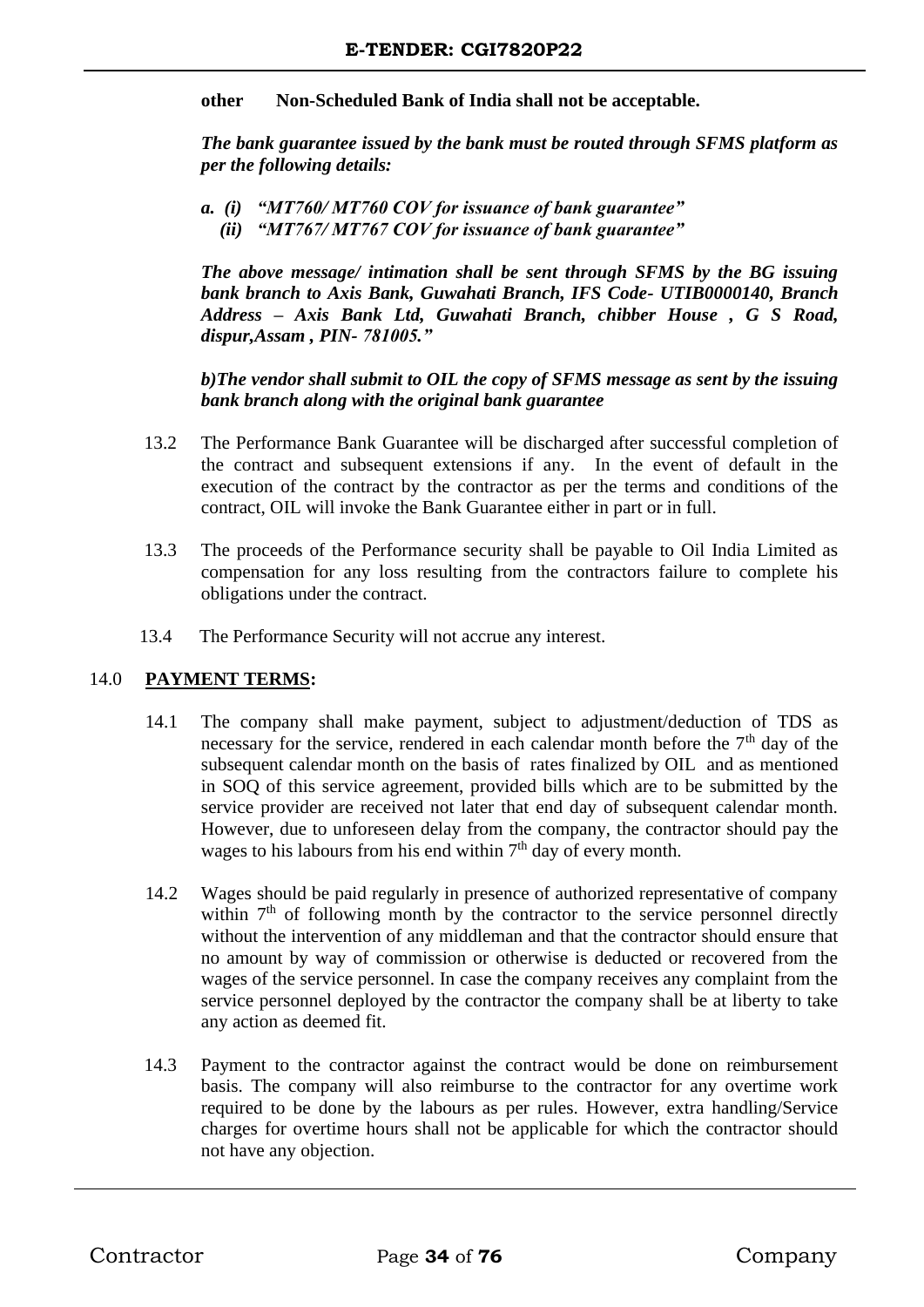- 14.4 The contractor will be required to pay the arrear wages to his service personnel due to the Ex-Post-Facto revision of wages which will be reimbursed by the company. The contractor is also required to deposit the arrear Provident Fund/ESI etc. with the Government Authorities due to Ex. Post-Facto revision of Wages/Rates. The company will reimburse such arrear wages/deposits to the contractor.
- 14.5 The contractor must make payment duly witnessed by authorized representative of company to his service personnel under the agreement by  $7<sup>th</sup>$  of every following month irrespective of payment of his bill by the company.
- 14.6 The transportation cost of service personnel included in the rates for service personnel is excluding of work to be undertaken on the instance of the company (OIL) at places outside the works sphere specified.

#### 15.0 **FORCE MAJUERE:**

- 15.1 In the event of either party being rendered unable by `Force Majeure' to perform any obligation required to be performed by them under the contract, the relative obligation of the party affected by such `Force Majeure' will stand suspended as provided herein. The word `Force Majeure' as employed herein shall mean acts of God, war, revolt, agitation, strikes, riot, fire, flood, sabotage, civil commotion, road barricade (but not due to interference of employment problem of the Contractor) and any other cause, whether of kind herein enumerated or otherwise which are not within the control of the party to the contract and which renders performance of the contract by the said party impossible.
- 15.2 Upon occurrence of such cause and upon its termination, the party alleging that it has been rendered unable as aforesaid thereby, shall notify the other party in writing within Seventy Two (72) hours of the alleged beginning and ending thereof, giving full particulars and satisfactory evidence in support of its claim.
- 15.3 Should `force majeure' condition as stated above occurs and should the same be notified within seventy two (72) hours after its occurrence the `force majeure' rate shall apply for a maximum cumulative period of fifteen days. Either party will have the right to terminate the Contract if such `force majeure' condition continues beyond fifteen (15) days with prior written notice. Should either party decide not to terminate the Contract even under such condition, no payment would apply after expiry of fifteen (15) days force majeure period unless otherwise agreed to.

#### 16.0 **SETTLEMENT OF DISPUTES AND ARBITRATION:**

#### 16.1 Arbitration (Applicable for Suppliers/Contractors other than PSU) :

Except as otherwise provided elsewhere in the contract, if any dispute, difference, question or disagreement arises between the parties hereto or their respective representatives or assignees, in connection with construction, meaning, operation, effect, interpretation of the contract or breach thereof which parties are unable to settle mutually, the same shall be referred to Arbitration as provided hereunder :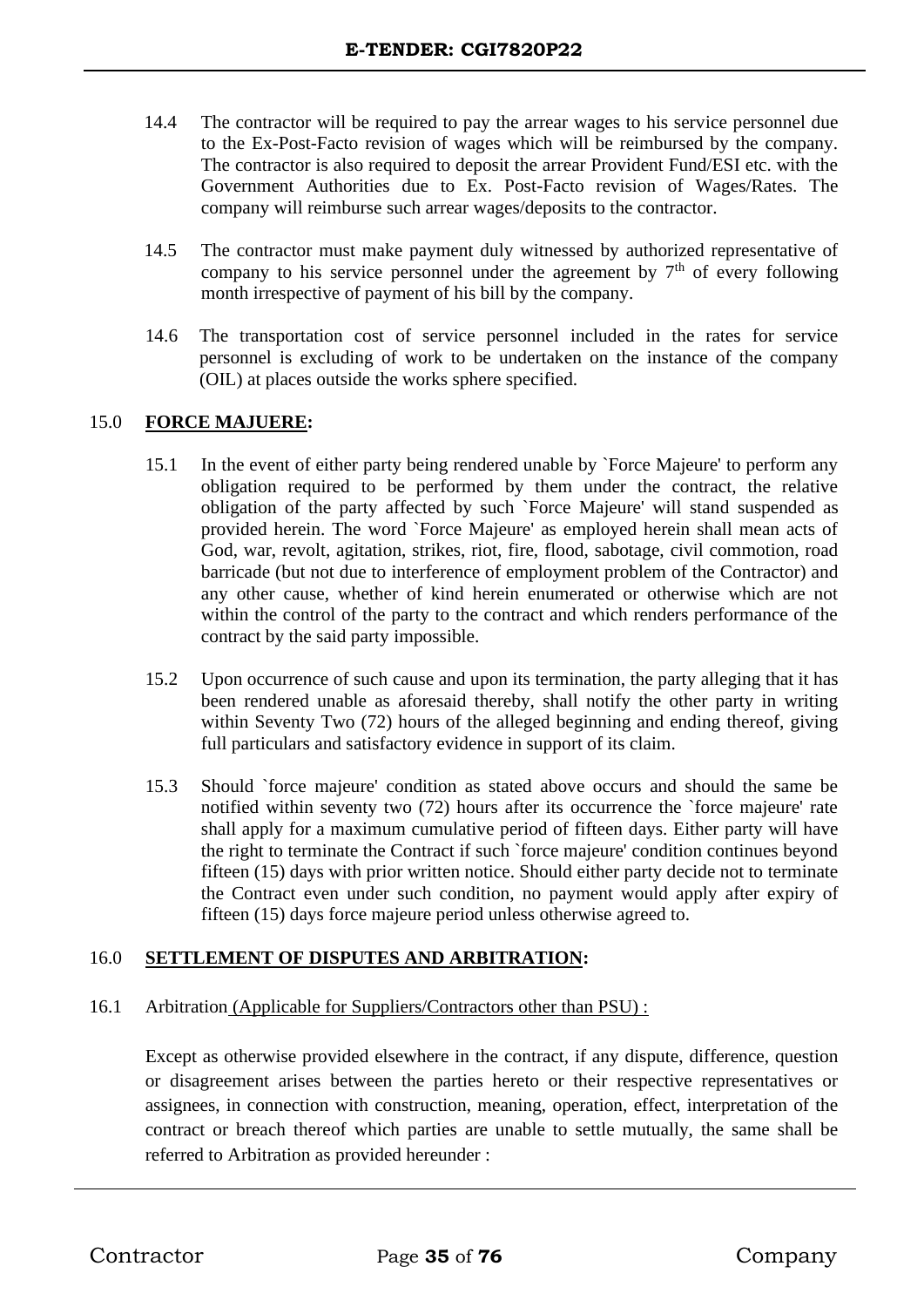- a. A party wishing to commence arbitration proceeding shall invoke Arbitration Clause by giving 30 day's notice to the other party. The notice invoking arbitration shall specify all the points of dispute with details of the amount claimed to be referred to arbitration at the time of invocation of arbitration and not thereafter. If the claim is in foreign currency, the claimant shall indicate its value in Indian Rupee for the purpose of constitution of the arbitral tribunal.
- b. The number of arbitrators and the appointing authority will be as under:

| Claim<br><i>(excluding</i><br>amount<br>claim<br>interest<br>for<br>and<br>counter claim, if any) | Number<br>ΟÌ<br>Arbitrator | <b>Appointing Authority</b>                                                                                                      |
|---------------------------------------------------------------------------------------------------|----------------------------|----------------------------------------------------------------------------------------------------------------------------------|
| UptoRs. 5 Crore                                                                                   | Sole<br>Arbitrator         | <b>OIL</b>                                                                                                                       |
| Above Rs. 5 Crore                                                                                 | Arbitrators                | (Three) One Arbitrator by each party and the $3rd$ Arbitrator, who shall be the presiding<br>Arbitrator, by the two Arbitrators. |

- c. The parties agree that they shall appoint only those persons as arbitrators who accept the conditions of the arbitration clause. No person shall be appointed as Arbitrator or Presiding Arbitrator who does not accept the conditions of the arbitration clause.
- d. Parties agree that there will be no objection if the Arbitrator appointed holds equity shares of OIL and/or is a retired officer of OIL/any PSU. However, neither party shall appoint its serving employees as arbitrator.
- e. If any of the Arbitrators so appointed dies, resigns, becomes incapacitated or withdraws for any reason from the proceedings, it shall be lawful for the concerned party/arbitrators to appoint another person in his place in the same manner as aforesaid. Such person shall proceed with the reference from the stage where his predecessor had left if both parties consent for the same; otherwise, he shall proceed de novo.
- f. Parties agree that neither shall be entitled for any pre-reference or pendente-lite interest on its claims. Parties agree that any claim for such interest made by any party shall be void.
- g. The arbitral tribunal shall make and publish the award within time stipulated as under :

| Amount of Claims and counter claims<br>(excluding interest) | Period for making and publishing of the<br>award (counted from the date of first |
|-------------------------------------------------------------|----------------------------------------------------------------------------------|
|                                                             | meeting of the Arbitrators)                                                      |
| Upto Rs. 5 Crore                                            | Within 8 months                                                                  |
| Above Rs. 5 Crore                                           | Within 12 months                                                                 |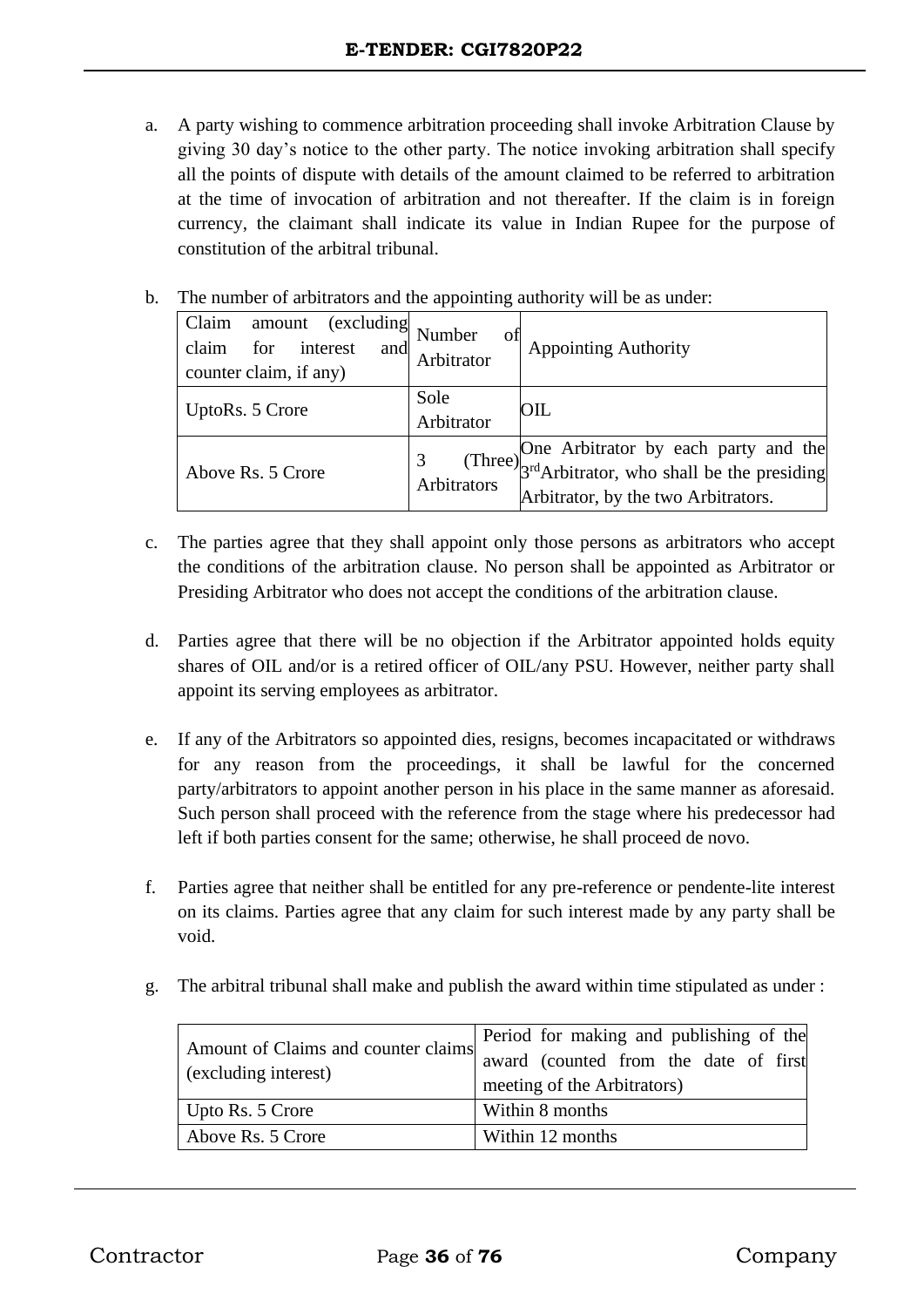The above time limit can be extended by Arbitrator, for reasons to be recorded in writing, with the consent of the other parties.

- h. If after commencement of the arbitration proceedings, the parties agree to settle the dispute mutually or refer the dispute to conciliation, the arbitrators shall put the proceedings in abeyance until such period as requested by the parties.
- i. Each party shall be responsible to make arrangements for the travel and stay etc. of the arbitrator pointed by it. Claimant shall also be responsible for making arrangements for travel/stay arrangements of the Presiding Arbitrator and the expenses incurred shall be shared equally by the parties.
- j. In case of sole arbitrator, OIL shall make all necessary arrangements for his travel, stay and the expenses incurred shall be shared equally by the parties.
- k. The Arbitration shall be held at the place from where the contract has been awarded. However, parties to the contract can agree for a different place for the convenience of all concerned.
- l. The Arbitrator(s) shall give reasoned and speaking award and it shall be final and binding on the parties.
- m. Subject to aforesaid, provisions of the Arbitration and Conciliation Act, 1996 and any statutory modifications or re-enactment thereof shall apply to the arbitration proceedings under this clause.

# 16.2 Arbitration (applicable in case of Contract awarded on Public Sector Enterprise):

In the event of any dispute or difference relating to, arising from or connected with the Contract, such dispute or difference shall be referred by either party to the arbitration of one of the Arbitrators in the Department of Public Enterprises, to be nominated by the Secretary to the Government of India, In-Charge of the Bureau of Public Enterprises. The Arbitration and Conciliation Act 1996 shall not be applicable to the Arbitration under this clause. The award of the Arbitrator shall be binding upon the parties to the dispute, provided however; any party aggrieved by such award may make a further reference for setting aside or revision of the award to the Law Secretary, Department of Legal Affairs, Ministry of Law and Justice, Government of India. Upon such reference, the dispute shall be decided by the Law Secretary or the Special Secretary/Additional Secretary, whose decision shall bind the parties finally and conclusively. The parties in the dispute will share equally the cost of the arbitration as intimated by the Arbitrator.

The venue of all arbitrations under both 16.1 & 16.2 will be **Guwahati, Assam**. The award made in pursuance thereof shall be binding on the parties.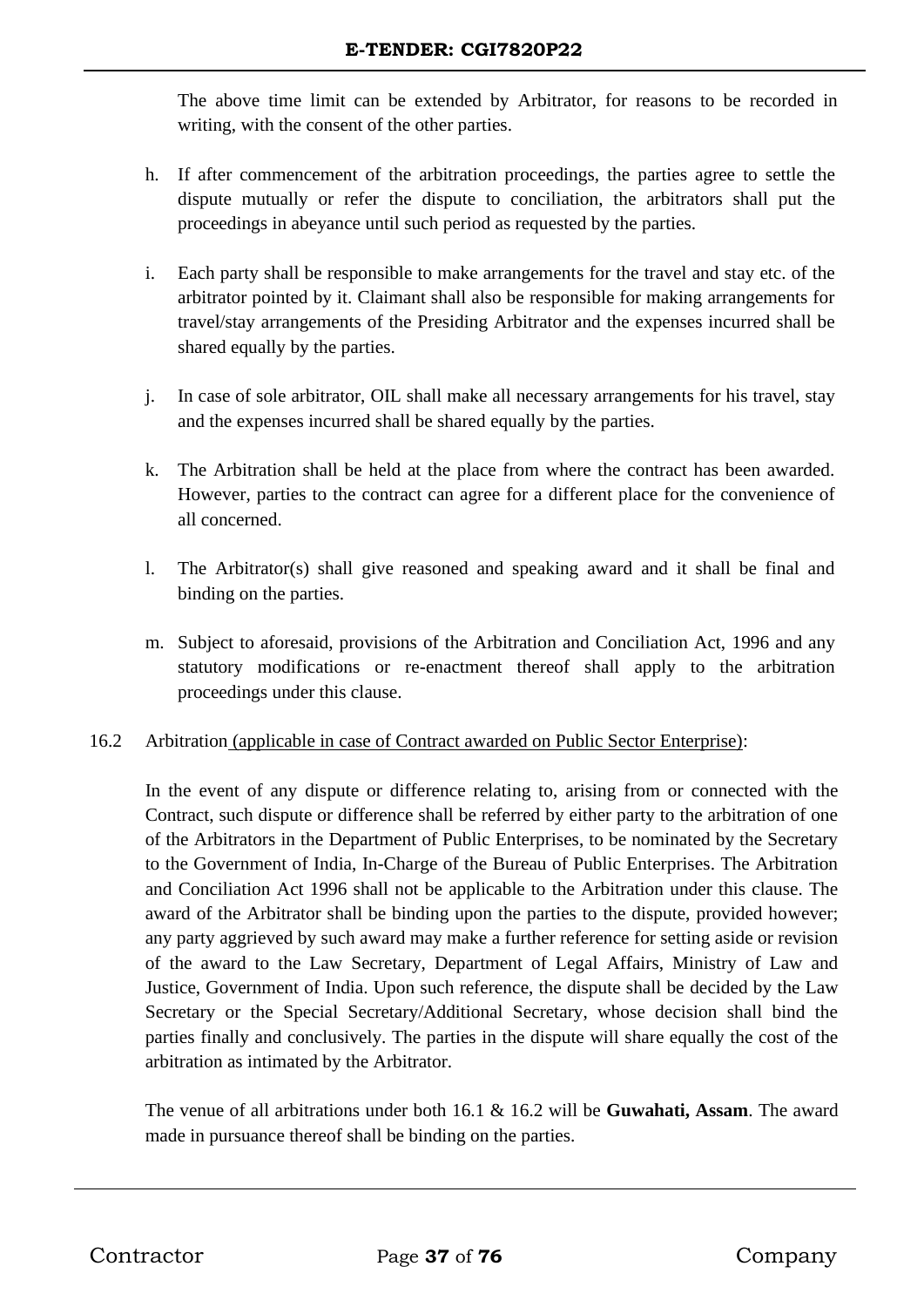## 17.0 **AMENDMENTS:**

Amendments to any terms and conditions of this agreement, if any, can be carried out only through an "Amendment to Agreement" duly signed by authorized representative of the company and contractor.

## 18.0 **SAFETY, HEALTH AND ENVIRONMENT (SHE):**

- 18.1 It will be solely the contractor's responsibility to fulfill all the legal formalities with respect to the Safety, Health and Environmental aspects of the entire job (namely, the person employed by him, the equipment, the environment etc.) under the jurisdiction of the district of that state where it is operating.
- 18.2 Every person deployed by the contractor in a Factory must wear safety gadgets to be provided by the contractor. The contractor shall provide proper personnel protective equipment as per the hazard identified and risk assessed for the job and conforming to statutory requirement and company Personal Protective Equipment (PPE) schedule. Safety appliances like protective footwear, Safety Helmet and Full Body harness has to be Director General Mines Safety (DGMS) approved. Necessary supportive document shall have to be submitted as proof. If the contractor fails to provide the safety items as mentioned above to the working personnel, the contractor may apply to the company (OIL) for providing the same. OIL will provide the safety items, if available. But in turn, OIL will recover the actual cost of the items by deducting from contractor's Bill. However, it will be contractor's sole responsibility to ensure that the persons engaged by him in the Factory use proper PPE while at work. All the safety gears mentioned above are to be provided to the working personnel before commencement of the work.
- 18.3 The contractor shall prepare written Safe Operating Procedure (SOP) for the work to be carried out, including an assessment of risk, wherever possible and safe methods to deal with it/them. The SOP should clearly state the risk arising to men, machine and material from the mining operation/operations to be done by the contractor and how it is to be managed.
- 18.4 The contractor shall provide a copy of the SOP to the person designated by the Factory Manager who shall be supervising the contractor's work.
- 18.5 Keep an up to date SOP and provide a copy of changes to a person designated by the Factory Manager.
- 18.6 All persons deployed by the contractor for working in a Factory must undergo Vocational Training, Initial Medical Examination, Periodical Medical Examination. They should be issued cards stating the name of the service provider and the work and its validity period, indicating status VT, IME and PME.
- 18.7 The contractor should be submitted to Factory returns indicating name of his firm, Registration number, Name and address of person heading the firm, Nature of work, type of deployment of work persons, Number of work persons deployed, how many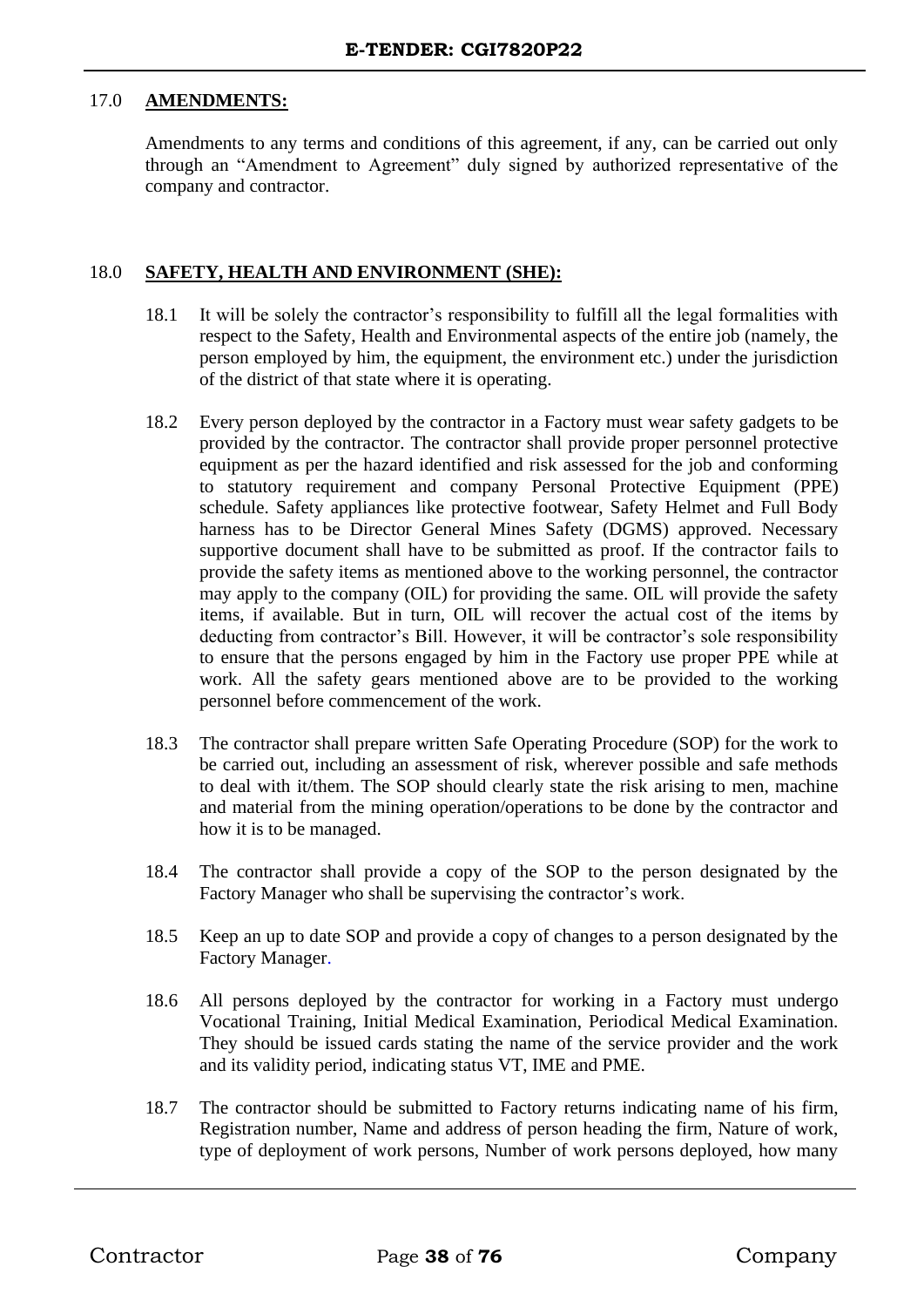work persons hold Vertigo Test Certificate, how many work persons undergone IME and type of medical coverage given to the work persons.

- 18.8 It will be entirely the responsibility of the contractor/his supervisor/representative to ensure strict adherence to all Safety, Health and Environment measures and statutory rules during operation in OIL's installations and safety of workers engaged by him. The crew members will not refuse to follow any instruction given by company's installation Manager/ Safety Officer/ Engineer/Official/ Supervisor/ Junior Engineer for safe operation.
- 18.9 Any compensation arising out of the job carried out by the service provider whether related to pollution, safety or health will be paid by the contractor only.
- 18.10 Any compensation arising due to accident of the contractor's personnel while carrying out the job will be payable by the contractor only.
- 18.11 The contractor should have to report all incidents including near miss to Installation Manager/Departmental representative of the concerned department of OIL.
- 18.12 The contractor has to keep a register of the persons employed by him/her. The contractor's supervisor shall take and maintain attendance of his men every day for the work, punctually.
- 18.13 If the company arranges any safety or other class/training for the working personnel at site (company employee, contractor worker, etc) the contractor should not have any objection for such training provided to his personnel.
- 18.14 *The health check-up of contractor's personnel is to be done by the contractor in authorized Health Centers as per OIL's requirement and proof of such test(s) is to be submitted to OIL. The frequency of periodic medical examinations should be every five years for the workers below 45 years of age and every three years for workers of above 45 years of age.*
- 18.15 The contractor has to arrange daily tool box meeting, regular site safety meetings and maintain all records etc.
- 18.16 Records of daily attendance, accident report etc. are to be maintained in applicable form (as per Factory Act 1948) by the contractor. Also this is entirely the contractor's responsibility to maintain all registers as per statutory norms.
- 18.17 A contractor's worker must, while at work, take reasonable care for the health and safety of people who are at the worker, place of work and who may be affected by the worker act or omissions at work.
- 18.18 A contractor's personnel must, while at work, co-operate with his or her employer or other persons so far as is necessary to enable compliance with any requirement under the act or the regulations that is imposed in the interest of safety, health and welfare of the personnel or any other person.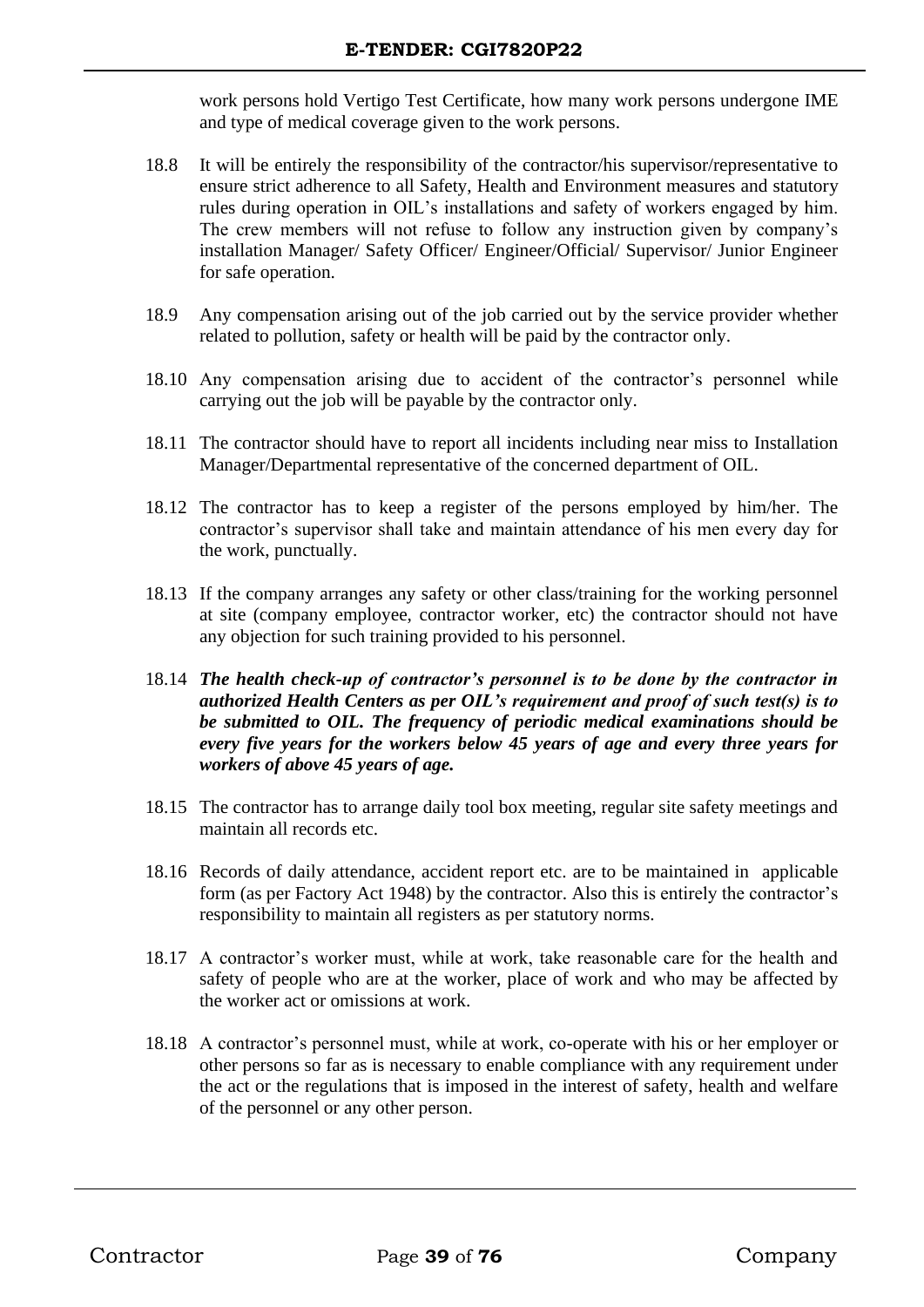- 18.19 Contractor's arrangements for health and safety management shall be consistent with those for the Factory owner.
- 18.20 In case contractor is found non-compliant of SHE laws as required, company will have the right for diecting the service provider to take action to comply with the requirements and for further non-compliance, the contractor will be penalized prevailing relevant Acts/Rules/Regulations.
- 18.21 When there is a significant risk to safety, health and environment of a person or place arising because of a non-compliance of SHE measures company will have the right to direct the contractor to cease work until the non-compliance is corrected.
- 18.22 The contractor should frame a mutually agreed bridging document between OIL and the contractor with roles and responsibilities clearly defined.
- 18.23 For any Safety Health & Environment (SHE) matters not specified in this contract document, the contractor will abide the relevant and prevailing Acts/Rules/Regulations pertaining to Health, Safety and Environment.

# 19.0 **WAGES AND OTHER BENEFITs TO WCL:**

The Work Contract Labours WCL(P)Unskilled who are being engaged shall be entitled to the following wages and benefits vide Circular No. PL/ER/5-3/2019/3310 of 17-05-2019.

Wages: To be paid as per the following rates who are eligible for WCL(P)Unskilled:

- a) **Rs. 1544.93 per** day .
- b) **Rs. 57.84** per hour ordinary over time for working beyond 8 hrs normal working
- c) **Rs. 150.79** per hour Holiday over time for working beyond 8 hrs normal working .
- d) **Rs.301.58** per hour Double over time for working beyond 8 hrs normal working .

Above rate is inclusive of **Basic + DA + HRA + CA allowance** and **exclusive of Company's contribution of Provident Fund, Contractor's Commission, OT and GST as applicable. The above rates of wages are inclusive of Rest day wage i.e. no extra wages is payable for Rest day (One in every 6 days continuous work day).**

- i) **Total Service Commission to the contractor will be calculated based on the quoted service commission in % (percentage) on the above rates.**
- ii) These **WCL(P)UNSKILLED** are also entitled for enhanced rate as and when revised by Company and as advise by the department and should be disbursed accordingly. Such enhancement will be reimbursed by OIL.
- iii) Annual Increment: Annual increment will be paid @2% of their basic pay payable from 1st January of each year.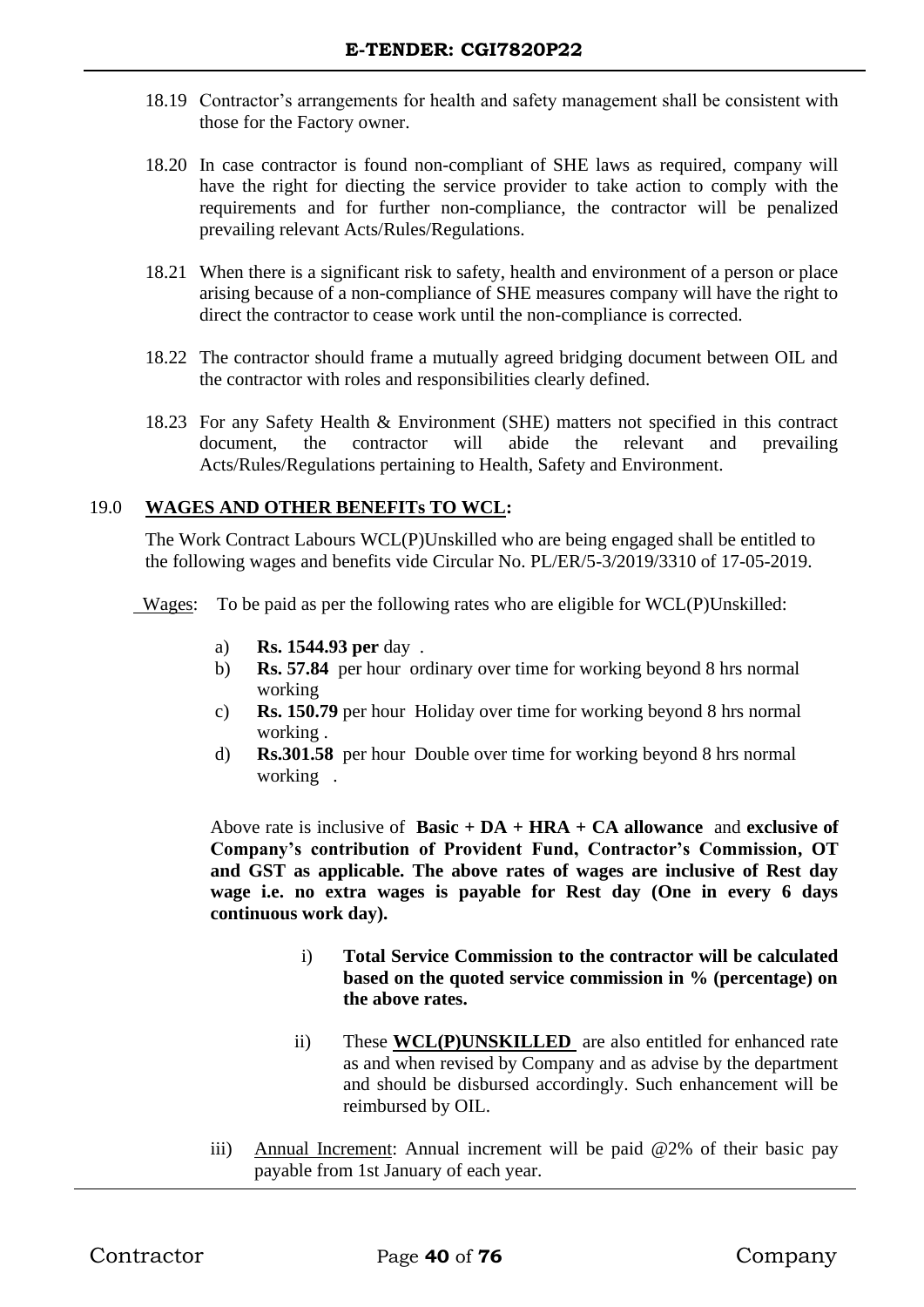- iv) Holidays: The WCL(P) will be entitled for 09 (nine) days paid holidays per annum on the following occasions provided the same do not fall on Sunday/additional holiday(s). However, if any additional holiday(s) is/are declared under the Negotiable Instruments Act by the Govt. the benefits will be extended to the WCL (Listed) :
	- 1. Republic Day
	- 2. Independence Day
	- 3. Mahatma Gandhi's Birthday
	- 4. Bohag Bihu
	- 5. Magh Bihu
	- 6. Durga Puja
	- 7. Ganesh Puja
	- 8. Diwali
	- 9. Chhatt Puja/Kati Bihu/Eid
- (v) Halting Allowance: Rs.300.00 will be applicable in case when Night Halt outside the place of work and Rs.150.00 when no night halt is required. (this benefit will be effective from the date of signing of this MoS.
- (vi) The contractor should have to ensure payment of wages to the WCL Listed –I by contractors within  $7<sup>th</sup>$  day of every month.
- (vii)Provident Fund: Company will pay the employer's contribution of Provident Fund amount  $@ 12\%$  of the Basic pay + DA per month. However, Contractor shall be responsible to deposit such PF amount to the concerned Provident Fund office.
- viii) Annual Leave with wages 18 (Eighteen days) annual leave with wages will be granted @1.5 days per month.
- ix) Casual Leave: 07 (seven) days casual leave with wages will be granted per annum.
- x) Weekly Rest Day Wages: The intervening national and festival holidays (if applicable) shall be deemed to be the working days for the purpose of calculation of six consecutive working days in order to be eligible for the weekly rest day wages, provided the contract labour concerned is present on other working days of the week.
- xi) Overtime: Overtime wages shall be paid to the Category- II ( unskilled) WCL Listed-I as per rules whenever they are engaged to work beyond 08 (eight) hours a day.
- 20.0 **BILLING CYCLE:** Payment will be on monthly basis and the billing cycle will be on completion of each month. Contractor should submit his bills in triplicate to the sectional head of concerned section.
- 21.0 **Contractor should have to ensure that the applicable wages are disbursed to the identified Listed/unlisted WCLs after deducting Provident Fund (employee's**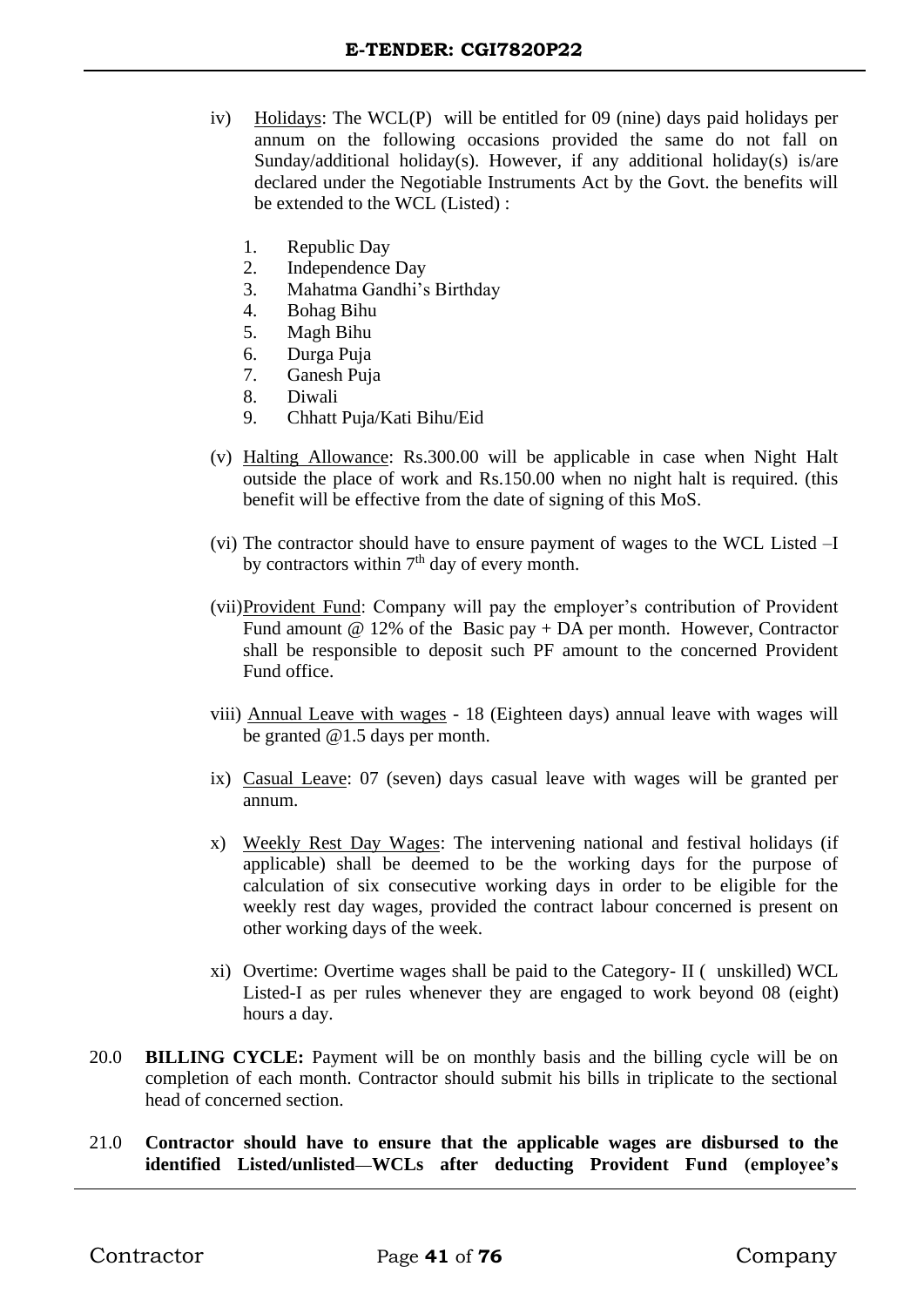**contribution) @ 12% of MOS rate. For listed WCL Contractor has to deposit the total PF amount (OIL's contribution + WCL Contribution) to the Concerned Provident Fund office and documentary evidence in the form of statutory payment of wages sheet should be submitted to the concerned section along with bill in triplicate. Contractor shall not be paid any extra commission for depositing the PF amount to Concern Provident Fund office.** 

**Contractor should have to ensure that the applicable wages are disbursed to the identified WCLs after deducting Provident Fund (employee's contribution) @ 12% of MOS rate. For WCLs.**

- 22.0 Impersonation will be taken care by law of the land. Income Tax (TDS) at the applicable rate will be deducted at source on the total contract amount of the contract for which TDS certificate will be issued as per law.
- 23.0 Daily wages will be based Eight (08) hours from Monday to Saturday per day per person.
- 24.0 The payment, however, shall be made on actual and on pro-rata basis.
- 25.0 Contractor(s) whosoever is liable to be covered under the Provident Fund (P.F.) Act and contract cost is inclusive P.F. must ensure strict compliance of provisions of Provident Fund and Miscellaneous Provisions Act, 1952 in addition to the various Acts mentioned elsewhere in this contract. Any contractor found violating these provision will render themselves disqualified from any future tendering. As per terms of the contract, if applicable, the Contractor must deposit Provident Fund Contribution (Covering Employee's & Employer's share) with the competent authority month under their direct code. The Contractor shall be required to submit documentary evidence of deposit of P.F. Contribution to the Company. In case of failure to provide such documentary evidence, the Company reserves the right to withhold the amount equivalent to 12% P.F. contribution on wage component.

# 26.0 **SET OFF CLAUSE:**

"Any sum of money due and payable to the contractor (including Security Deposit refundable to them) under this or any other contract may be appropriated by Oil India Limited and set off against any claim of Oil India Limited (or such other person or persons contracting through Oil India Limited) for payment of a sum of money arising out of this contract or under any other contract made by the contractor with Oil India Limited (or such other person or persons contracting through Oil India Limited)."

## 27.0 **FURNISHING FRAUDULENT INFORMATION/DOCUMENT:**

If it is found that a Bidder/Contractor has furnished fraudulent document/information, the Bid Security/Performance Security shall be forfeited and the party shall be debarred for period of 3(three) years from date of detection of such fraudulent act, besides the legal action.

## 28.0 **INDEMNITY CLAUSE**

The Contractor hereby undertakes to indemnify the Company against all claims which may arise under the under noted Acts:-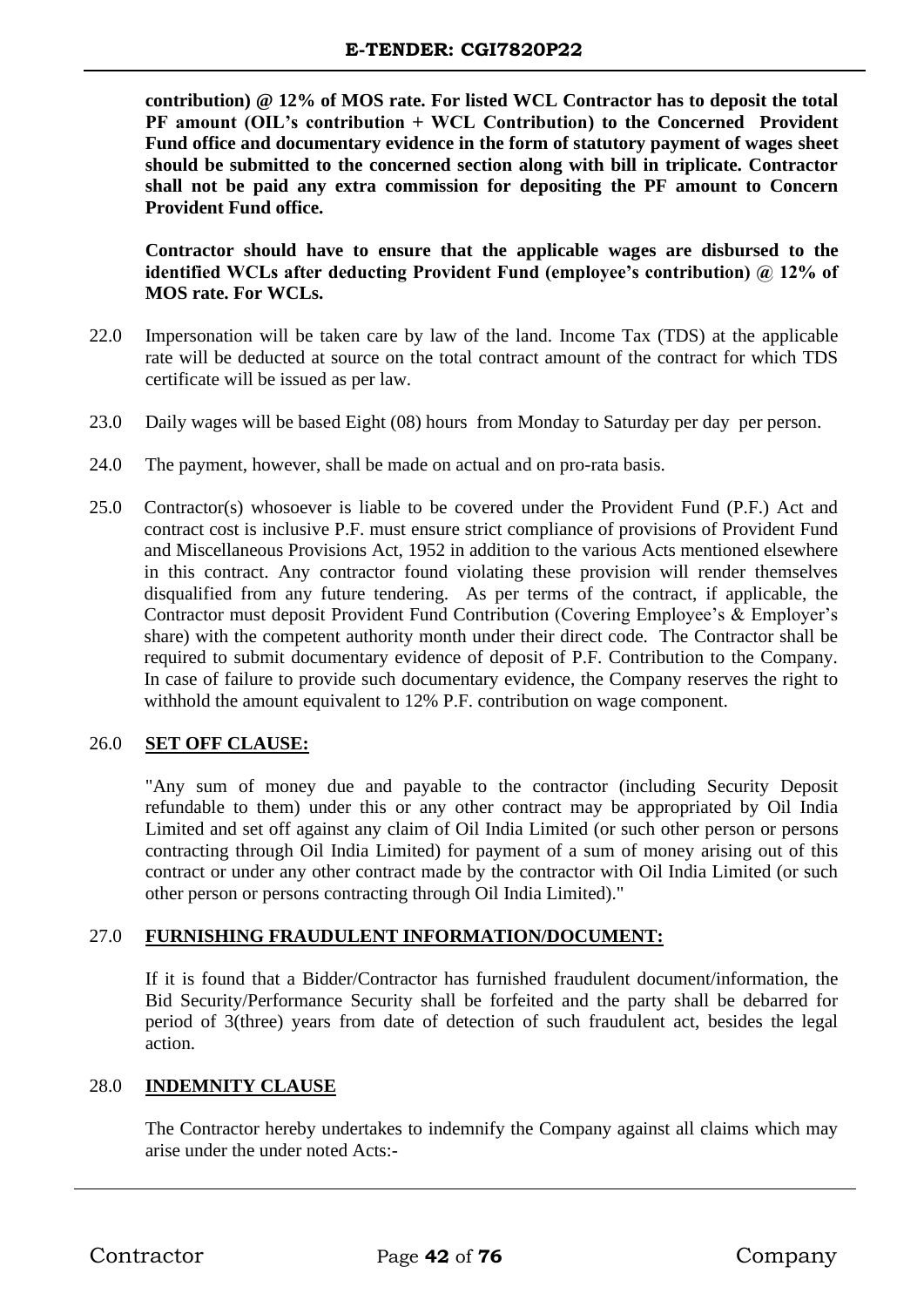- i) The Factory Act-1948, whichever is applicable.
- ii) The Minimum Wages Act, 1948.
- iii) The Workman's Compensation Act, 1923.
- iv) The Payment of wages Act, 1963.
- v) The Payment of Bonus Act, 1965.
- vi) The Contract Labour (Regulation & Abolition) Act, 1970 and the rules framed there under.
- vii) Employees Pension Scheme, 1995.
- viii) Inter-State Migrant (Regulation of Employment and Condition of Service) Act. 1979.
- ix) The Employees Provident Fund and Miscellaneous Provisions Act, 1952. Act.
- x) GST Act.

or any other Acts or Statute not here in above specifically mentioned having bearing over engagement of workers directly or indirectly for execution of work. The Contractor shall not make the Company liable to reimburse the Contractor for the statutory increase in the wage rates of the Contract Labour appointed by the Contractor. Such Statutory increase in the wage rates of Contract Labour shall be borne by the contractor.

- 29.0 In case of any doubt or dispute as to the interpretation of any clause herein contained, the decision of the Company's Engineer shall be final and binding on the contract.
- 30.0 *The Bidder must have a business office establishment for at least one year within a radial distance of about 150 KM of the area of operation where the services need to be provided.*

#### **The details Office Establishment of the Bidder / Contractor is given as under:**

| <b>Full Postal Address</b>   | ٠<br>$\cdot$ |           |
|------------------------------|--------------|-----------|
|                              |              |           |
|                              |              |           |
|                              |              | Pin Code: |
| Name of Contact Person       | $\sim 10$    |           |
| Phone No. of Contact Person: |              |           |

## **31.0 GOODS AND SERVICES TAX**

## **31.1 GENERAL REMARKS ON TAXES & DUTIES:**

In view of **GST** Implementation from 1st July 2017, all taxes and duties including Excise Duty, CST/VAT, Service tax, Entry Tax and other indirect taxes and duties have been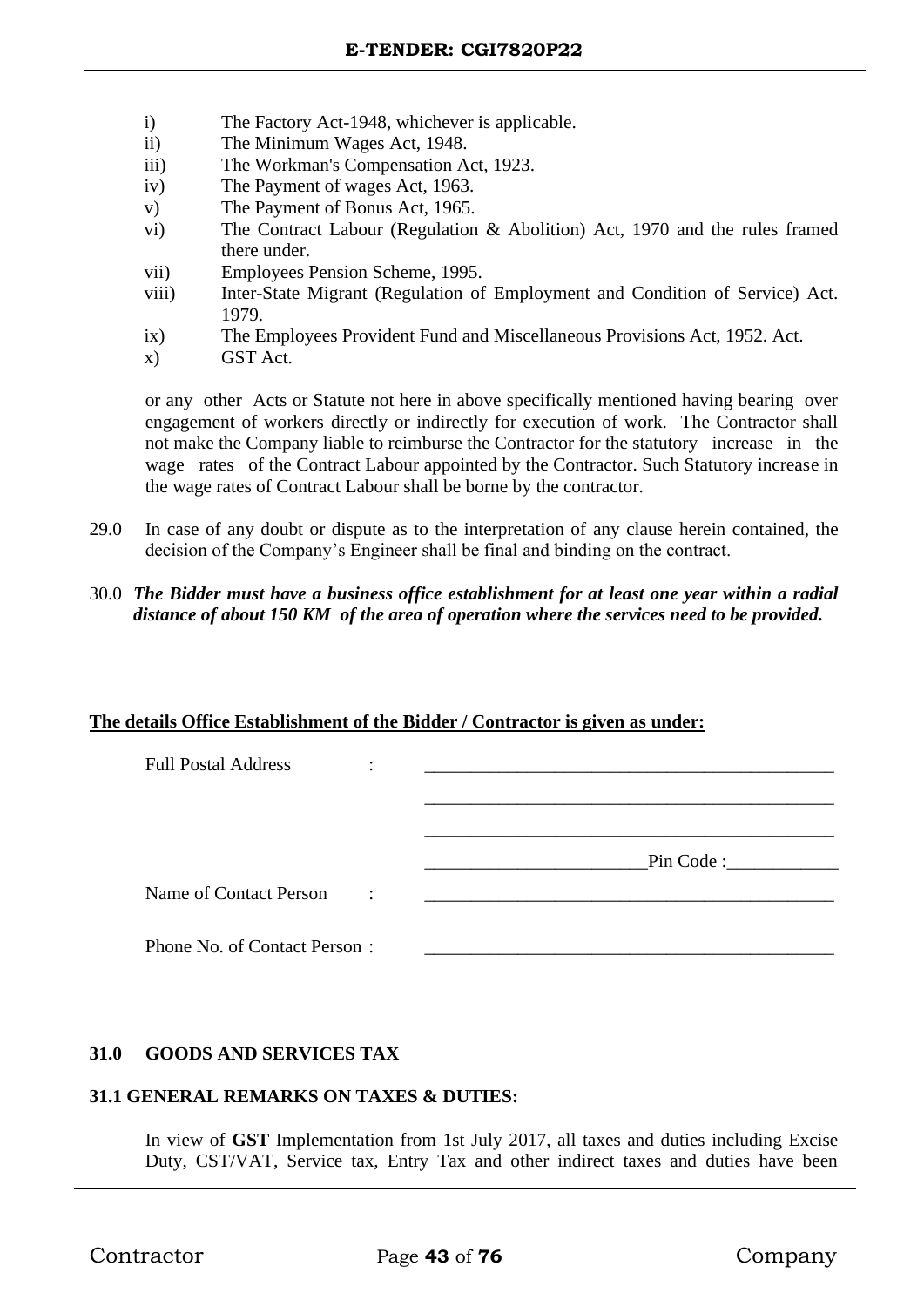submerged in **GST**. Accordingly reference of Excise Duty, Service Tax, VAT, Sales Tax, Entry Tax or any other form of indirect tax except of **GST** mentioned in the bidding document shall be ignored.

- **31.2** Bidders are required to submit copy of the GST Registration Certificate while submitting the bids wherever **GST** (CGST & SGST/UTGST or IGST) is applicable.
- **31.3** "**GST**" shall mean Goods and Services Tax charged on the supply of material(s) and services. The term "**GST**" shall be construed to include the Integrated Goods and Services Tax (hereinafter referred to as "IGST") or Central Goods and Services Tax (hereinafter referred to as "CGST") or State Goods and Services Tax (hereinafter referred to as "SGST") or Union Territory Goods and Services Tax (hereinafter referred to as "UTGST") depending upon the import / interstate or intrastate supplies, as the case may be. It shall also mean GST compensation Cess, if applicable.
- **31.4** Quoted price/rate(s) should be inclusive of all taxes and duties, except **GST(i.e. IGST or CGST and SGST/UTGST applicable in case of interstate supply or intra state supply respectively and cess on GST if applicable) on the final service**. However, GST rate (including cess) to be provided in the respective places in the Price Bid. Please note that the responsibility of payment of GST (CGST & SGST or IGST or UTGST) lies with the Supplier of Goods /Services (Service Provider) only. Supplier of Goods / Services (Service Provider) providing taxable service shall issue an Invoice/ Bill, as the case may be as per rules/ regulation of **GST**. Further, returns and details required to be filled under GST laws & rules should be timely filed by Supplier of Goods / Services (Service Provider) with requisite details.
- **31.4.1** Bidder should also mention the **Harmonised System of Nomenclature** (HSN) and **Service Accounting Codes (SAC)** at the designated place in **SOR.**

## **31.5 Where the OIL is entitled to avail the input tax credit of GST**:

- **31.5.1** OIL will reimburse the **GST** to the Supplier of Goods / Services (Service Provider) at actuals against submission of Invoices as per format specified in rules/ regulation of GST to enable OIL to claim input tax credit of **GST** paid. In case of any variation in the executed quantities, the amount on which the **GST** is applicable shall be modified in same proportion. Returns and details required to be filled under GST laws & rules should be timely filed by supplier with requisite details.
- **31.5.2** The input tax credit of **GST** quoted shall be considered for evaluation of bids, as per evaluation criteria of tender document.

## **31.6 Where the OIL is not entitled to avail/take the full input tax credit of GST**:

- **31.6.1** OIL will reimburse **GST** to the Supplier of Goods / Services (Service Provider) at actuals against submission of Invoices as per format specified in rules/ regulation of **GST** subject to the ceiling amount of **GST** as quoted by the bidder. In case of any variation in the executed quantities (If directed and/or certified by the In-Charge) the ceiling amount on which **GST** is applicable will be modified on pro-rata basis.
- **31.6.2** The bids will be evaluated based on total price including **GST**.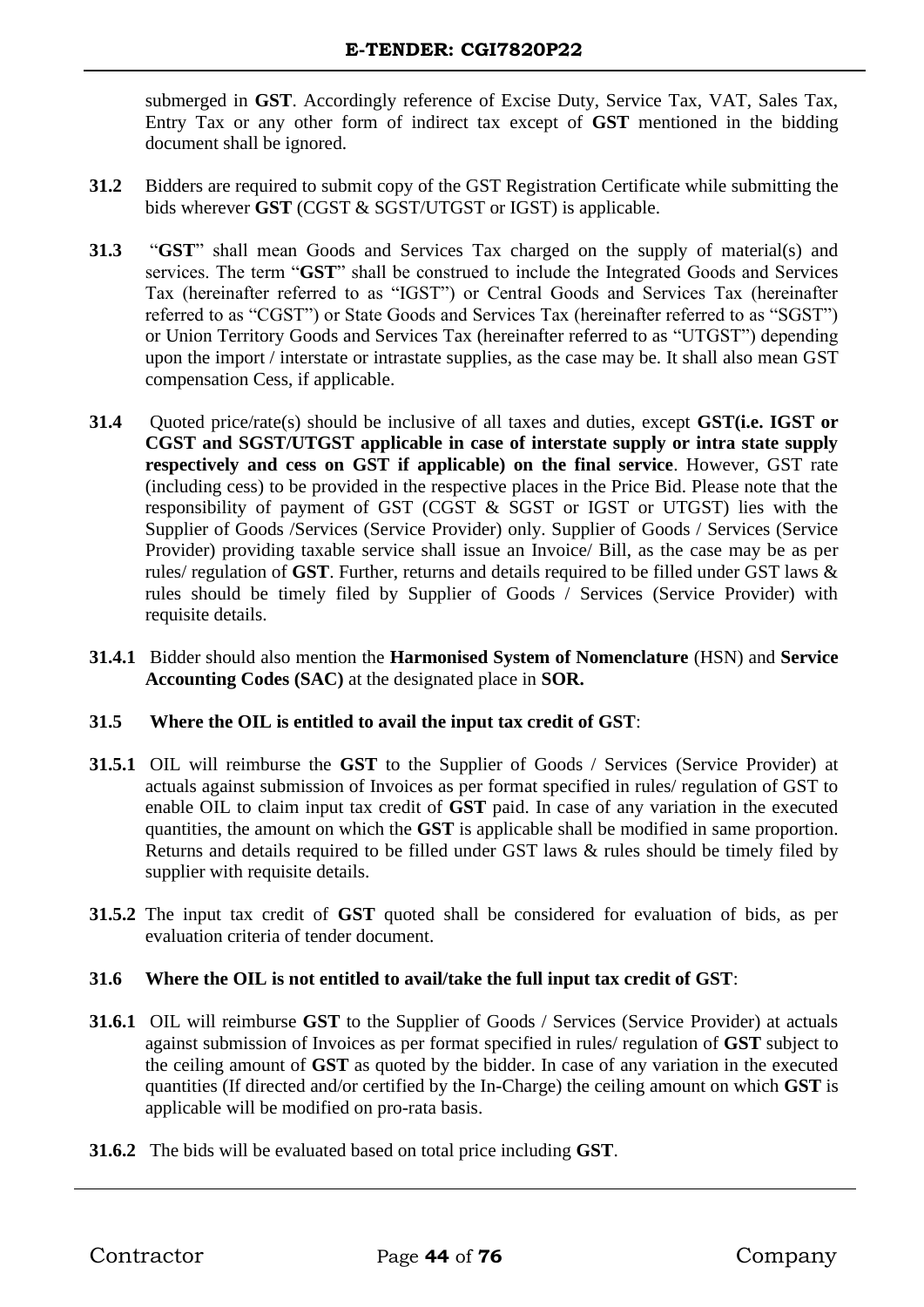- **31.7** Payments to Service Provider for claiming **GST** amount will be made provided the above formalities are fulfilled. Further, OIL may seek copies of challan and certificate from Chartered Accountant for deposit of **GST** collected from OIL.
- **31.8 Contractor/vendor shall be required to issue tax invoice in accordance with GST Act and/or Rules so that input credit can be availed by OIL.** In the event that the contractor / vendor fails to provide the invoice in the form and manner prescribed under the **GST Act read with GST Invoicing Rules** thereunder, OIL shall not be liable to make any payment on account of **GST** against such invoice.
- **31.9 GST** shall be paid against receipt of tax invoice and proof of payment of **GST** to government. In case of non-receipt of tax invoice or non-payment of **GST** by the contractor/vendor, OIL shall withhold the payment of **GST**.
- **31.10 GST payable under reverse charge mechanism for specified services or goods under GST act or rules, if any, shall not be paid to the contractor/vendor but will be directly deposited to the government by OIL.**
- **31.11** Where OIL has the obligation to discharge **GST** liability under reverse charge mechanism and OIL has paid or is /liable to pay **GST** to the Government on which interest or penalties becomes payable as per GST laws for any reason which is not attributable to OIL or ITC with respect to such payments is not available to OIL for any reason which is not attributable to OIL, then OIL shall be entitled to deduct/ setoff / recover such amounts against any amounts paid or payable by OIL to Contractor / Supplier.
- **31.12** Notwithstanding anything contained anywhere in the Agreement, in the event that the input tax credit of the **GST** charged by the Contractor / Vendor is denied by the tax authorities to OIL for reasons attributable to Contractor / Vendor, OIL shall be entitled to recover such amount from the Contractor / Vendor by way of adjustment from the next invoice. In addition to the amount of **GST**, OIL shall also be entitled to recover interest at the rate prescribed under GST Act and penalty, in case any penalty is imposed by the tax authorities on OIL.
- **31.13** TDS under GST, if applicable, shall be deducted from contractor's/vendor's bill at applicable rate and a certificate as per rules for tax so deducted shall be provided to the contractor/vendor.
- **31.14** The Contractor will be under obligation for charging correct rate of tax as prescribed under the respective tax laws. Further the Contractor shall avail and pass on benefits of all exemptions/concessions available under tax laws. Any error of interpretation of applicability of taxes/ duties by the contractor shall be to contractor's account.
- **31.15 It is the responsibility of the bidder to quote the correct GST rate. The classification of goods/services as per GST (Goods & Service Tax) Act should be correctly done by the contractor to ensure that input tax credit on GST (Goods & Service Tax) is not lost to the OIL on account of any error on the part of the contractor.**
- **31.16** In case, the quoted information related to various taxes, duties & levies subsequently proves wrong, incorrect or misleading, OIL will have no liability to reimburse the difference in the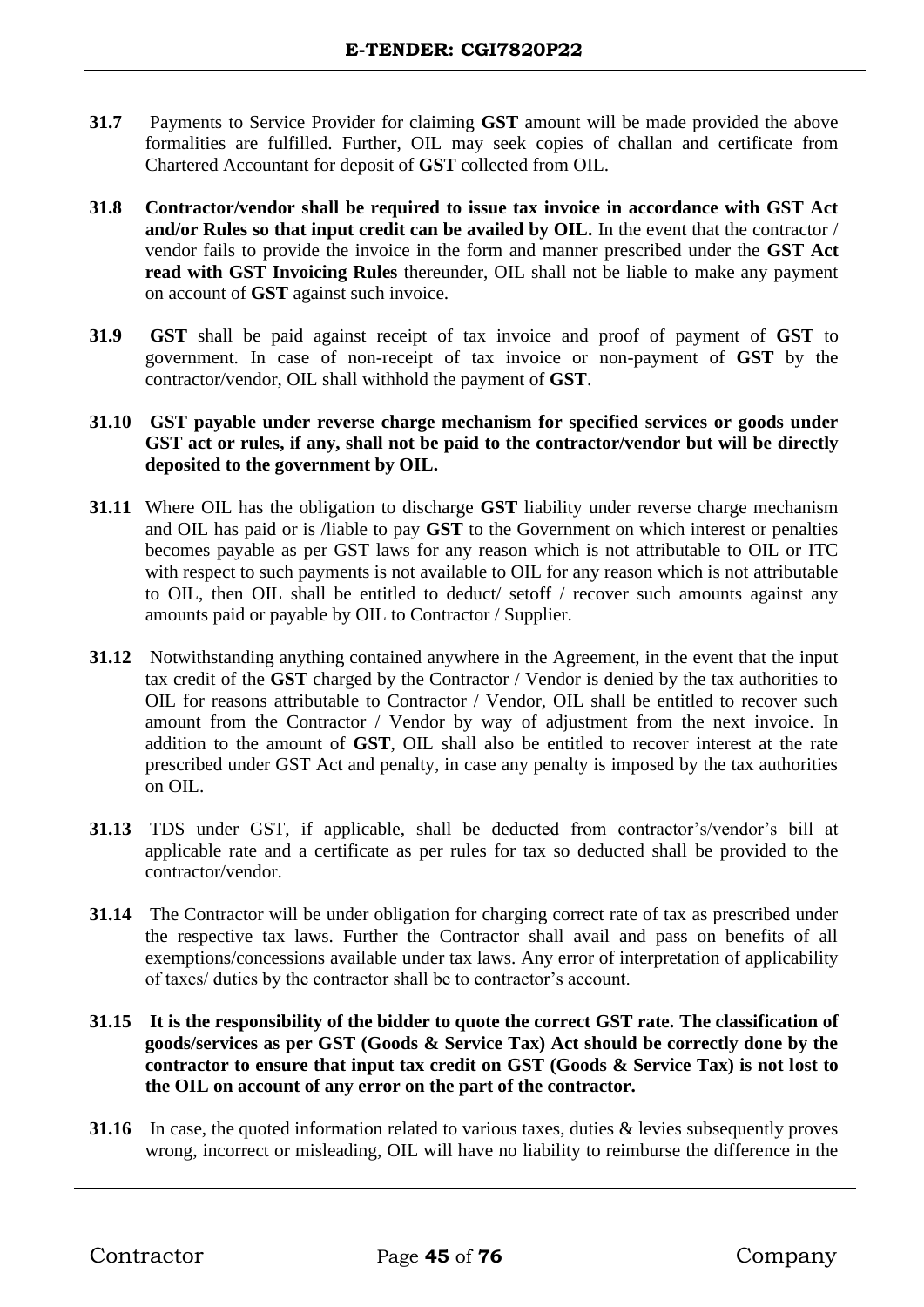duty/ tax, if the finally assessed amount is on the higher side and OIL will have to right to recover the difference and in case the rate of duty/ taxes finally assessed is on the lower side.

- **31.17** Notwithstanding anything mentioned elsewhere in the Bidding Document the aggregate liability of OIL towards Payment of GST shall be limited to the volume of GST declared by the bidder in its bid & nothing shall be payable extra except for the statutory variation in GST.
- **31.18** Further, it is the responsibility of the bidders to make all possible efforts to make their accounting / IT system GST compliant in order to ensure availability of Input Tax Credit (ITC) to Oil India Ltd
- **31.19** GST liability, if any on account of supply of free samples against any tender shall be to bidder's account.
- **31.20** In case of statutory variation in **GST,** other than due to change in turnover, payable on the contract value during contract period, the Supplier of Goods / Services (Service Provider) shall submit a copy of the 'Government Notification' to substantiate the rate as applicable on the Bid due date and on the date of revision.

Beyond the contract period, in case OIL is not entitled for input tax credit of **GST**, then any increase in the rate of **GST** beyond the contractual delivery period shall be to Service provider's account whereas any decrease in the rate **GST** shall be passed on to the OIL. Beyond the contract period, in case OIL is entitled for input tax credit of **GST**, then statutory variation in applicable **GST** on supply and on incidental services, shall be to OIL's account.

Claim for payment of **GST**/ Statutory variation, should be raised within two [02] months from the date of issue of 'Government Notification' for payment of differential (in %) **GST**, otherwise claim in respect of above shall not be entertained for payment of arrears. **The base date for the purpose of applying statutory variation shall be the Bid Opening Date.**

- **31.21** The contractor will be liable to ensure to have registered with the respective tax authorities, wherever applicable and to submit self-attested copy of such registration certificate(s) and the Contractor will be responsible for procurement of material in its own registration (GSTIN) and also to issue its own Road Permit/ E-way Bill, if applicable etc.
- **31.22 In case the bidder is covered under Composition Scheme under GST laws, then bidder should quote the price inclusive of the GST (CGST & SGST/UTGST or IGST). Further, such bidder should mention "Cover under composition system" in column for GST (CGST & SGST/UTGST or IGST) of price schedule.**
- **31.23 OIL will prefer to deal with registered supplier of goods/ services under GST. Therefore, bidders are requested to get themselves registered under GST, if not registered yet. However, in case any unregistered bidder is submitting their bid, their prices will be loaded with applicable GST while evaluation of bid. Where OIL is entitled for input credit of GST, the same will be considered for evaluation of bid as per evaluation methodology of tender document.**
- **31.24** Procurement of Specific Goods: Earlier, there is no tax incidence in case of import of specified goods (i.e. the goods covered under List-34 of Customs Notification no. 12/2012-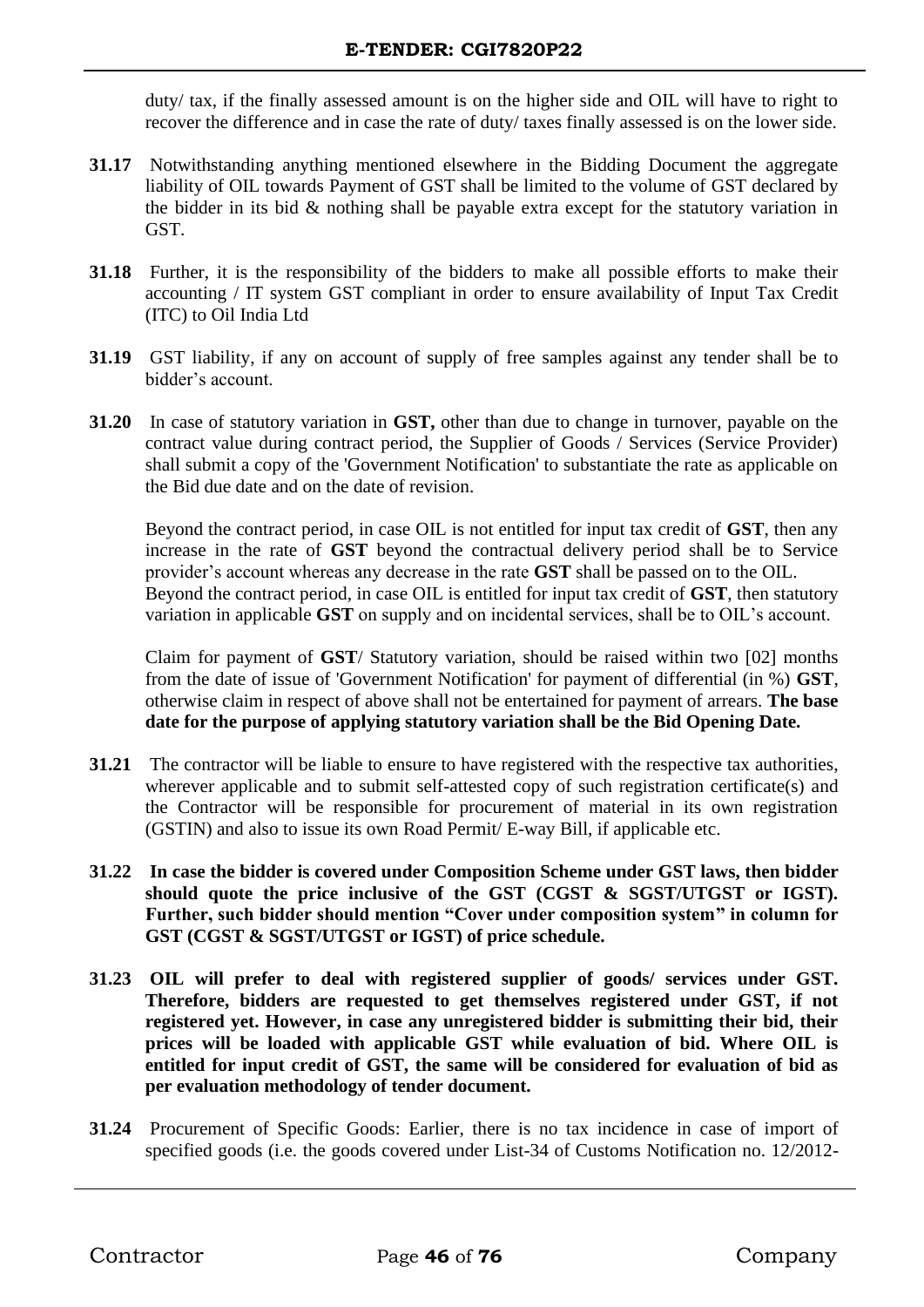Cus dated. 17.03.2012 as amended). Customs duty is not payable as per the policy. However, under GST regime, IGST Plus GST compensation cess (if applicable) would be leyiable on such imports. Bidders should quote GST as inclusive considering IGST component for the imported Materials portion while quoting their prices on destination basis. However, GST rate to be specified in the price bid format.

## **31.25 Documentation requirement for GST**

**The vendor will be under the obligation for invoicing correct tax rate of tax/duties as prescribed under the GST law to OIL, and pass on the benefits, if any, after availing input tax credit.** 

Any invoice issued shall contain the following particulars :

a) Name, address and GSTIN of the supplier;

b) Serial number of the invoice;

c) Date of issue;

d) Name, address and GSTIN or UIN, if registered of the recipient;

e) Name and address of the recipient and the address of the delivery, along with the State and its code,

f) HSN code of goods or Accounting Code of services[SAC];

g) Description of goods or services;

h) Quantity in case of goods and unit or Unique Quantity Code thereof;

i) Total value of supply of goods or services or both;

j) Taxable value of supply of goods or services or both taking into discount or abatement if

any;

k) Rate of tax (IGST,CGST, SGST/ UTGST, cess);

l) Amount of tax charged in respect of taxable goods or services (IGST,CGST, SGST/UTGST, cess);

m) Place of supply along with the name of State, in case of supply in the course of interstate trade or commerce;

n) Address of the delivery where the same is different from the place of supply and

o) Signature or digital signature of the supplier or his authorised representative.

GST invoice shall be prepared in triplicate, in case of supply of goods, in the following manner

a) The original copy being marked as ORIGINAL FOR RECIPIENT;

b) The duplicate copy being marked as DUPLICATE FOR TRANSPORTER and

c) The triplicate copy being marked as TRIPLICATE FOR SUPPLIER.

In case of any advance given against any supplies contract, the supplier of the goods shall issue Receipt Voucher containing the details of details of advance taken along with particulars as mentioned in clause no. (a), (b), (c), (d), (g), (k), (l), (m) & (o) above.

# **31.26 Anti-profiteering clause**

As per Clause 171 of GST Act it is mandatory to pass on the benefit due to reduction in rate of tax or from input tax credit to the consumer by way of commensurate reduction in prices. The Supplier of Goods / Services may note the above and quote their prices accordingly.

# **31.26.1 In case the GST rating of vendor on the GST portal / Govt. official website is negative / black listed, then the bids may be rejected by OIL.** Further, in case rating of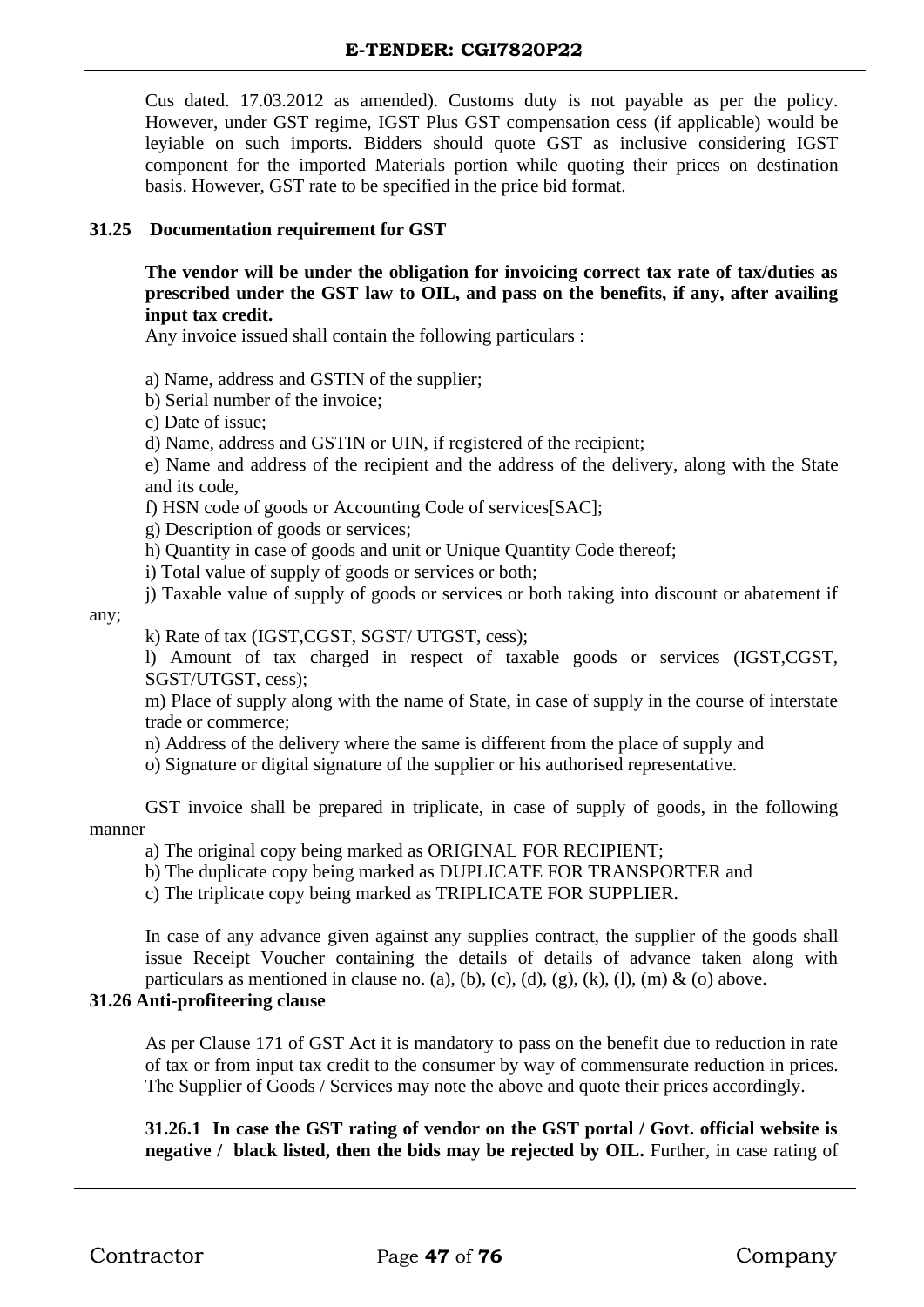bidder is negative / black listed after award of work for supply of goods / services, then OIL shall not be obligated or liable to pay or reimburse GST to such vendor and shall also be entitled to deduct / recover such GST along with all penalties / interest, if any, incurred by OIL.

**\*\*\*\*\*\*\*\*\*\*\*\***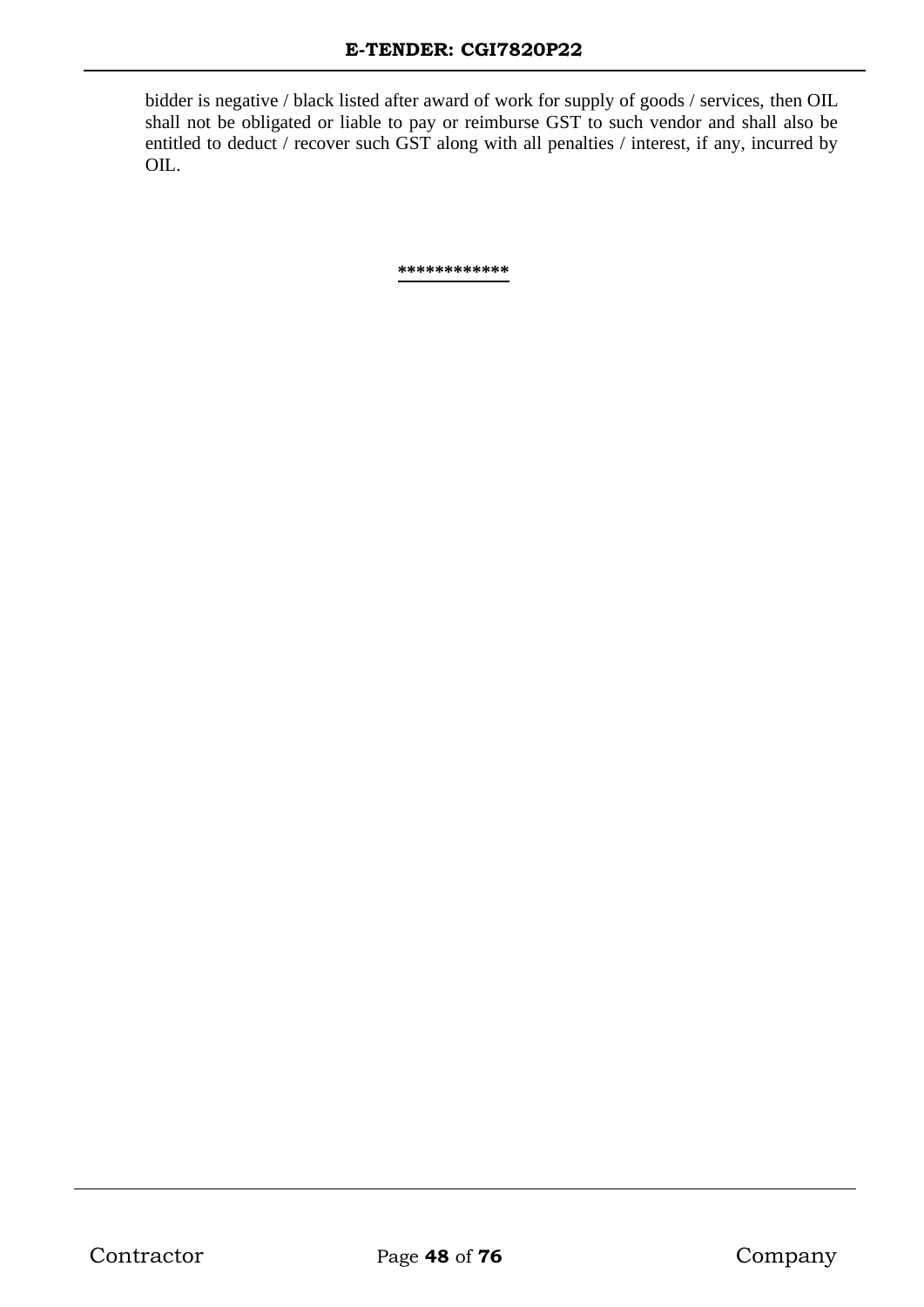# **SECTION – II PROFORMA-A**

## **SCHEDULE OF QUANTITIES (SOQ), SERVICE/WORK AND RATES(4 YEARS) TENDER NO. : CGI7820P22**

| SI.<br>No. | Description of work /<br>service                          | Quantity | Unit/No.   | <b>Unit Rate</b><br>(Rs) | Total (Rs)                                                             |
|------------|-----------------------------------------------------------|----------|------------|--------------------------|------------------------------------------------------------------------|
| 10         | PAYMENT OF WAGES<br>$WCL(P)$ - Unskilled                  | 8,976    | <b>MD</b>  | 1544.93                  | <b>Bidders not to</b><br>Quote against<br>this Item                    |
| 20         | <b>SOT Unskilled</b>                                      | 7,670.0  | <b>HR</b>  | 57.84                    | <b>Bidders not to</b><br><b>Quote against</b><br>this Item             |
| 30         | <b>HOT Unskilled</b>                                      | 2,360.0  | <b>HR</b>  | 150.79                   | <b>Bidders not to</b><br>Quote against<br>this Item                    |
| 40         | <b>DOT</b> Unskilled                                      | 8,850.0  | <b>HR</b>  | 301.58                   | <b>Bidders not to</b><br><b>Quote against</b><br>this Item             |
| 50         | NIGHT HALTING                                             | 590      | <b>DAY</b> | 400.00                   | <b>Bidders not to</b><br><b>Quote against</b><br>this Item             |
| 60         | <b>DAY HALTING</b>                                        | 2,950    | <b>DAY</b> | 200.00                   | <b>Bidders not to</b><br>Quote against<br>this Item                    |
| 70         | <b>CONTRACTOR'S</b><br><b>COMMISSION (5 TO</b><br>$7.5\%$ | $\%$     |            |                          | <b>Bidders to</b><br><b>QUOTE</b> in<br>percentage (5%<br>to $7.5\%$ ) |

- NOTE : 1.0: The bidders must quote the profit, establishment and handling element in percentage terms on total value of mandays and OT values only as indicated, where the lower ceiling of the same will be fixed a **5% (Five Percent) and the upper ceiling will be fixed as 7.5% (Seven point five Percent).** The percentage value up to two decimal point will be considered. The bidder quoting below **5% and above 7.5% will be summarily rejected**.
- **2.0 :** Bidders are requested to quote for all the items mentioned above. Bids will be evaluated considering the entire requirement as above. **The Rates/amounts should be quoted by the Bidders inclusive of all applicable taxes and duties, however, GST payable to be shown separately.**
- **3.0: Bidders are also requested to refer the Taxes and Duties clause during GST regime attached vide Annexure-A for compliance.**
- **4.0: Price bid to be signed and sealed by the authorized signatory of the Firm.**

**\*\*\*\*\*\*\*\*\*\*\*\*\*\*\*\*\***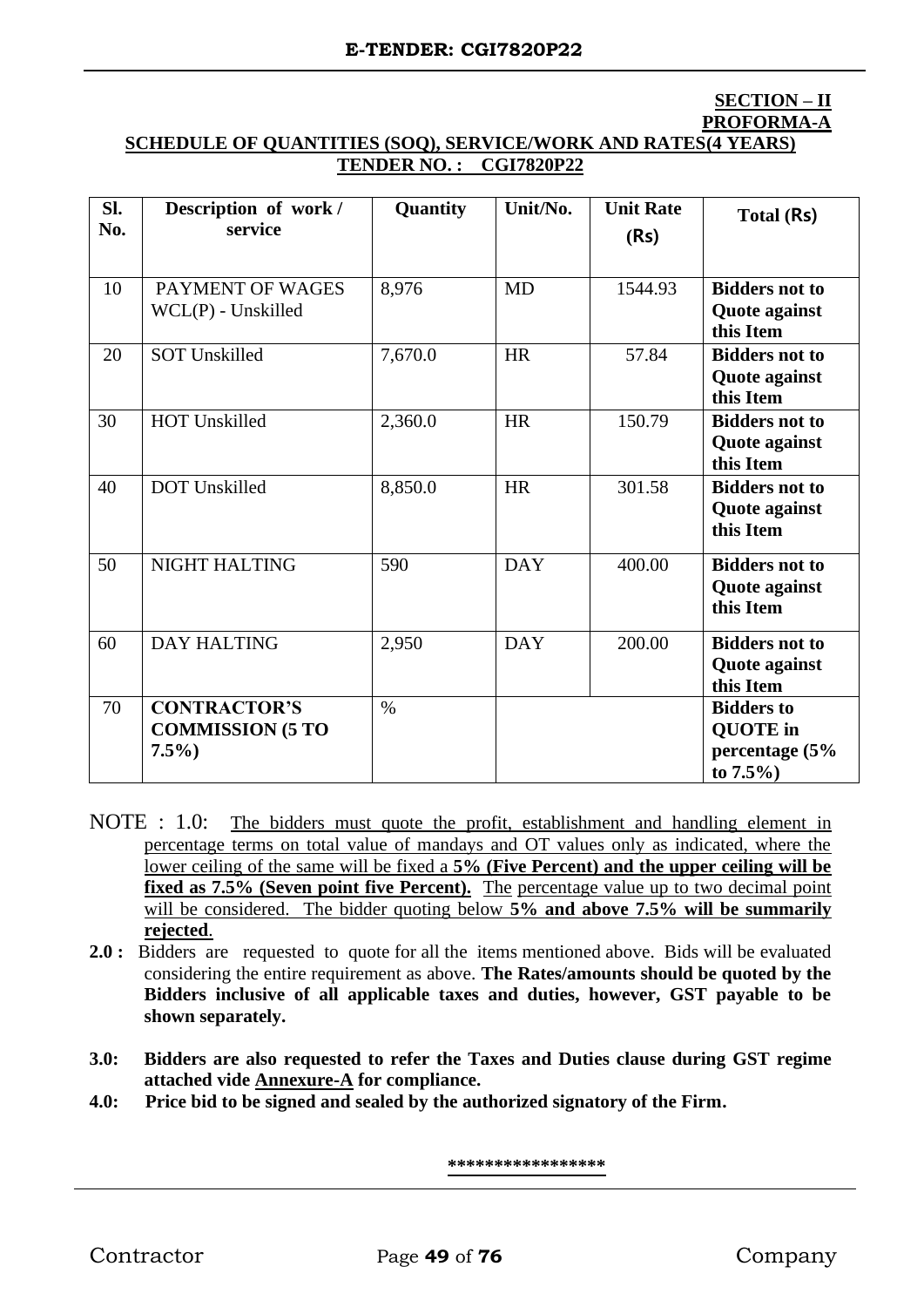## **Annexure –A**

# **TAXES AND DUTIES CLAUSE - FOR VENDOR/SUPPLIER/CONTRACTOR (For Supplies/ Services during GST Regime i.e., New Tender)**

## **INDIRECT TAXES/ GST**

- 1. For the purposes of levy and imposition of GST, the expressions shall have the following meanings:
	- (a) GST means any tax imposed on the supply of goods and/or services under GST Law.
	- (b) Cess means any applicable cess, existing or future on the supply of Goods and Services as per Goods and Services Tax (Compensation to States) Act, 2017.
	- (c) GST Law means IGST Act 2017, CGST Act 2017, UTGST Act, 2017 and SGST Act, 2017and all related ancillary Rules and Notifications issued in this regard from time to time.
- 2. **The rates quoted by the bidders shall be inclusive of all taxes, duties and levies.** However, bidders are required to provide separately the rate and amount of all types of taxes, duties and levies. In case, the quoted information related to various taxes, duties & levies subsequently proves wrong, incorrect or misleading, OIL will have no liability to reimburse the difference in the duty/ tax, if the finally assessed amount is on the higher side and OIL will have to right to recover the difference in case the rate of duty/ taxes finally assessed is on the lower side. Further, for the purpose of this contract, it is agreed between the parties that if Goods and Services Tax introduced during the tenure of this contract/agreement then the bidders have to clearly show the amount of GST separately in the Tax Invoices. Further, it is the responsibility of the bidders to make all possible efforts to make their accounting / IT system GST compliant in order to ensure availability of Input Tax Credit (ITC) to Oil India Ltd.
- 3. Offers without giving any of the details of the taxes (Including rates and amounts) as specified above will be considered as inclusive of all taxes including GST. When a bidder mentions taxes as extra without specifying the rates &amount, the offer will be loaded with maximum value towards taxes received against the tender for comparison purposes. If the bidder emerges as lowest bidder after such loading, in the event of order on that bidder, taxes mentioned by OIL on the Purchase Order/ Contracts will be binding on the bidder.
- 4. Bidders are required to pass on the benefit arising out of introduction of GST, including seamless flow of Input Tax Credit, reduction in Tax Rate on inputs as well as final goods by way of reduction of price as contemplated in the provision relating to Anti-Profiteering Measure vide Section 171 of the CGST Act, 2017. Accordingly, for supplies made under GST, the bidders should confirm that benefit of lower costs has been passed on to OIL by way of lower prices/taxes and also provide details of the same as applicable. OIL reserves the right to examine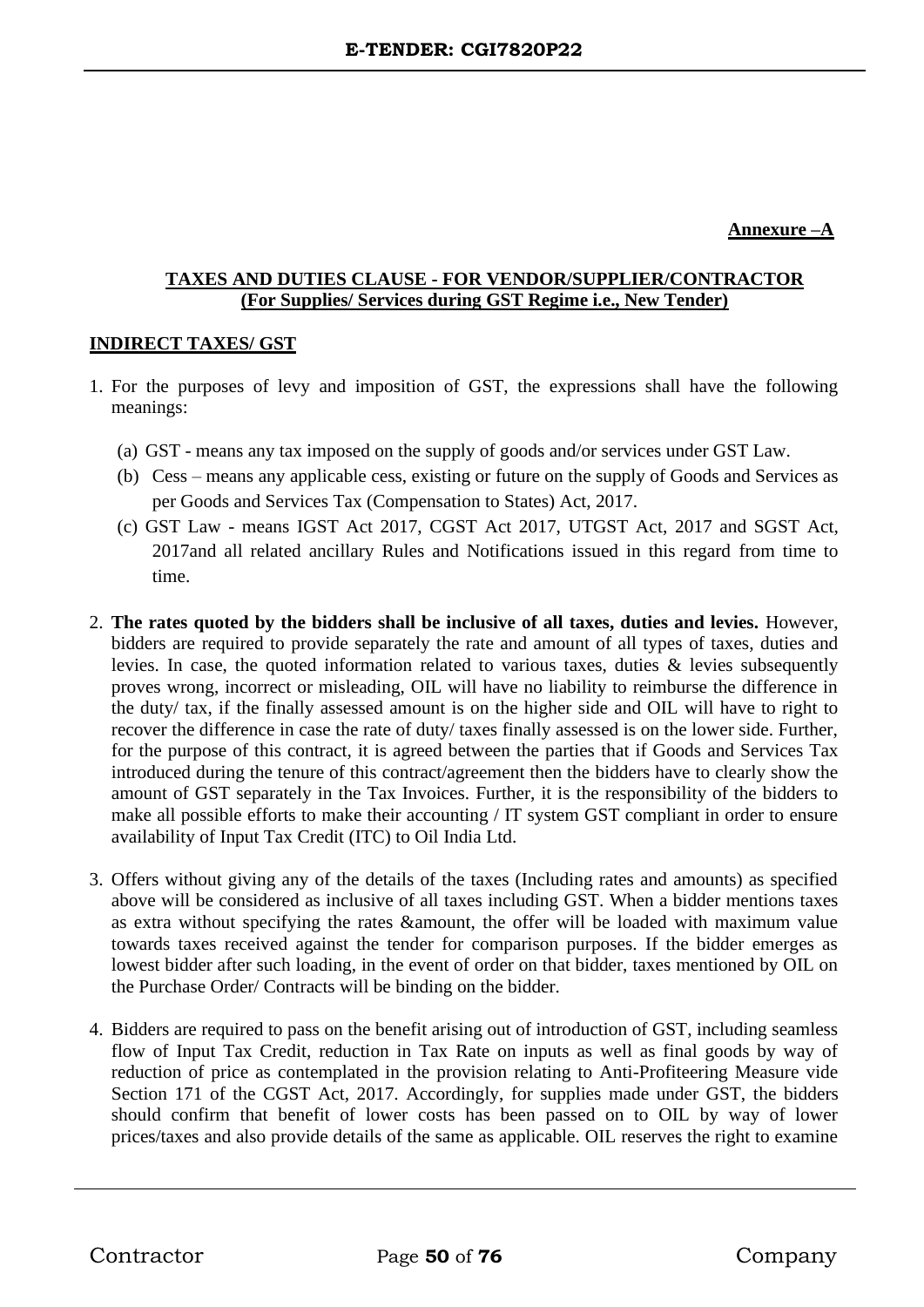such details about costs of inputs/input services of the bidders to ensure that the intended benefits of GST have been passed on to OIL.

- 5. Oil India Ltd. shall declare the value of free issue of materials and services, if any, involved in the execution of the contract. The Contractor should consider the same while working out the GST liability, if any. Further in cases where GST is leviable on any facilities provided by OIL and used by bidders and the consideration for which is recovered by OIL in the form of reduction in the invoice raised by bidders then OIL will raise GST invoices on such transactions and the same will be reimbursed by bidders.
- **6. When Input tax credit is available for Set Off as per the end use certification given by User Department at the time of raising Purchase Requisition (P.R.)**

Evaluation of L-1 prices shall be done based on Quoted price after deduction of Input Tax Credit (ITC) of GST, if available to OIL.OIL shall evaluate the offers on the basis of the quoted rates only and any claim subsequently by the bidders for additional payment/liability shall not be admitted and has to be borne by the bidders

## **When Input tax credit is NOT available for Set Off**

Evaluation of L-1 prices shall be done based on Quoted price only.OIL shall evaluate the offers on the basis of the quoted rates only and any claim subsequently by the bidders for additional payment/liability shall not be admitted and has to be borne by the bidders

- 7. In a situation where Purchase Orders (POs)/ Contracts have been placed prior to GST Regime and supplies are effected during GST Regime, it is made clear that any statutory variation (increase/decrease) due to introduction of GST, as the case may be, but within the contractual delivery/completion period will be to the account of OIL subject to documentary evidence. However, any increase in statutory levy after the expiry of the scheduled date of delivery shall be to the supplier's account.
- 8. Bidders agree to do all things not limited to providing GST compliant Tax Invoices or other documentation as per GST law relating to the supply of goods and/or services covered in the instant contract like raising of and /or acceptance or rejection of credit notes / debit notes as the case may be, payment of taxes, timely filing of valid statutory Returns for the tax period on the Goods and Service Tax Network (GSTN), submission of general information as and when called for by OIL in the customized format shared by OIL in order to enable OIL to update its database etc. that may be necessary to match the invoices on GSTN common portal and enable OIL to claim input tax credit in relation to any GST payable under this Contract or in respect of any supply under this Contract.
- 9. In case Input Tax Credit of GST is denied or demand is recovered from OIL by the Central / State Authorities on account of any non-compliance by bidders, including non-payment of GST charged and recovered, the Vendor/Supplier/Contractor shall indemnify OIL in respect of all claims of tax, penalty and/or interest, loss, damages, costs, expenses and liability that may arise due to such non-compliance. OIL, at its discretion, may also withhold/recover such disputed amount from the pending payments of the bidders.
- 10.GST liability, if any on account of supply of free samples against any tender shall be to bidder's account.

**\*\*\*\*\*\*\*\*\*\*\*\***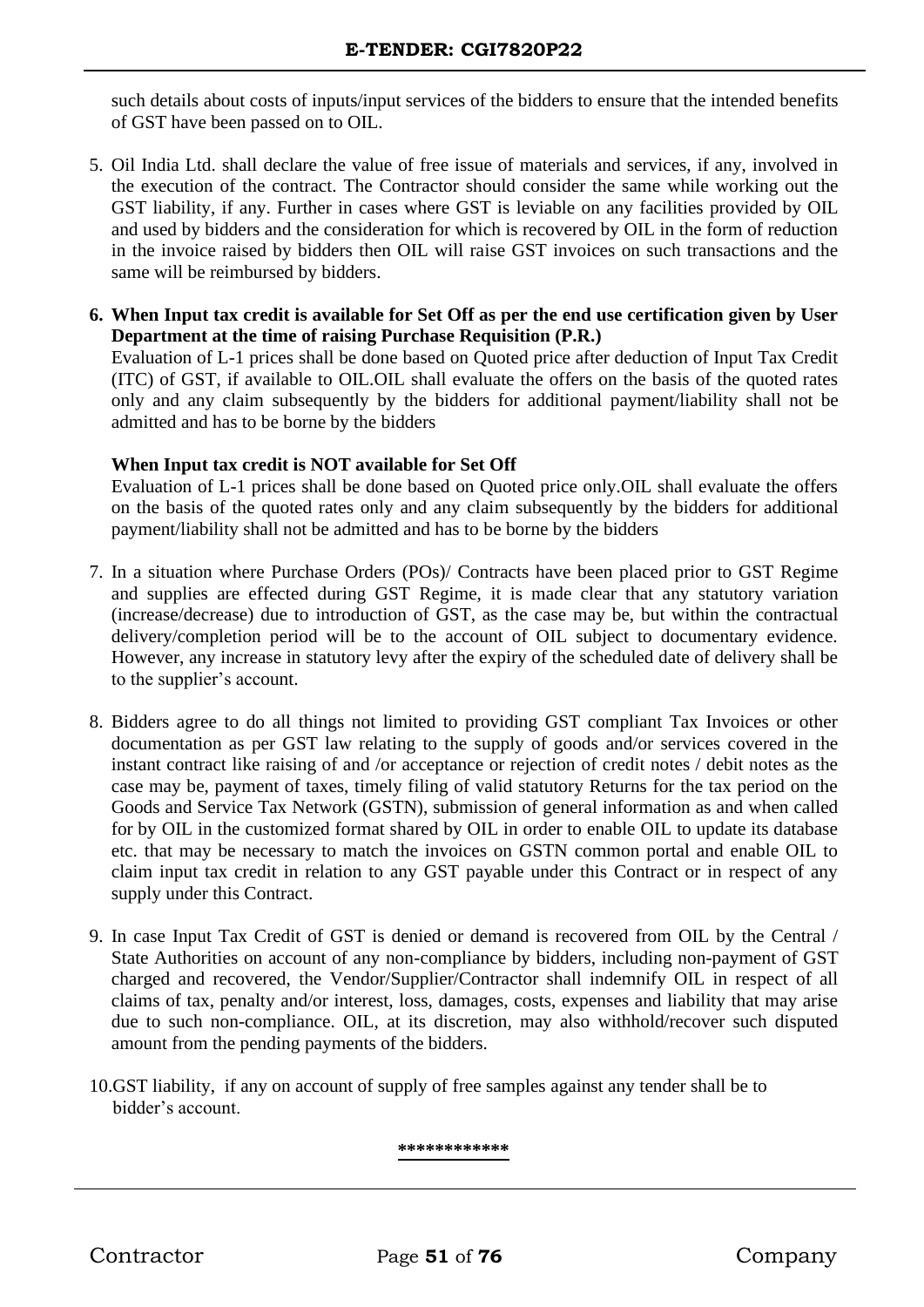# **SECION III**

## **SPECIAL TERMS & CONDITIONS**

### GENERAL TERMS AND CONDITIONS

1.0 Services of the Work Contract Labours (WCL-P) shall be eight (08) hours from monday to saturday per day per person.

2.0 Depending on urgency of work, the Works Contract Labour may have to work overtime beyond normal 8 hours duty.Additionally the deployed labour may be engaged on 8 Hrs. shift per day basis if operational requirement arises during the Contract period.

3.0 They will be entitled for paid holodays and casual leave & Earn leave as per latest MoS with the OIL Management. However, Depending on operational requirement, work may have to be carried out on all days of the year including Sundays and declared Holidays.

4.0 For execution of the required service, the labours to be deployed will be identified by OIL and no labour other than the identified labour will be allowed to be engaged by the contractor. Category wise list of identified labour is given in Annexure.

5.0 Location of work may change from time to time as per OIL's requirement.

6.0 There is no right to claim by the contractor for Oil India Limited's permanent jobs neither to his personnel nor his/her next of kin after his/her death even if death during working hours.

7.0 The contractor should have no claim against the company in respect of service which may be withdrawn at any stage and the contractor should be paid only for the duration of the service actually rendered shift wise strictly as per service charges.

#### 8.0 OBLIGATION OF CONTRACTOR :

8.1 The Contractor must obtain 'Entry Permit' from Installation Manager for all the workers to enable them to work inside the installations.

8.2 The Contractor shall provide the services as detailed above hereof and everything else necessary for the day to day running and maintaining the services in an efficient and adequate manner including supervision, accommodation at worksite for staff, office etc. The contractor shall be responsible for all taxes (except where otherwise stated), fees, insurance, medical, Provident Fund, license(s) etc. and his rates are inclusive of all such  $\&$  similar charges, incidental  $\&$  contingent operations which although not specifically mentioned in this service agreement ,are necessary for the performance of the service in satisfactory manner and up to the desired standard. The contractor will register himself with appropriate authority before entering into the agreement and should submit all documents to the concerned authority as required by the relevant authorities.

8.3 Location wise daily deployment of manpower will be under jurisdiction of Pump station No.4 ( Sekoni Pump Station, Oil India Limited ). The services may however be extended to other areas of company's activities as determined by the company from time to time at the same rates, terms and conditions.

8.4 The contractor employing 20 (twenty) or more numbers of workmen on any day of the proceeding 12 months should be required to obtain requisite license at his cost from the appropriate licensing officer before undertaking any work. The contractor should also observe the rules and regulation framed under the Contract Labour (Regulation and Abolition) Act. 1970. The liabilities of the Principal employer as fixed by this Act and rules made therein should remain with the Principal employer.

8.5 The nature of company's operations envisages frequent shifting of sites/locations from place to place and the service personnel are required at/near the base site of work in the areas of activities of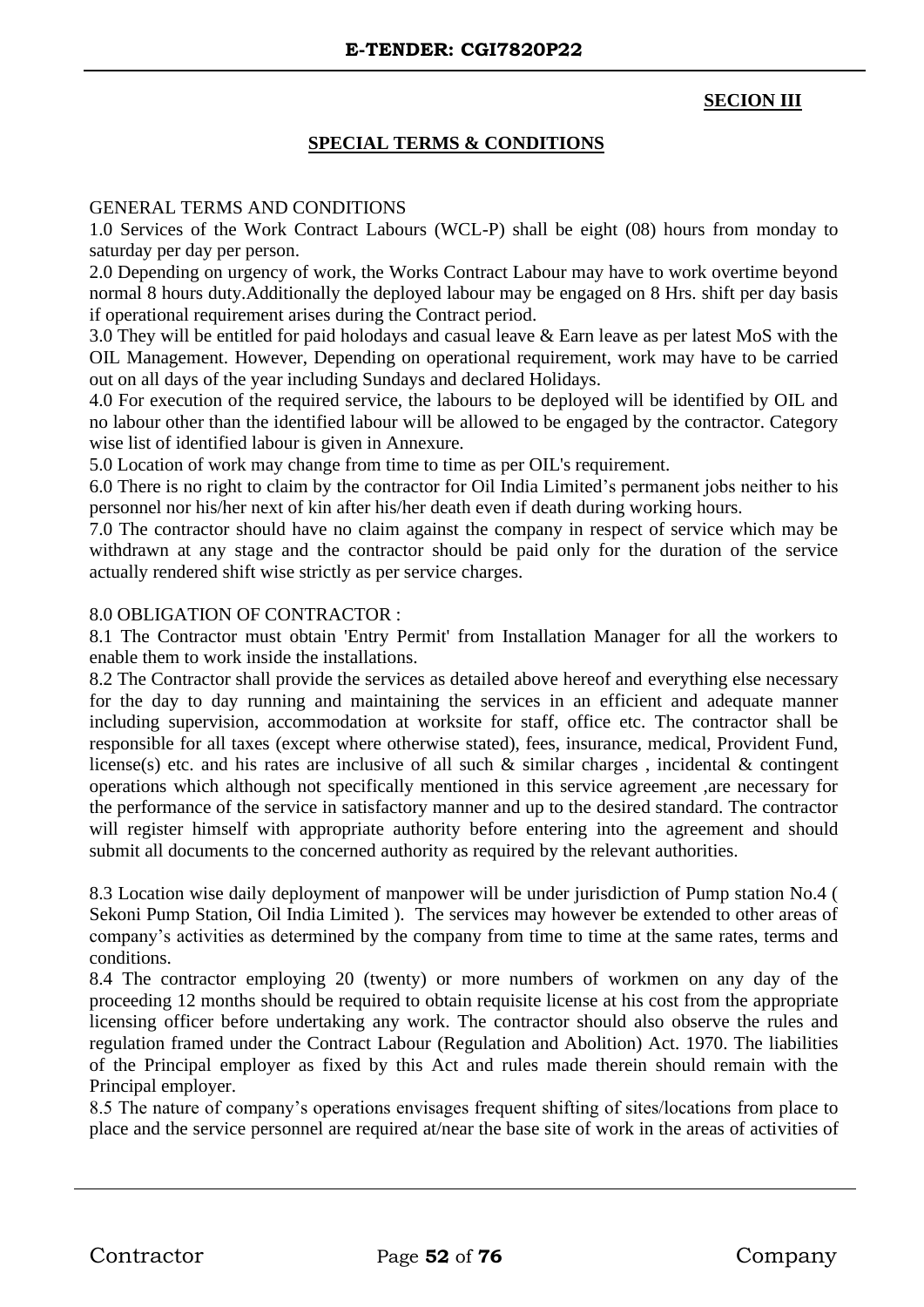the company. The contractor should have to provide necessary transport to their service personnel to and from base site of the company after their periodical off days.

8.6 The contractor must maintain an office nearer to Company location with telephone facility. The contractor should have to provide at his own cost competent resident representative/manager at the sites along with adequate number of assistance(s)/supervisor(s) at different locations of the work for efficient execution of this agreement.

8.7 The contractor shall mobilize his personnel as necessary at short notice to undertake the work at any time of the day or night. The contractor's representative/Manager(s) shall be available throughout the duration of the agreement of the site for receiving and complying with any emergency.

8.8 The rates stipulated in Schedule of quantities (SOQ) of this agreement are all inclusive except GST & Provident Fund . The contractor agrees to perform all incidental & contingent service in a sound & workmanship like manner within the said rates which although not specially mentioned in this agreement but are essential for rendering the service.

8.9 The contractor should provide services required throughout the seven days of the week without any interruption.

8.10 The contractor is to abide by all safety regulations and fully indemnify the company against injury/loss of life to any of his personnel at any time during the execution of the Agreement. The company shall not be liable for any claim whatsoever on any account.\*

8.11 The contractor shall ensure careful handling of the company's and third party/parties material/equipment and the contractor shall be responsible for any loss/damage caused willfully to such material/equipment. The total cost of the item lost/damaged inclusive of incidental charges shall be recovered from the contractor by the company.

8.12 All service personnel deployed by the contractor in various works in sensitive areas must have proper Identity Cards with photographs duly countersigned by the authorized representative of the company.

8.13 The contractor should agree to provide related transport, medical facilities and employee's contribution of Provident Fund etc. to their workmen at their cost at any location of work which may be reimbursed by the Company on submission of documentary evidence by the Contractor.

8.14 The contractor shall provide necessary insurance coverage of his service personnel against all risks and claims which will hold the company harmless for any action from the service personnel in case of any accident/mishap etc.

8.15 The service personnel engaged by the contractor, if found guilty of misconduct or misbehaviors, he/she shall be replaced by contractor on the same day. The opinion of the authorized officer of the company in this respect shall be final and shall be binding on the contractor.

8.16 The contractor should abide by Occupational Safety, Health and Working Conditions Code 2020, all Labour Laws and other contractual provisions as per agreement connected with Central and State Government. This inter alias will include Mines Act, Payment of Wages Act, Minimum Wages Act and Contract Labour (R & A) Act Workman#s Compensation Act, 1923 and The Payment of Bonus Act, 1965. The contractor should have to register himself with appropriate authority before entering in the agreement and should submit all documents to the concerned authority as required by the relevant authorities.

8.17 The contractor shall not be entitled to transfer or assign his interest under this agreement to third party.

8.18 It will be the responsibility of the contractor to arrange transportation of his employees. In case, any time service personnel of the contractor is/are traveling in company's vehicle due availability of space and the vehicle meet with an accident, the company shall have no responsibility or obligation in respect of any loss/injury sustained by such employee(s) of the service provider due to the accident and any claims whatsoever arising there from.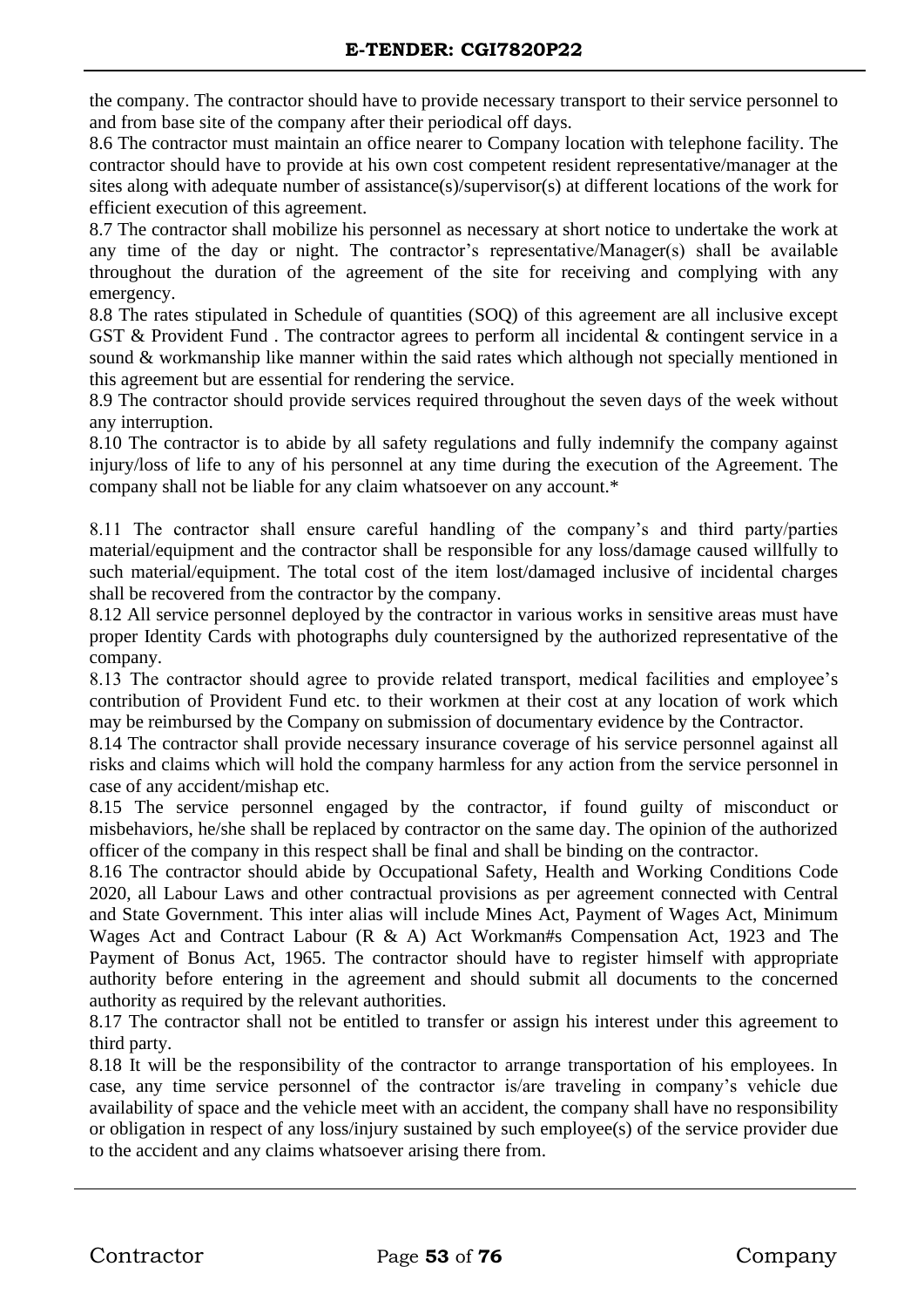8.19 The contractor should have to ensure observation of working hours and provision of rest days to the service personnel and other requirement under the existing laws.

8.20 The contractor has to keep a register of the persons employed by him/her. The contractor's supervisor shall take and maintain attendance of his men every day for the work, punctually.

8.21 Contractor has to maintain the register in form XII as per Contract Labour (Regulation and Abolition) Act, 1970 and Contract Labour (Regulation and Abolition) Central Rules, 1971.

8.22 It will be solely the Contractors responsibility to fulfill all the legal formalities with respect to the Health ,Safety and Environmental aspects of the entire job (namely; the person employed by him, the equipment , the environment, etc.) under the jurisdiction of the district of that state where it is operating. . Ensure that all sub-contractors hired by him comply with the same requirement as the contractor himself and shall be liable for ensuring compliance all HSE laws by the sub or sub-sub contractors.

8.23 The contractor shall have to report all incidents including near miss to Installation Manager / departmental representative of the concerned department of OIL.

8.24 If the company arranges any safety class / training for the working personnel at site (company employee, contractor worker, etc) the contractor will not have any objection to any such training.

## 9.0 POWERS OF COMPANY OFFICER /AUTHORIZED REPRESENTATIVE:

9.1 The services shall be to the satisfaction of the company's officer who shall have powers, amongst other, to:-

i) Advice the contractor to remove immediately cause of unsatisfactory performance of the service.

ii. Advise the contractor from time to time such further instructions as shall be necessary for the purpose of proper and adequate rendering of the service and for keeping such records as are deemed necessary by the company. Non compliance of the instructions will make the contractor liable for liquidated damage/penalty as determined by the company.

9.2 In the event the contractor fails to render the services in most efficient and workman like manner under his supervision, the company reserves the right to obtain the services from any other agency at Contractor#s risk and cost. The difference of higher cost, if any, will be recoverable from the contractor#s outstanding bills or his security deposit.

9.3 The company reserves the right to increase or decrease the number of service personnel under any or both the categories of services. Further, the service provider will also be required to provide extra hourly services under any or both the categories beyond normal working hours as notified by the company but without any extra handling/service charges.

10.0 PENALTY:

The contractor shall commence to supply of regular and continuous service at all places as per this agreement on due date specified in the work order. Failure to commence the services will attract penalty and decision of the company in this regard will be final and binding.

## 11.0 TERMINATION:

11.1 In the event of contractor failure to commence the services within stipulated period or to render proper services as per terms of this agreement (including the extended period, if any), the company reserves the right to terminate this agreement wholly or partially, with 7(seven) days notice in writing and on the expiry of this notice period this service agreement shall stand terminated and the contractor shall not be entitled to any damage or compensation on account of such termination or otherwise from any cause arising whatsoever.

11.2 The company reserves the right to terminate this agreement any time with 7 (seven) days notice for contractor#s failure to provide full time supervisors any day in a month during continuance of the Agreement. Supervisors must report to the in-charge of the services of the company daily in the morning at 07:00 hrs on all working days for necessary instruction, if any.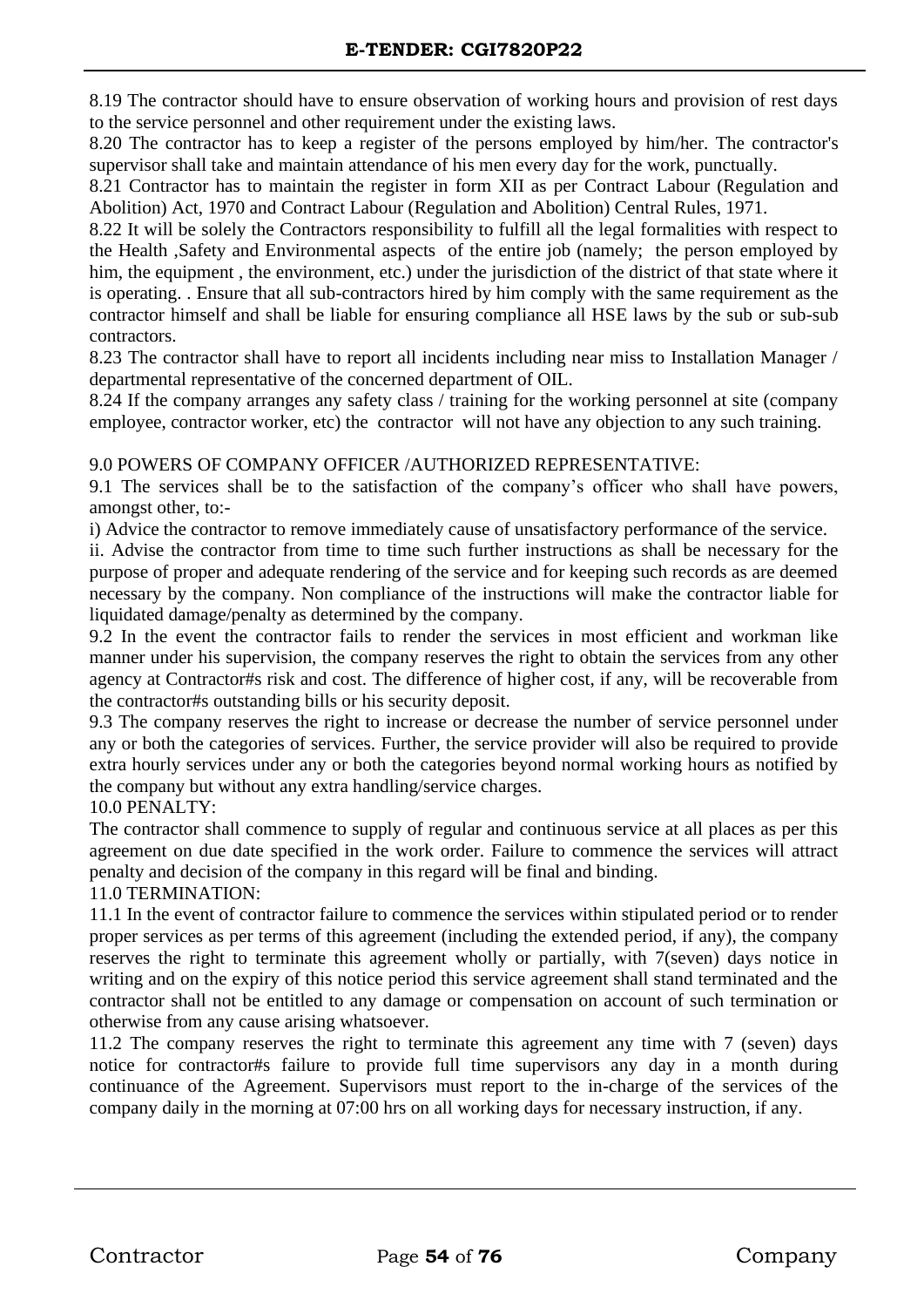11.3 The company will assess the performance of the contractor regularly for regular payment to their employees and rendering proper services, failing which the company will have the option to terminate the agreement.

11.4 The company also reserves the right to terminate the agreement for failure on the part of the contractor of this agreement due to the following reasons:

a) Poor interpersonal relationship

b) Poor monitoring and follow-up.

c) Improper and untimely payment to their service personnel.

d) Poor dealing with their service personnel/employees.

12.0 PAYMENT TERMS :

12.1 The company shall make payment, subject to adjustment/deduction of TDS as necessary for the service, rendered in each calendar month before the 7th day of the subsequent calendar month on the basis of rates finalized by OIL and as mentioned in SOQ of this service agreement, provided bills which are to be submitted by the service provider are received not later that end day of subsequent calendar month. However, due to unforeseen delay from the company, the contractor should pay the wages to his labours from his end within 7th day of every month.

12.2 Wages should be paid regularly in presence of authorized representative of company within 7th of following month by the contractor to the service personnel directly without the intervention of any middleman and that the contractor should ensure that no amount by way of commission or otherwise is deducted or recovered from the wages of the service personnel. In case the company receives any complaint from the service personnel deployed by the contractor the company shall be at liberty to take any action as deemed fit.

12.3 Payment to the contractor against the contract would be done on reimbursement basis. The company will also reimburse to the contractor for any overtime work required to be done by the labours as per rules. However, extra handling/Service charges for overtime hours shall not be applicable for which the contractor should not have any objection.

12.4 The contractor will be required to pay the arrear wages to his service personnel due to the Ex-Post-Facto revision of wages which will be reimbursed by the company. The contractor is also required to deposit the arrear Provident Fund/ESI etc. with the Government Authorities due to Ex. Post-Facto revision of Wages/Rates. The company will reimburse such arrear wages/deposits to the contractor.

12.5 The contractor must make payment duly witnessed by authorized representative of company to his service personnel under the agreement by 7th of every following month irrespective of payment of his bill by the company.

12.6 The transportation cost of service personnel included in the rates for service personnel is excluding of work to be undertaken on the instance of the company (OIL) at places outside the works sphere specified.

## 13.0 FORCE MAJUERE:

In the event of force majeure conditions involving war, hostilities, riots, civil commotion, earthquake, strikes/lockouts whether legal/illegal etc. prevailing and continuing for more than 15 days, the company shall be entitled to terminate the agreement by giving 15 days notice thereof in writing, after the first day of force majeure.

14.0 WAGES AND OTHER BENEFIT TO WCL:

The listed Work Contract Labours (WCL) who are being engaged shall be entitled to the following wages and benefits:

Wages:The wages shall be paid as per MoS signed in between OIL Management and WCL(P) Union from time to time.

Contractor will quote for his commission/establishment only; the rest part (GST etc.) will be filled up by the competent authority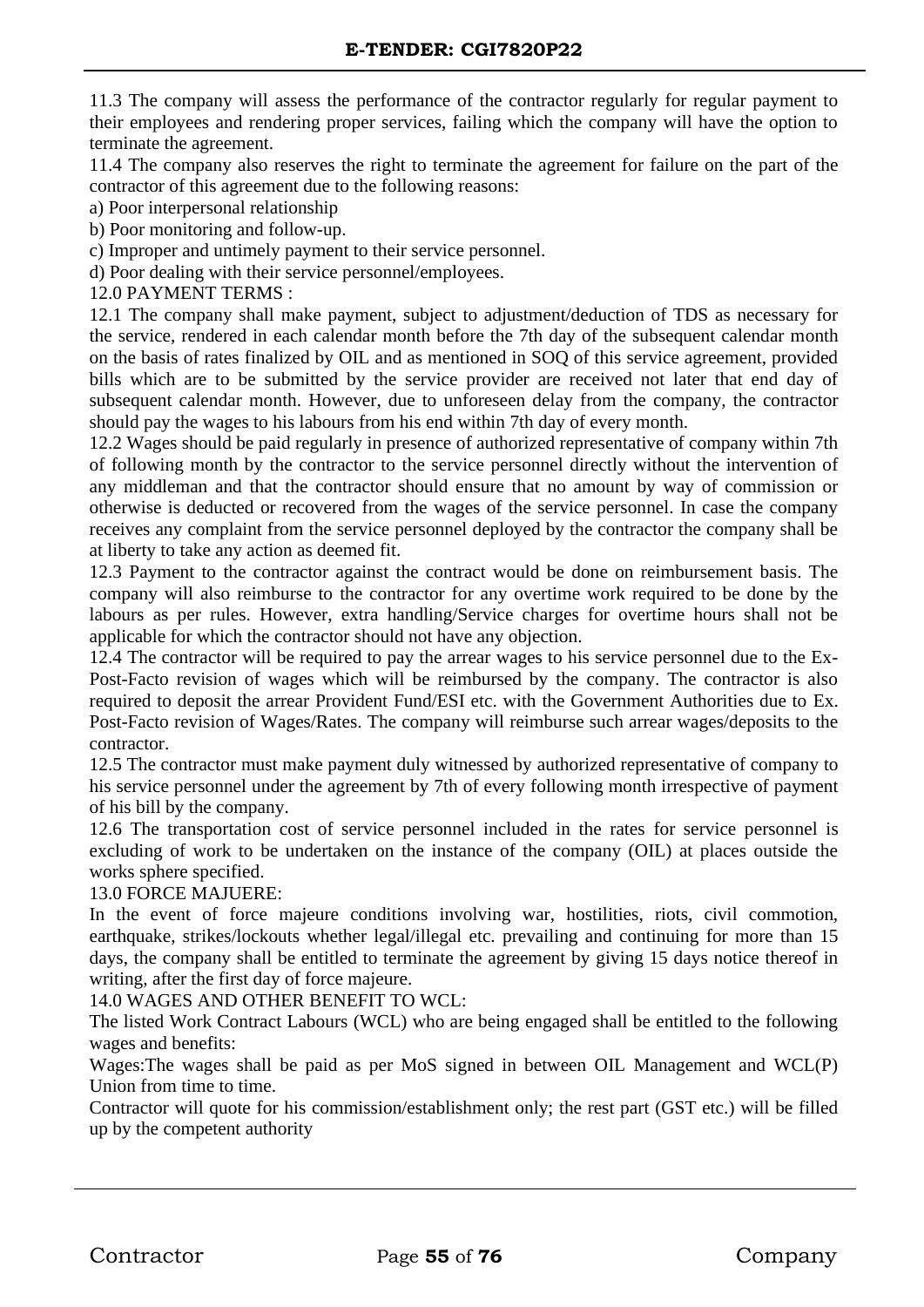The contractor should have to ensure payment of wages to the listed WCL by contractors within 7th day of every month.

 Provident Fund: Company will pay the employer's contribution of Provident Fund amount :as per act.

Leave with wages: They will be entitled for paid holidays and casual leave  $\&$  Earn leave as per latest MoS with the OIL Management.

 Weekly Rest Day Wages: The intervening national and festival holidays shall be deemed to be the working days for the purpose of calculation of six consecutive working days in order to be eligible for the weekly rest day wages, provided the contract labour concerned is present on other working days of the week.

 Overtime: Overtime shall be paid to the WCL(P) as and when they are made to work on overtime above the 8 hours normal working hours.

15.0 BILLING CYCLE: Payment will be on monthly basis and the billing cycle will be on completion of each month. Contractor should submit his bills in triplicate to the sectional head of concerned section.

16.0 Contractor should have to ensure that the applicable wages are disbursed to the identified Listed WCLs after deducting Provident Fund (employee's contribution) which would be deposited to Provident Fund office and documentary evidence in the form of statutory payment of wages sheet should be submitted to the concerned section along with bill in triplicate.

17.0 Impersonation will be taken care by law of the land. Income Tax (TDS) at the applicable rate will be deducted at source on the total contract amount of the contract for which TDS certificate will be issued as per law.

18.0 Daily wages will be based on eight (08) hours from monday to saturday per day per person.

19.0 The payment, however, shall be made on actual and on pro-rata

20) The contractor will engage following Work Contract Labours WCL(P) only from the list of WCLs whose names were mentioned in the Memorandum of Settlement held between Management of Oil India Limited and Oil India Pipeline Mazdoor (Casual) Union signed on 12.06.2006. MoS dated 11th February 2014, signed between OIL Management & Oil India Labour Union will be taken as reference. Labour shall be allowed to deploy the listed WCL(P).as specified by user Department.

.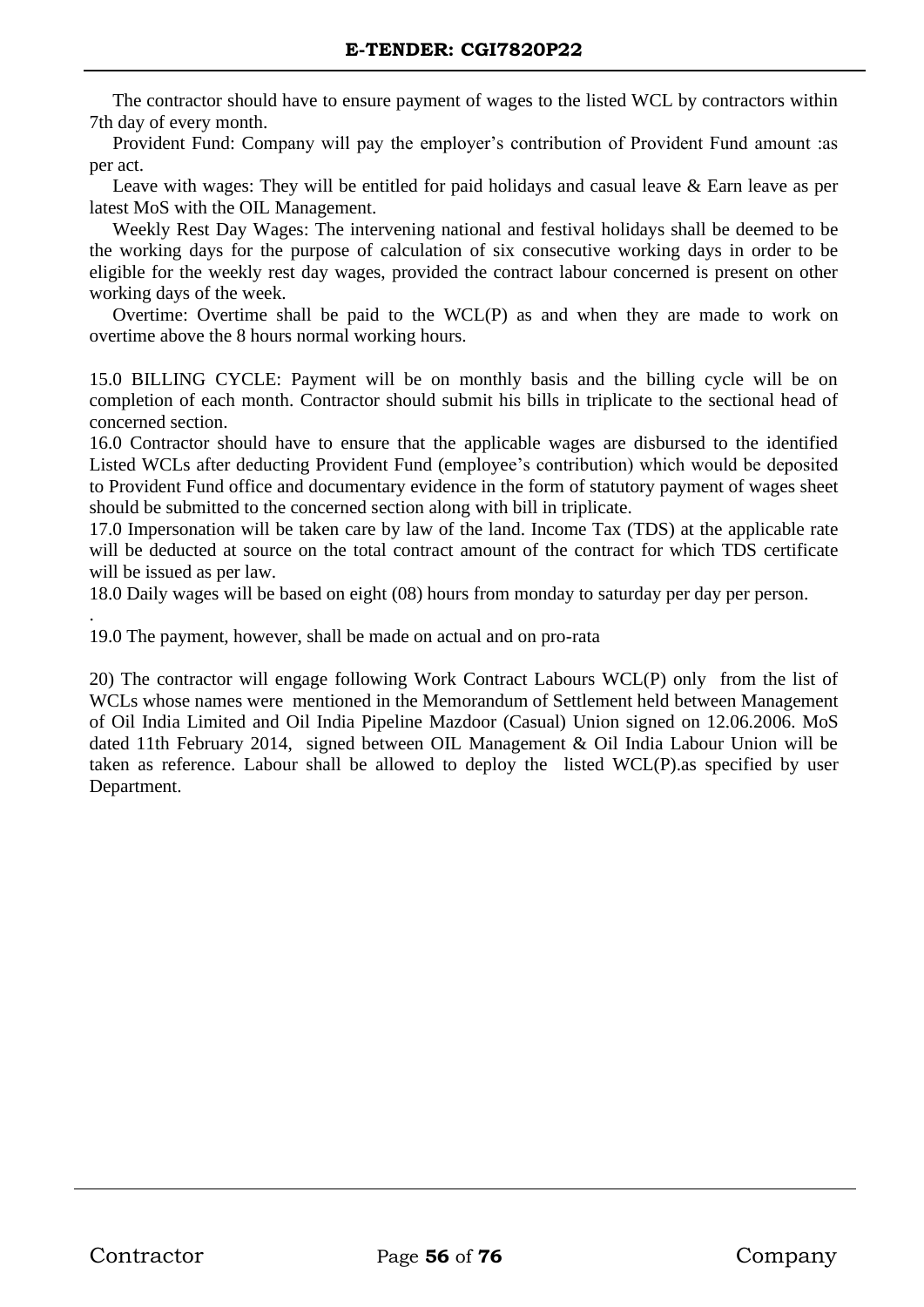# **SECTION – IV**

## **SAFETY MEASURES & COMPLIANCE FORMAT**

To EXECUTIVE DIRECTOR (PLS) OIL INDIA LIMITED GUWAHATI

### **SUB: SAFETY MEASURES**

### **Tender No : CGI 7820P22**

#### **Description of Work :**

**PROVIDING SERVICES OF UNSKILLED WCL(P) at PS4 SEKONI for SHIFT ATTENDANT,STATION ATTENDANT,ELECTRICAL ATTENDANT,TELECOM SECTION ATTENDANT,SANITARY CLEANER AND REPEATER STATION ATTENDANT FOR A PERIOD OF FOUR(4) YEARS W.E.F. 01.02.2022.** Sir,

We hereby confirm that we have fully understood the safety measures to be adopted during execution of the above contract and that the same have been explained to us by the concerned authorities. We also give the following assurances.

- a) Only experienced and competent persons shall be engaged by us for carrying out work under the said contract.
- b) The names of the authorised persons who would be supervising the jobs on day to day basis from our end are the following
	- i) \_\_\_\_\_\_\_\_\_\_\_\_\_\_\_\_\_\_\_\_\_\_\_\_\_\_\_\_\_\_\_\_
	- $\rm ii)$ iii) \_\_\_\_\_\_\_\_\_\_\_\_\_\_\_\_\_\_\_\_\_\_\_\_\_\_\_\_\_\_\_\_

The above personnel are fully familiar with the nature of jobs assigned and safety precautions required.

- c) Due notice would be given for any change of personnel under item(b) above.
- d) We hereby accept the responsibility for the safety of all the personnel engaged by us and for the safety of the Company's person and property involved during the course of our working under this contract. We would ensure that all the provisions under the Facory Act,1948 and other safety rules related to execution of our work would be strictly followed by our personnel. Any violation pointed out by the Company's Engineers would be rectified forthwith or the work suspended till such time the rectification is completed by us and all expenditure towards this would be on our account.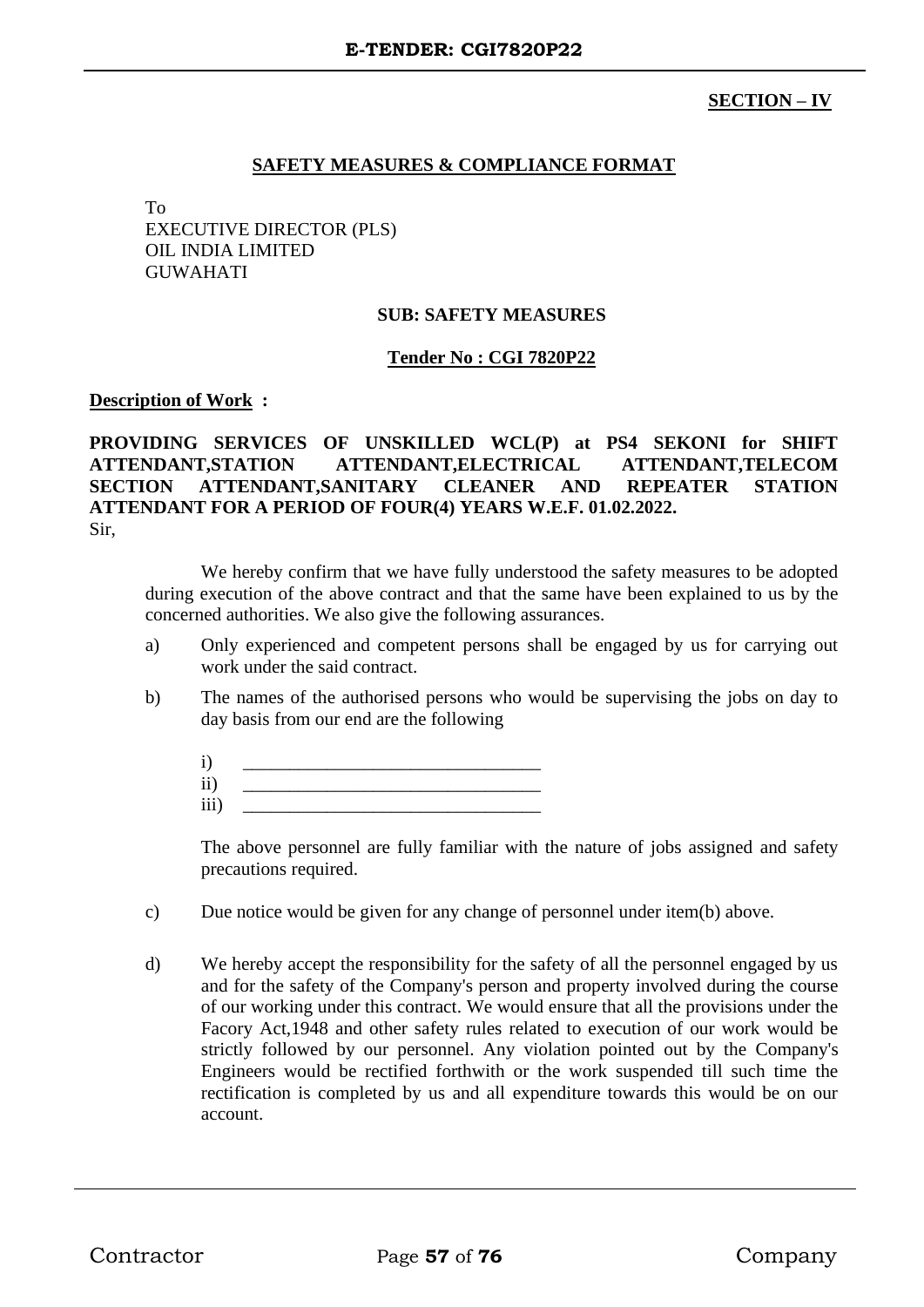- e) We confirm that all persons engaged by us would be provided with the necessary Safety Gears at our cost.
- f) All losses caused due to inadequate safety measures or lack of supervision on our part would be fully compensated by us and the Company will not be responsible for any lapses on our part in this regard.

 $\overline{a}$ 

(Seal)

Yours Faithfully

 $M/s$ 

Dated\_\_\_\_\_\_\_\_\_\_\_\_ For & On Behalf Of Contractor

**\*\*\*\*\*\*\*\*\*\*\*\***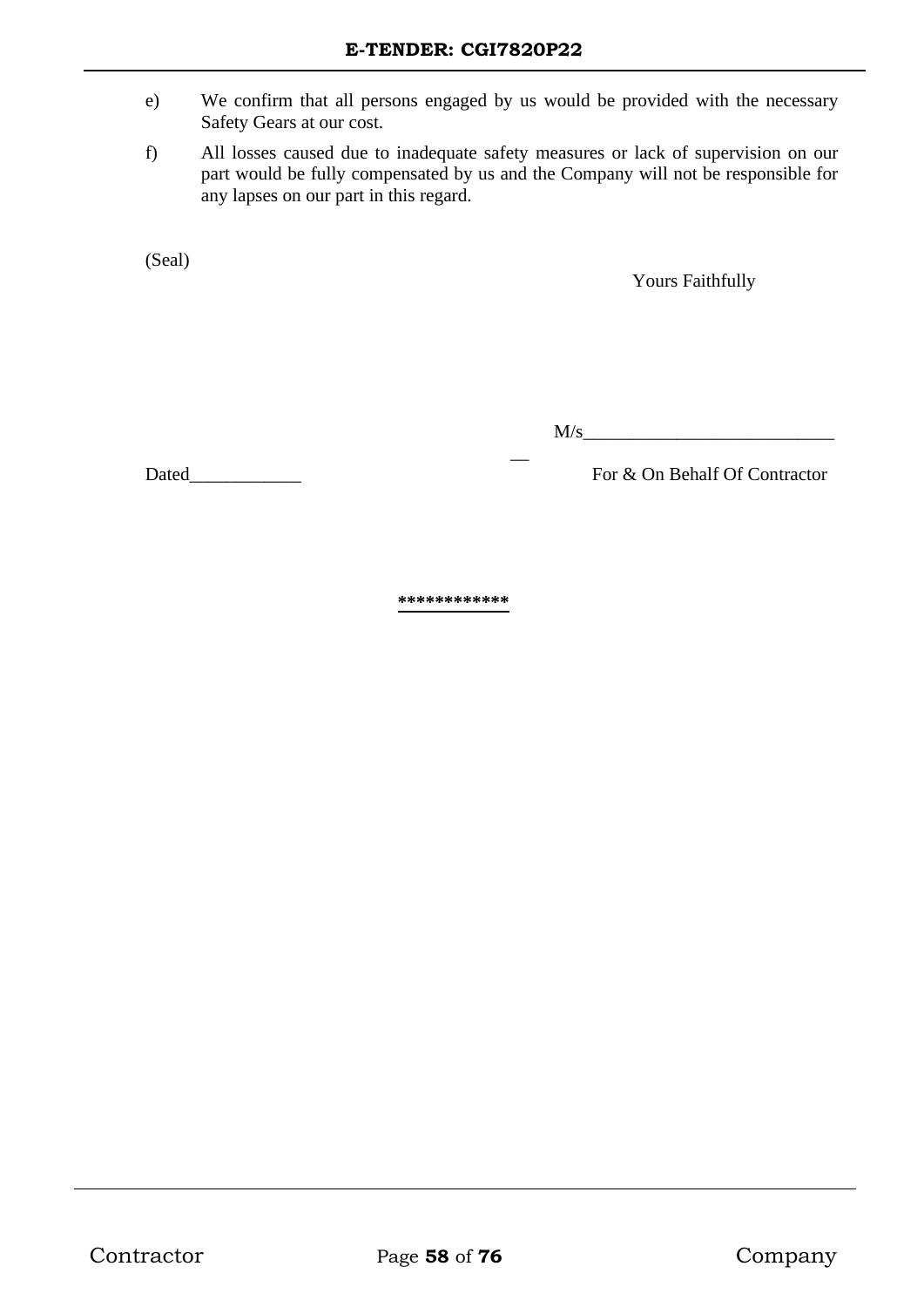# **SECTION-V**

# **INTEGRITY PACT( APPLICABLE FOR THIS TENDER)**

### Between

Oil India Limited (OIL) hereinafter referred to as "The Principal"

And

(Name of the bidder)......................................................hereinafter referred to as "The Bidder/Contractor"

### **Preamble**:

The Principal intends to award, under laid down organizational procedures, contract/s for **…………………………………** The Principal values full compliance with all relevant laws and regulations, and the principles of economic use of resources, and of fairness and transparency in its relations with its Bidder/s and Contractor/s.

In order to achieve these goals, the Principal cooperates with the renowned international Non-Governmental Organization "Transparency International" (TI). Following TI's national and international experience, the Principal will appoint an external independent Monitor who will monitor the tender process and the execution of the contract for compliance with the principles mentioned above.

#### **Section: 1 -Commitments of the Principal**

**(1)** The Principal commits itself to take all measures necessary to prevent corruption and to observe the following principles:

1. No employee of the Principal, personally or through family members, will in connection with the tender for, or the execution of a contract, demand, take a promise for or accept, for him/herself or third person, any material or immaterial benefit which he/she is not legally entitled to.

2. The Principal will, during the tender process treat all Bidders with equity and reason. The Principal will in particular, before and during the tender process, provide to all Bidders the same information and will not provide to any Bidder confidential/additional information through which the Bidder could obtain an advantage in relation to the tender process or the contract execution.

3. The Principal will exclude from the process all known prejudiced persons.

**(2)** If the Principal obtains information on the conduct of any of its employees which is a criminal offence under the relevant Anti-Corruption Laws of India, or if there be a Page 2 of 6 substantive suspicion in this regard, the Principal will inform its Vigilance Office and in addition can initiate disciplinary actions.

## **Section: 2 -Commitments of the Bidder/Contractor**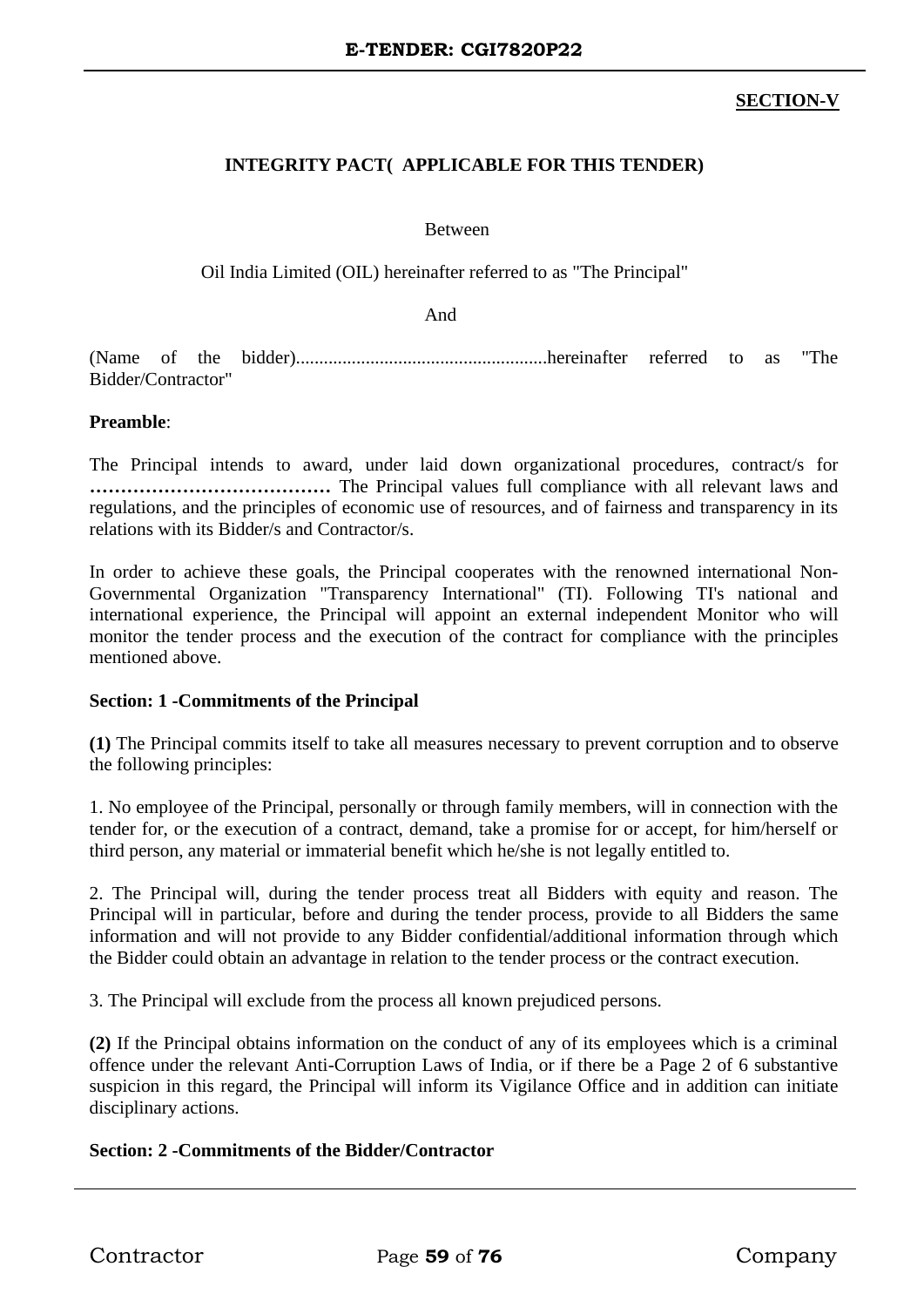**(1)** The Bidder/Contractor commits itself to take all measures necessary to prevent corruption. He commits himself to observe the following principles during his participation in the tender process and during the contract execution.

1. The Bidder/Contractor will not, directly or through any other person or firm, offer, promise or give to any of the Principal's employees involved in the tender process or the execution of the contract or to any third person any material or immaterial benefit which h e/she is not legally entitled to, in order to obtain in exchange any advantage of any kind whatsoever during the tender process or during the execution of the contract.

2. The Bidder/Contractor will not enter with other Bidders into any undisclosed agreement or understanding, whether formal or informal. This applies in particular to prices, specifications, certifications, Subsidiary contracts, submission or non-submission of bids or any other actions to restrict competitiveness or to introduce cartelization in the bidding process.

3. The Bidder/Contractor will not commit any offence under the relevant Anticorruption Laws of India; further the Bidder/Contractor will not use improperly, for purposes of competition or personal gain, or pass on to others, any information or document provided by the Principal as part of the business relationship, regarding plans, technical proposals and business details, including information contained or transmitted electronically.

4. The Bidder/Contractor will, when presenting his bid, disclose any and all payments he has made, is committed to or intends to make to agents, brokers or any other intermediaries in connection with the award of the contract.

**(2)** The Bidder/Contractor will not instigate third persons to commit offences outlined above or be an accessory to such offences.

(3) The Bidder/Contractor signing Integrity Pact shall not approach the Courts while representing the matters to IEMs and he/she will await their decision in the matter.

# **Section 3 -Disqualification from tender process and exclusion from future Contracts**

If the Bidder, before contract award has committed a transgression through a violation of Section 2 or in any other form such as to put his reliability or risibility as Bidder into question, the Principal is entitled to disqualify the Bidder from the tender process or to terminate the contract, if already signed, for such reason.

1. If the Bidder/Contractor has committed a transgression through a violation of Section 2 such as to put his reliability or credibility into question, the Principal is entitled also to exclude the Bidder/Contractor from future contract award processes. The imposition and duration of the exclusion will be determined by the severity of the transgression. The severity will be determined by the circumstances of the case, in particular the number of transgressions, the position of the transgressions within the company hierarchy of the Bidder and the amount of the damage. The exclusion will be imposed for a minimum of 6 months and maximum of 3 years.

2. The Bidder accepts and undertakes to respect and uphold the Principal's Absolute right to resort to and impose such exclusion and further accepts and undertakes not to challenge or question such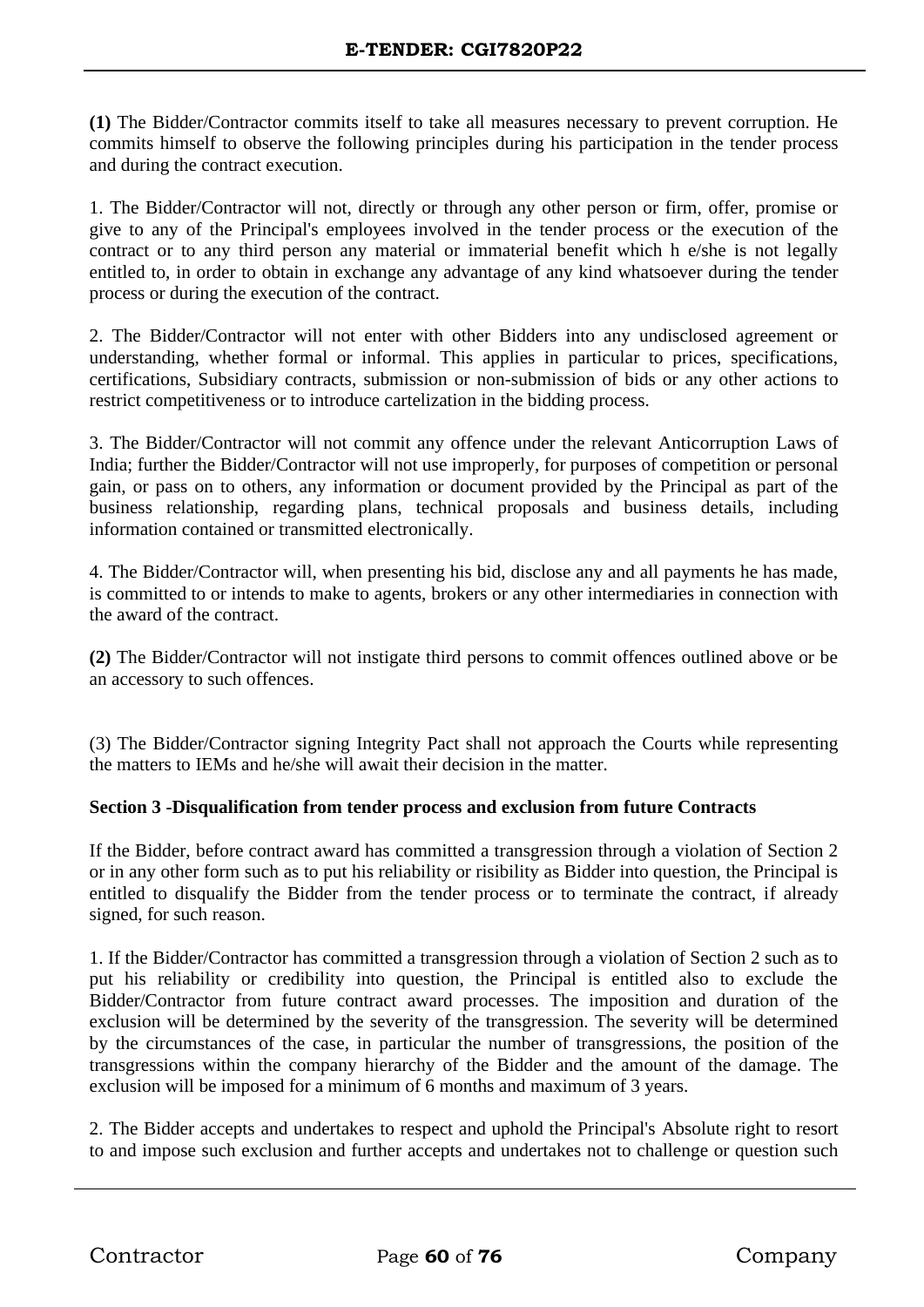exclusion on any ground, including the lack of any hearing before the decision to resort to such exclusion is taken. This undertaking is given freely and after obtaining independent legal advice.

3. If the Bidder/Contractor can prove that he has restored/recouped the Damage caused by him and has installed a suitable corruption prevention system, the Principal may revoke the exclusion prematurely.

4. A transgression is considered to have occurred if in light of available evidence no reasonable doubt is possible.

5. Integrity Pact, in respect of a particular contract, shall be operative from the date Integrity Pact is signed by both the parties till the final completion of the contract **or as mentioned in Section 9- Pact Duration whichever is later**. Any violation of the same would entail disqualification of the bidders and exclusion from future business dealings

## **Section 4 -Compensation for Damages**

1. If the Principal has disqualified the Bidder from the tender process prior to the award according to Section 3, the Principal is entitled to demand and recover from the Bidder liquidated damages equivalent to Earnest Money Deposit / Bid Security.

(2) If the Principal has terminated the contract according to Section 3, or if the Principal is entitled to terminate the contract according to Section 3, the principal shall be entitled to demand and recover from the Contractor liquidated damages equivalent to Security Deposit / Performance Bank Guarantee.

3. The bidder agrees and undertakes to pay the said amounts without protest or demur subject only to condition that if the Bidder/Contractor can prove and establish that the exclusion of the Bidder from the tender process or the termination of the contract after the contract award has caused no damage or less damage than the amount or the liquidated damages, the Bidder/Contractor shall compensate the Principal only to the extent of the damage in the amount proved.

## **Section 5 -Previous transgression**

1. The Bidder declares that no previous transgression occurred in the last 3 years with any other Company in any country conforming to the TI approach or with any other Public Sector Enterprise in India that could justify his exclusion from the tender process.

2. If the Bidder makes incorrect statement on this subject, he can be disqualified from the tender process or the contract, if already awarded, can be terminated for such reason.

# **Section: 6 -Equal treatment of all Bidders/Contractor/Subcontractors**

1. The Principal will enter into Pacts on identical terms with all bidders and contractors.

2. The Bidder / Contractor undertake(s) to procure from all subcontractors a commitment in conformity with this Integrity Pact. The Bidder/Contractor shall be responsible for any violation(s) of the provisions laid down in this agreement/Pact by any of its sub-contractors/sub-vendors.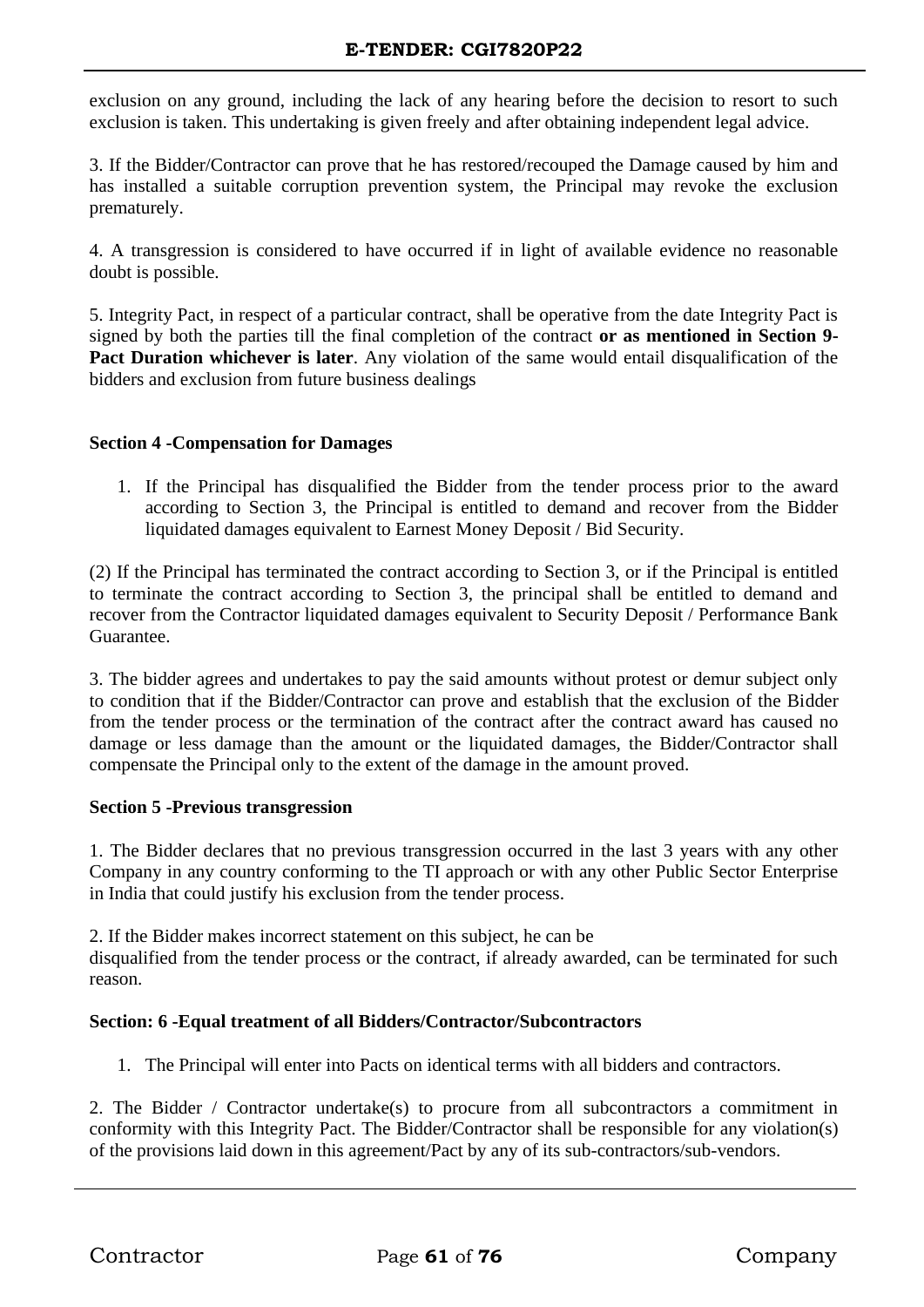3. The Principal will disqualify from the tender process all bidders who do not sign this Pact or violate its provisions.

## **Section: 7 -Criminal charges against violating Bidders/Contractors/ Subcontractors**

If the Principal obtains knowledge of conduct of a Bidder, Contractor or Subcontractor, or of an employee or a representative or an associate of a Bidder, Contractor or Subcontractor, which constitutes corruption, or if the Principal has substantive suspicion in this regard, the Principal will inform the Vigilance Office.

## **Section: 8 -External Independent Monitor/Monitors**

1. The Principal appoints competent and credible external independent Monitor for this Pact. The task of the Monitor is to review independently and objectively, whether and to what extent the parties comply with the obligations under this agreement.

2. The Monitor is not subject to instructions by the representatives of the parties and performs his functions neutrally and independently. He reports to the Chairperson of the Board of the Principal.

3. The Contractor accepts that the Monitor has the right to access without restriction to all Project documentation of the Principal including that provided by the Contractor. The Contractor will also grant the Monitor, upon his request and demonstration of a valid interest, unrestricted and unconditional access to his project documentation. The same is applicable to Subcontractors. The Monitor is under contractual obligation to treat the information and documents of the Bidder/Contractor/Subcontractor with confidentiality.

4. The Principal will provide to the Monitor sufficient information about all meetings among the parties related to the Project provided such meetings could have an impact on the contractual relations between the Principal and the Contractor. The parties offer to the Monitor the option to participate in such meetings.

5. As soon as the Monitor notices, or believes to notice, a violation of this agreement, he will so inform the Management of the Principal and request the Management to discontinue or heal the violation, or to take other relevant action. The monitor can in this regard submit non-binding recommendations. Beyond this, the Monitor has no right to demand from the parties that they act in a specific manner, refrain from action or tolerate action. However, the Independent External Monitor shall give an opportunity to the bidder / contractor to present its case before making its recommendations to the Principal.

6. The Monitor will submit a written report to the Chairperson of the Board of the Principal within 8 to 10 weeks from the date of reference or intimation to him by the 'Principal' and, should the occasion arise, submit proposals for correcting problematic situations.

7. If the Monitor has reported to the Chairperson of the Board a Substantiated suspicion of an offence under relevant Anti-Corruption Laws of India, and the Chairperson has not, within reasonable time, taken visible action to proceed against such offence or reported it to the Vigilance Office, the Monitor may also transmit this information directly to the Central Vigilance Commissioner, Government of India.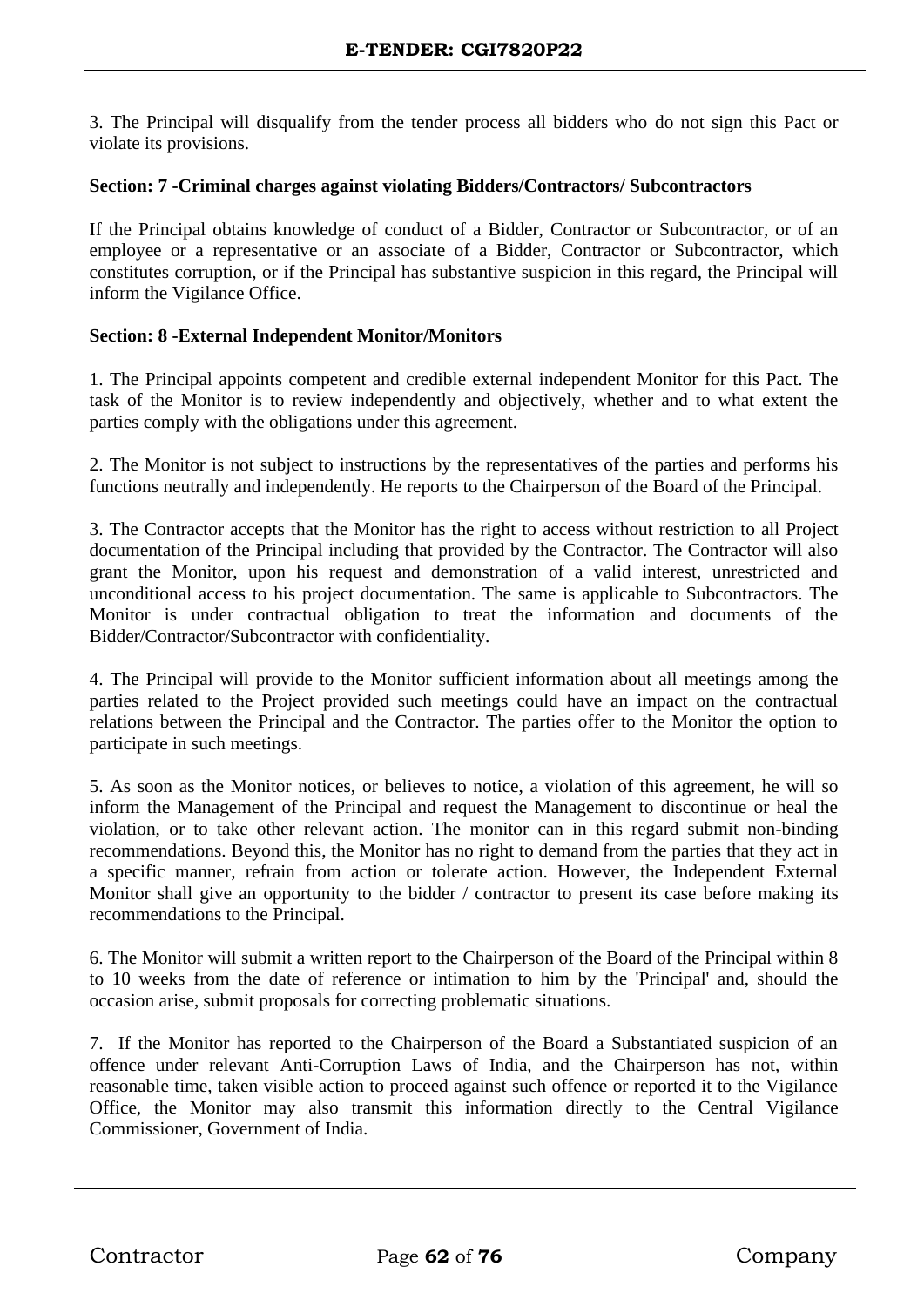8. The word 'Monitor' would include both singular and plural.

#### **Section:9 -Pact Duration**

This Pact begins when both parties have legally signed it. It expires for the Contractor 12 months after the last payment under the respective contract, and for all other Bidders 6 months after the contract has been awarded.

If any claim is made/ lodged during this time, the same shall be binding and continue to be valid despite the lapse of this pact as specified above, unless it is discharged/determined by Chairperson of the Principal.

#### **Section:10 -Other provisions**

1. This agreement is subject to Indian Law. Place of performance and jurisdiction is the Registered Office of the Principal, i.e. New Delhi. The Arbitration clause provided in the main tender document / contract shall not be applicable for any issue / dispute arising under Integrity Pact.

2. Changes and supplements as well as termination notices need to be made in writing. Side agreements have not been made.

3. If the Contractor is a partnership or a consortium, this agreement must be, signed by all partners or consortium members.

4. Should one or several provisions of this agreement turn out to be invalid, the remainder of this agreement remains valid. In this case, the parties will strive to come to an agreement to their original intensions.

**………………………………….. …………………………………... For the Principal For the Bidder/Contractor**

Witness 1: .............................

Witness 2: ............................. Place. Date .

> ----------------- \*\*\*\*\*\*\*\*\*\*\*\*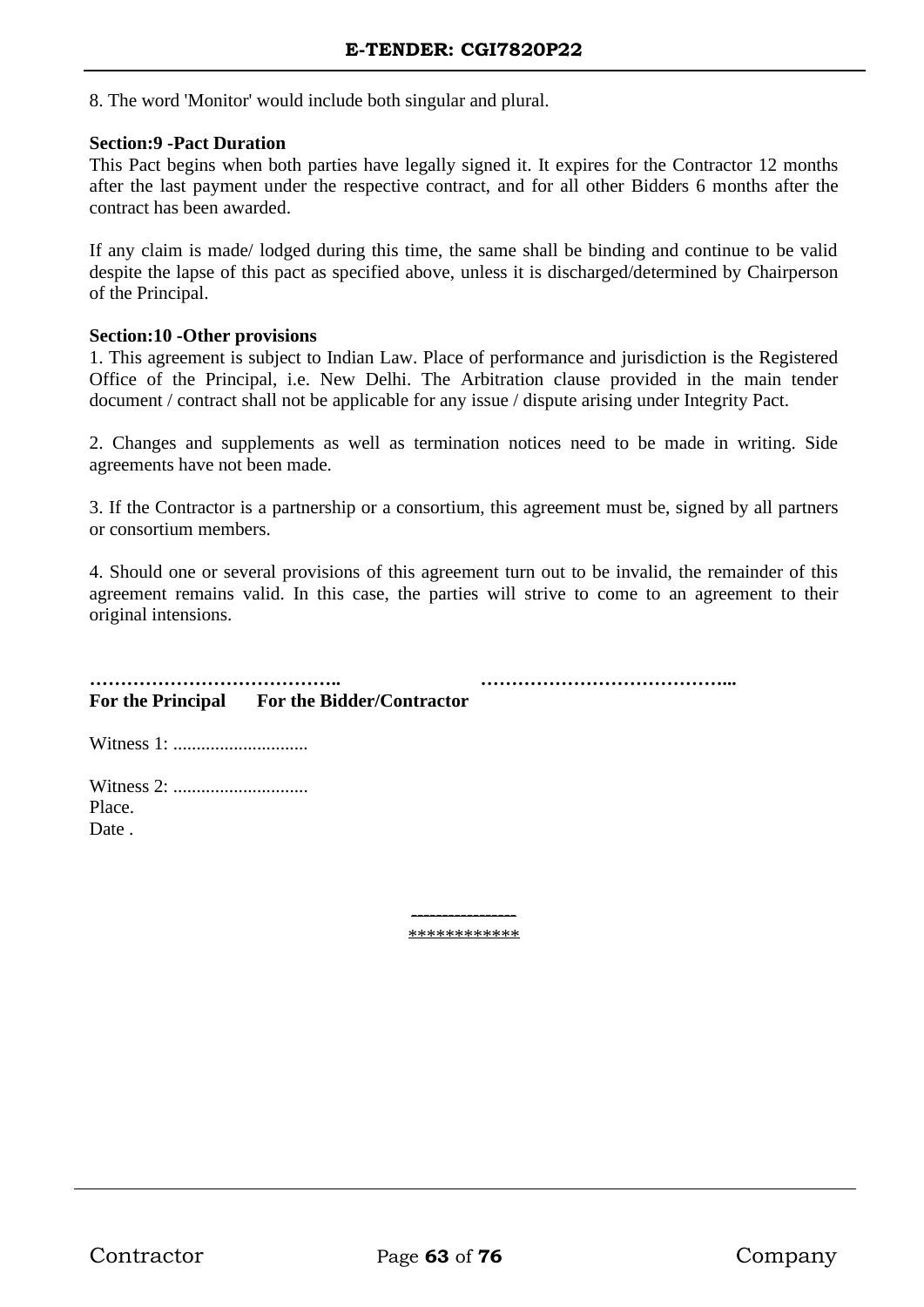# **PROFORMA-A**

# **PRICE BID FORMAT**

**As per Section –II of the tender document and shall be quoted on line Format.**

----------------- \*\*\*\*\*\*\*\*\*\*\*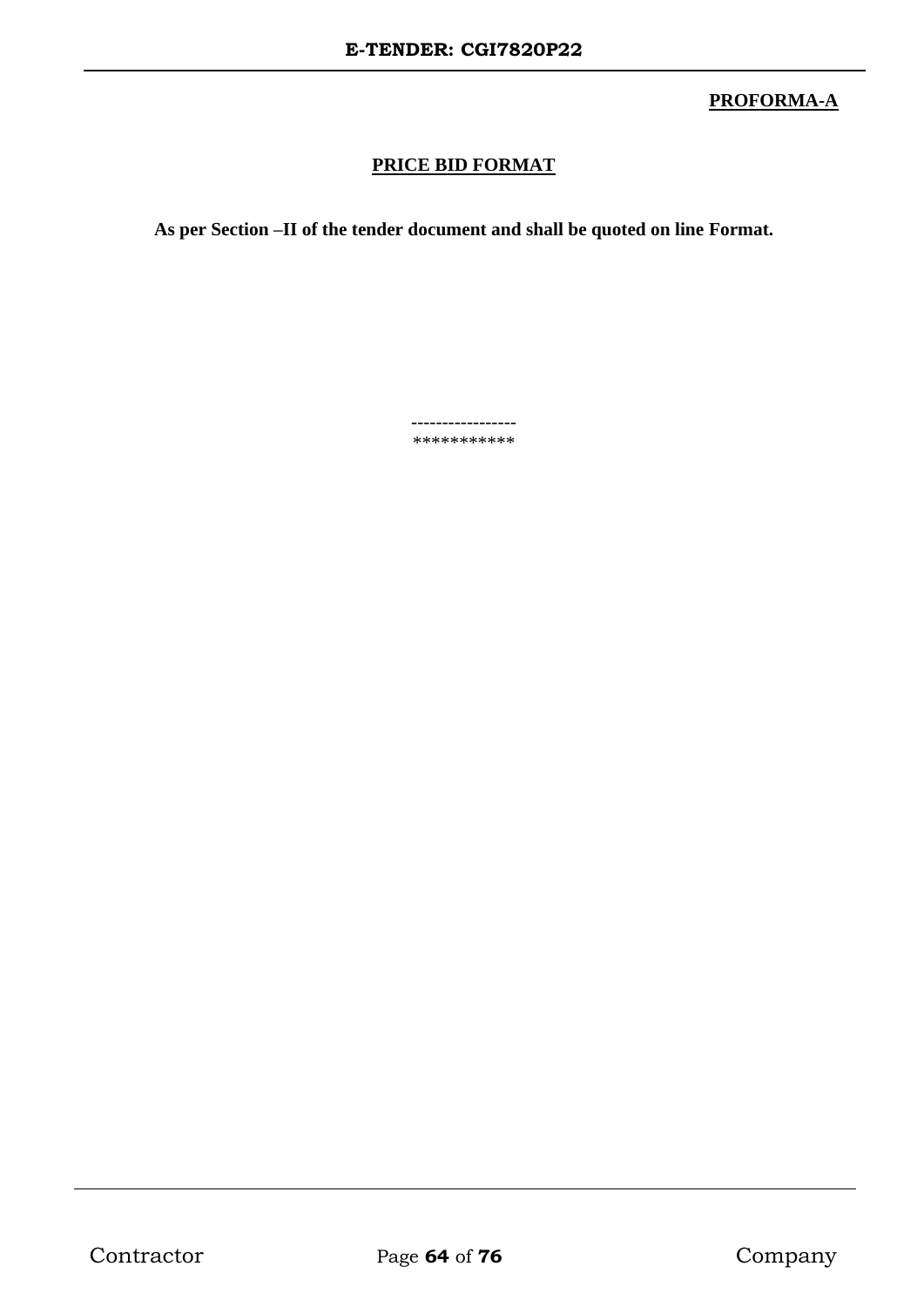### **PROFORMA - B**

BID FORM

To THE GENERAL MANAGER (CONTRACTS) PL OIL INDIA LIMITED (A Govt. of India Enterprise) P.O. GUWAHATI-781171 DIST. KAMRUP(M) ASSAM

Sub: IFB No. : **CGI7820P22**

Dear Sir,

Having examined the General and Special Conditions of Contract and the Terms of Reference including all attachments thereto, the receipt of which is hereby duly acknowledged, we the undersigned offer to perform the services in conformity with the said conditions of Contract and Terms of Reference for the sum of (Price not to be indicated) stated below or such other sums as may be ascertained in accordance with the Price Bid Form attached herewith and made part of this Bid:

We undertake, if our Bid is accepted, to commence the work within  $(\_\_\_)$  days calculated from the date of issue of Company's LOA.

We agree to abide by this Bid for a period of **120 days** from the date fixed for Bid opening and it shall remain binding upon us and may be accepted at any time before the expiration of that period.

Until a formal Contract is prepared and executed, this Bid, together with your written acceptance thereof in your notification of award shall constitute a binding Contract between us.

We understand that you are not bound to accept the lowest or any Bid you may receive.

Dated this \_\_\_\_\_\_\_\_\_\_\_\_ day of \_\_\_\_\_\_\_\_\_\_\_\_\_\_\_\_\_\_\_\_\_ 2019.

Signature and seal of the Bidder:

(In the capacity of) :  $\Box$ 

Name of Bidder : \_\_\_\_\_\_\_\_\_\_\_\_\_\_\_\_\_\_

\*\*\*\*\*\*\*\*\*\*\*\*\*\*\*\*\*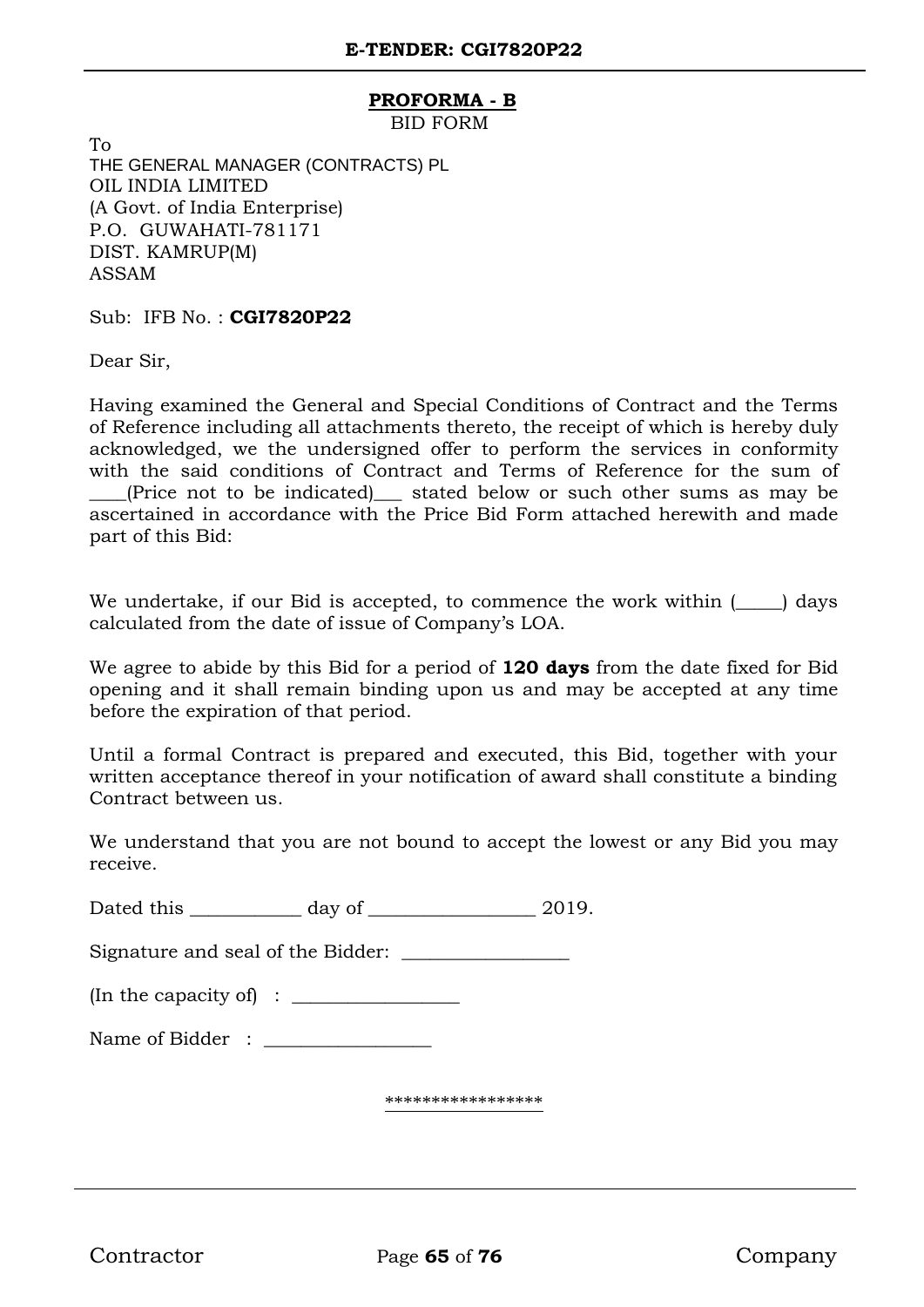# **PROFORMA – C**

## LETTER OF AUTHORITY

To THE GENERAL MANAGER (CONTRACTS) PL OIL INDIA LIMITED (A Govt. of India Enterprise) P.O. GUWAHATI-781171 DIST. KAMRUP(M) ASSAM

Sir,

Sub: IFB No. **CGI7820P22**

We <u>example a set of the confirm that Mr.</u> (Name and address) as authorized to represent us to Bid, negotiate and conclude the agreement on our behalf with you against Invitation No.:\_\_\_\_\_\_\_\_\_\_\_\_\_\_\_\_\_\_\_\_\_\_\_\_ for **"PROVIDING SERVICES OF UNSKILLED WCL(P) at PS4 SEKONI for SHIFT ATTENDANT,STATION ATTENDANT,ELECTRICAL ATTENDANT,TELECOM SECTION ATTENDANT,SANITARY CLEANER AND REPEATER STATION ATTENDANT FOR A PERIOD OF FOUR(4) YEARS W.E.F. 01.02.2022".**

We confirm that we shall be bound by all and whatsoever our said representative shall commit.

Yours Faithfully,

| Name :              |  |  |  |
|---------------------|--|--|--|
|                     |  |  |  |
| For & on behalf of: |  |  |  |

Note: This letter of authority shall be printed on letter head of the Bidder and shall be signed by a competent person to bind the Bidder.

\*\*\*\*\*\*\*\*\*\*\*\*\*\*\*\*\*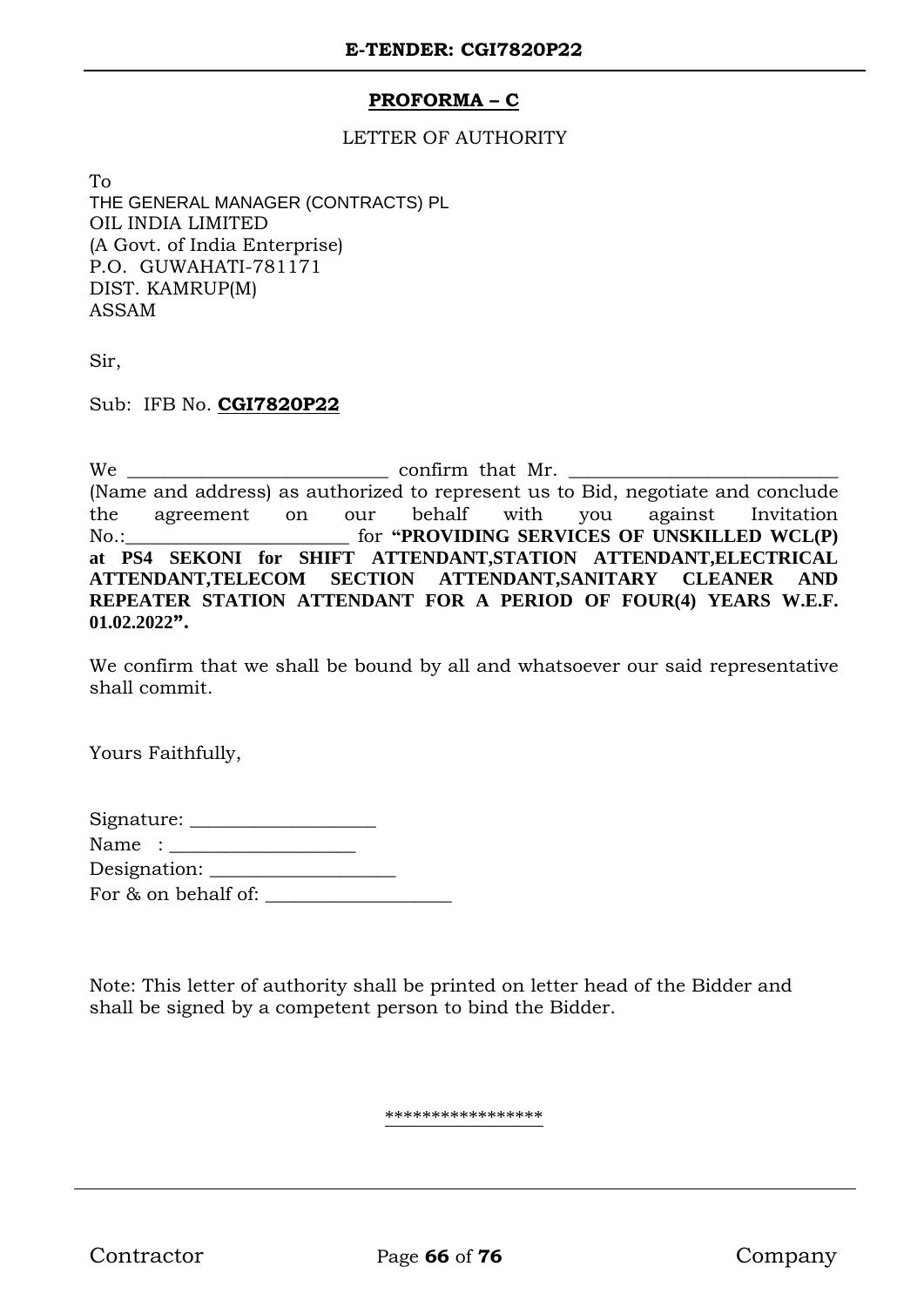# **PROFORMA - D**

# **STATEMENT OF NON-COMPLIANCE**

## **(Only exceptions/deviations to be rendered)**

1.0 The Bidder shall furnish detailed statement of **exceptions/deviations,** if any, to the tender stipulations, terms and conditions in respect of each PART of Bid Document in the following format:

| <b>PART</b><br>No. | <b>Clause No.</b><br>(Page No.) | Non-Compliance | <b>Remarks</b> |
|--------------------|---------------------------------|----------------|----------------|
|                    |                                 |                |                |
|                    |                                 |                |                |
|                    |                                 |                |                |
|                    |                                 |                |                |

| <b>Authorised Person's Signature:</b> |
|---------------------------------------|
|---------------------------------------|

Name:

Designation:

**Seal of the Bidder:**

**NOTE**: OIL INDIA LIMITED expects the bidders to fully accept the terms andconditions of the bid document. However, should the bidders still envisage some exceptions/deviations to the terms and conditions of the bid document, the same should be indicated as per above format and submit along with their bids.

If the "**Statement of Compliance**" in the above Proforma is left blank (or not submitted along with the technical bid), then it would be construed that the bidder has not taken any exception/deviation to the tender requirements.

\*\*\*\*\*\*\*\*\*\*\*\*\*\*\*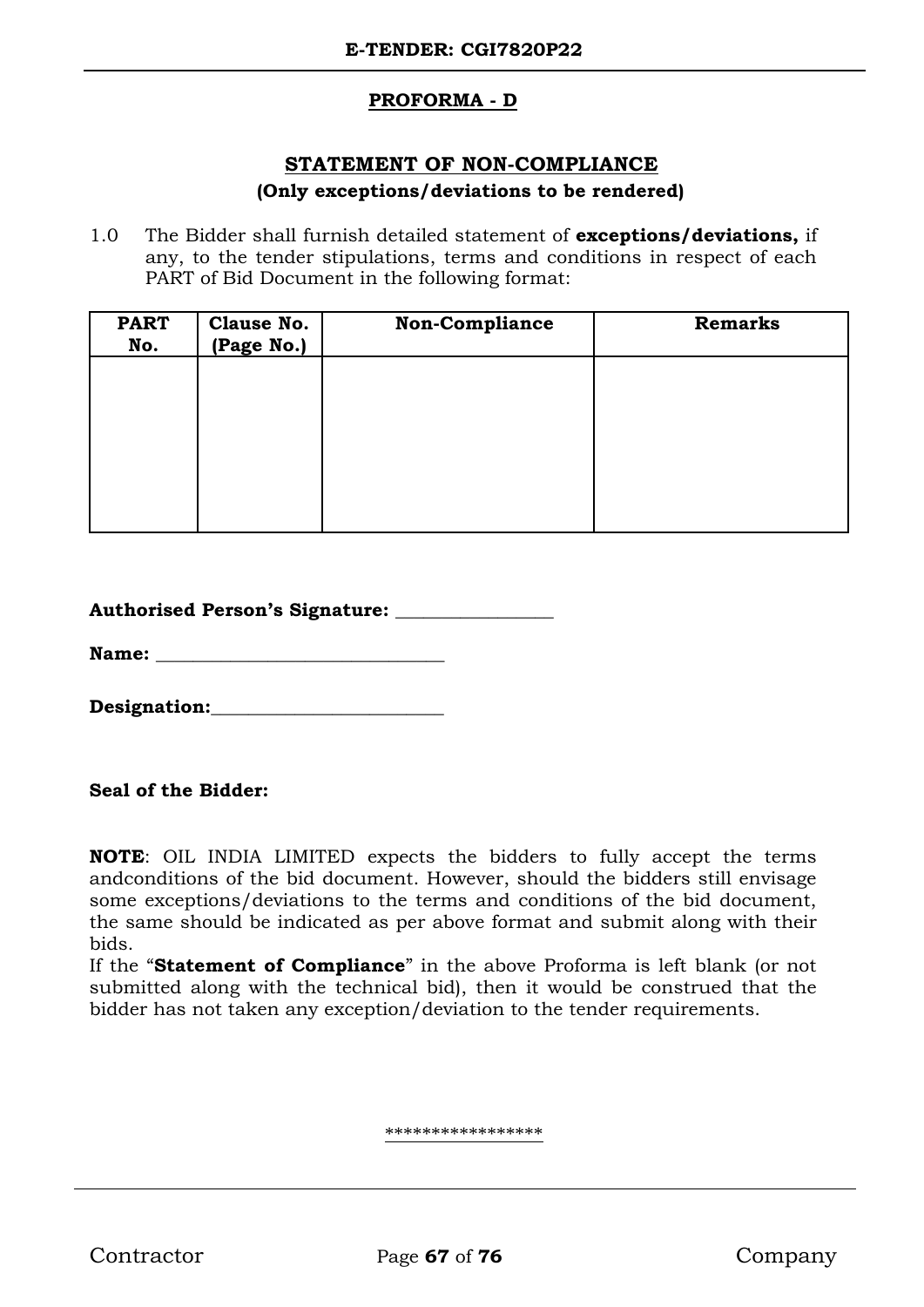## **PROFORMA-E**

[TO BE FILLED-UP / SUBMITTED BY THE VENDOR ON ITS LETTER HEAD FOR E-REMITTANCE]

Name:

FULL Address:

Phone Number :

Mobile Number :

E-mail address :

FAX Number :

Bank Account Number: (in which the Bidder wants remittance against invoices)

Bank Name :

Branch :

Address of the Bank:

Bank Code :

IFSC/RTGS Code of the Bank:

NEFT Code of the Bank :

PAN Number :

GST Registration Number:

Signature of Vendor with Official Seal

\_\_\_\_\_\_\_\_\_\_\_\_\_\_\_\_\_\_\_\_\_\_\_\_\_\_\_\_\_\_\_

Note: This declaration shall be printed on letter head of the Bidder and shall be signed by a competent person.

\*\*\*\*\*\*\*\*\*\*\*\*\*\*\*\*\*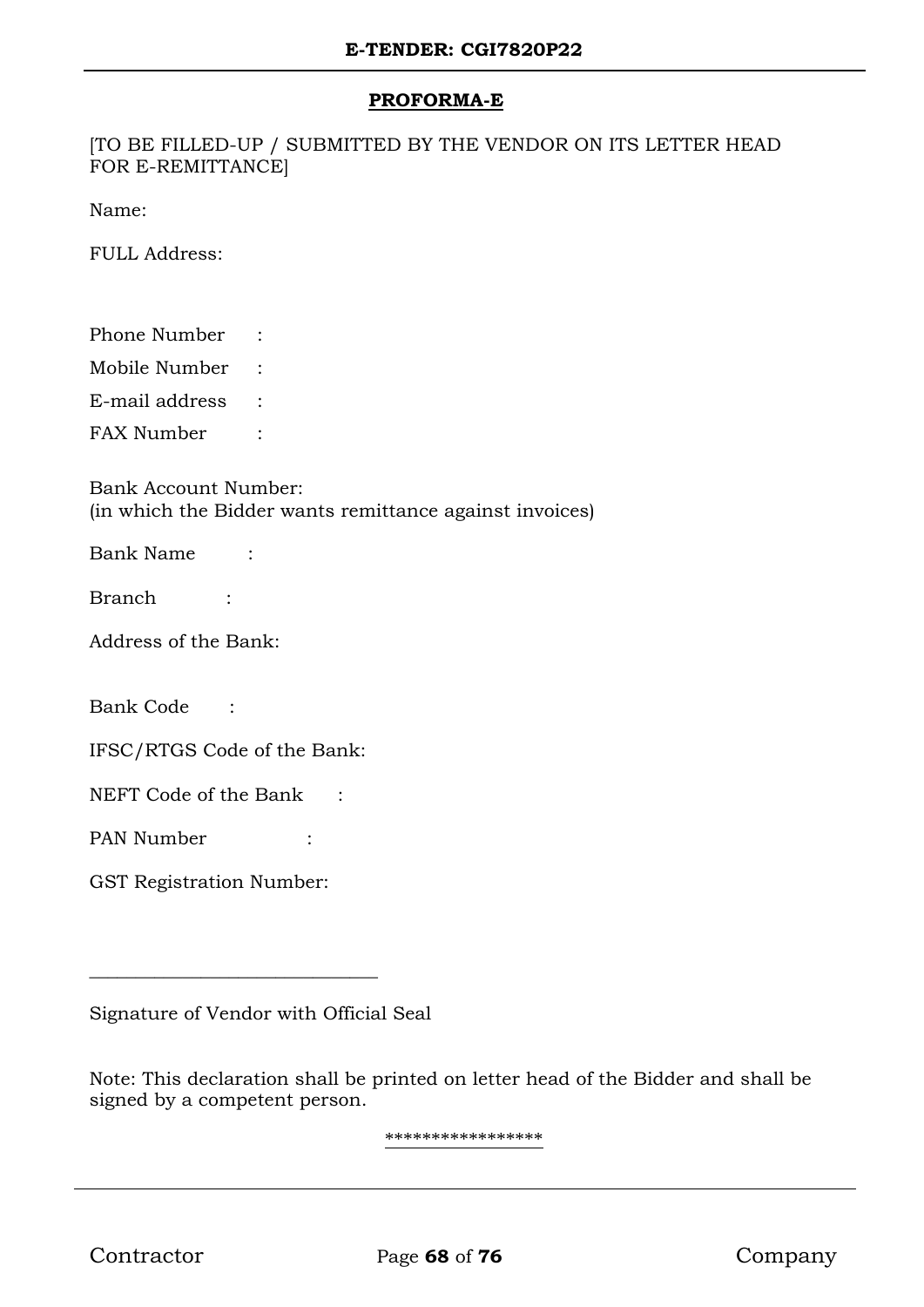# **PROFORMA-F FORM OF BID SECURITY (BANK GUARANTEE FORMAT)**

To:

M/s. OIL INDIA LIMITED, CONTRACTS SECTION,PHQ GUWAHATI, ASSAM, INDIA, PIN -781171.

WHEREAS, (Name of Bidder) \_\_\_\_\_\_\_\_\_\_\_\_\_\_\_\_\_\_\_ (hereinafter called "the Bidder") has submitted their offer Dated \_\_\_\_\_\_\_ for the provision of certain services (hereinafter called "the Bid") against OIL INDIA LIMITED, GUWAHATI, Assam, India hereinafter called the Company)'s Tender No**. \_\_\_\_\_\_\_\_\_\_\_\_** KNOW ALL MEN BY these presents that we (Name of Bank) \_\_\_\_\_\_\_\_\_\_\_\_\_\_\_\_ of (Name of Country) having our registered office at \_\_\_\_\_\_\_\_\_\_\_\_\_(hereinafter called  $\overline{C}$ "Bank") are bound unto the Company in the sum of  $\overline{C}$  (\* payment well and truly to be made to Company, the Bank binds itself, its successors and assignees by these presents.

SEALED with the said Bank this <u>quare day of  $\frac{1}{2019}$ </u>

THE CONDITIONS of these obligations are:

- 1. If the Bidder withdraws their Bid within its original/extended validity; or
- 2. The Bidder modifies/revises their bid suomoto; or
- 3. The Bidder does not accept the contract; or
- 4. The Bidder does not furnish Performance Security Deposit within the stipulated time as per tender/contract; or
- 5. If it is established that the Bidder has submitted fraudulent documents or has indulged into corrupt and fraudulent practice.

We undertake to pay to Company up to the above amount upon receipt of its first written demand (by way of letter/fax/cable), without Company having to substantiate its demand provided that in its demand Company will note that the amount claimed by it is due to it owing to the occurrence of any of the conditions, specifying the occurred condition or conditions.

This guarantee will remain in force up to and including the date (\*\*--/--/--) and any demand in respect thereof should reach the Bank not later than the above date.

The details of the Issuing Bank and Controlling Bank are as under:

A. Issuing Bank:

BANK FAX NO: BANK EMAIL ID: BANK TELEPHONE NO.: IFSC CODE OF THE BANK: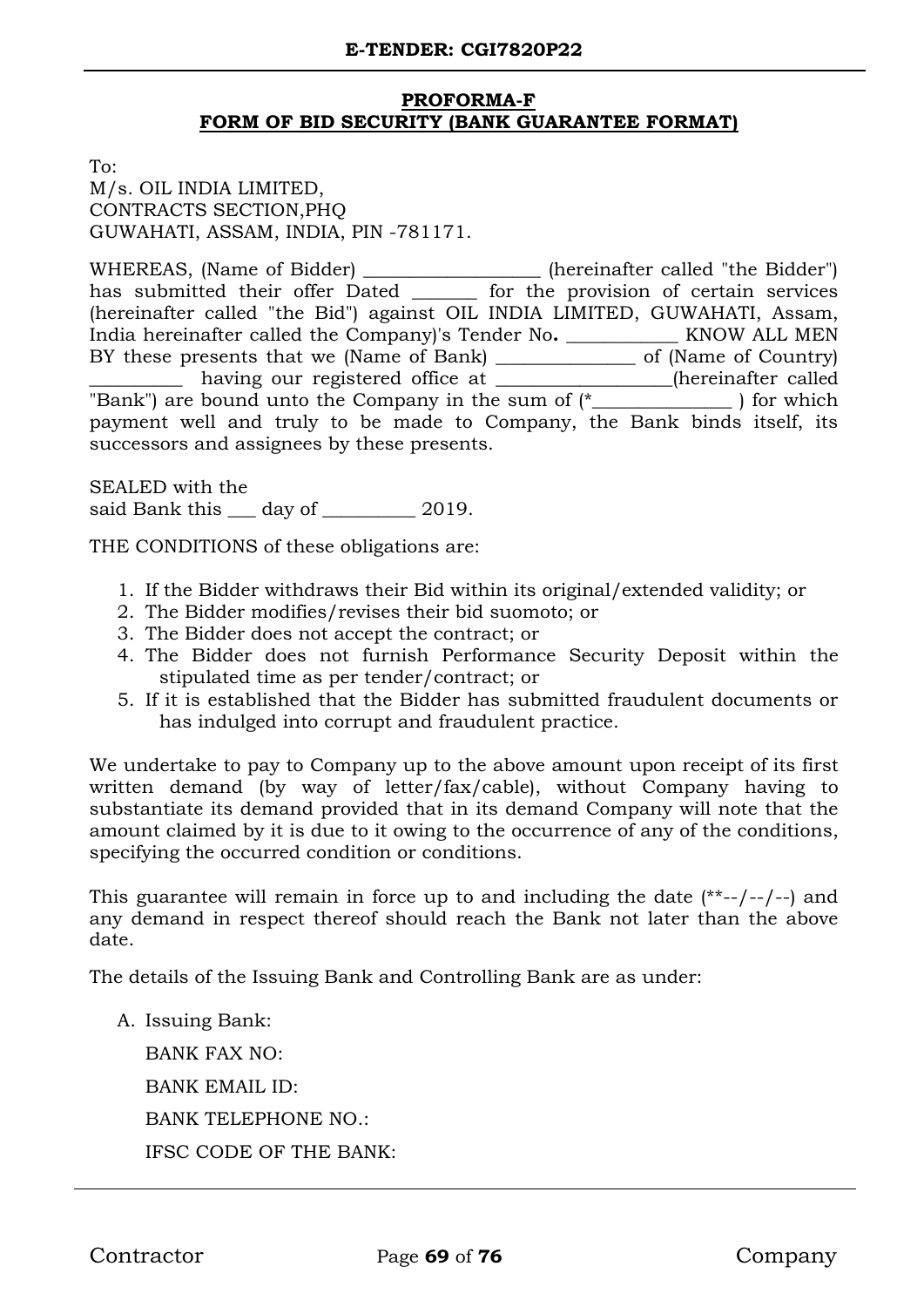B. Controlling Office:

Address of the Controlling Office of the BG issuing Bank:

Name of the Contact Person at the Controlling Office with Mobile No. and email address:

SIGNATURE AND SEAL OF THE GUARANTORS \_\_\_\_\_\_\_\_\_\_\_\_\_\_\_

Name of Bank & Address \_\_\_\_\_\_\_\_\_\_\_\_\_\_\_\_\_\_\_\_\_\_\_\_\_\_\_\_\_\_\_\_\_\_\_

Witness \_\_\_\_\_\_\_\_\_\_\_\_\_\_\_ Address \_\_\_\_\_\_\_\_\_\_\_\_\_\_\_\_

 $\overline{\phantom{a}}$  , where  $\overline{\phantom{a}}$  , where  $\overline{\phantom{a}}$  , where  $\overline{\phantom{a}}$  ,  $\overline{\phantom{a}}$  ,  $\overline{\phantom{a}}$  ,  $\overline{\phantom{a}}$  ,  $\overline{\phantom{a}}$  ,  $\overline{\phantom{a}}$  ,  $\overline{\phantom{a}}$  ,  $\overline{\phantom{a}}$  ,  $\overline{\phantom{a}}$  ,  $\overline{\phantom{a}}$  ,  $\overline{\phantom{a}}$  ,  $\overline{\phantom$ 

|        | (Signature, Name and Address) |
|--------|-------------------------------|
| Date:  |                               |
| Place: |                               |

- \* The Bidder should insert the amount of the guarantee in words and figures.
- \*\* Date of expiry of Bank Guarantee should be minimum 30 days after the end of the validity period of the Bid /as specified in the Tender.

\*\*\*\*\*\*\*\*\*\*\*\*\*\*\*\*\*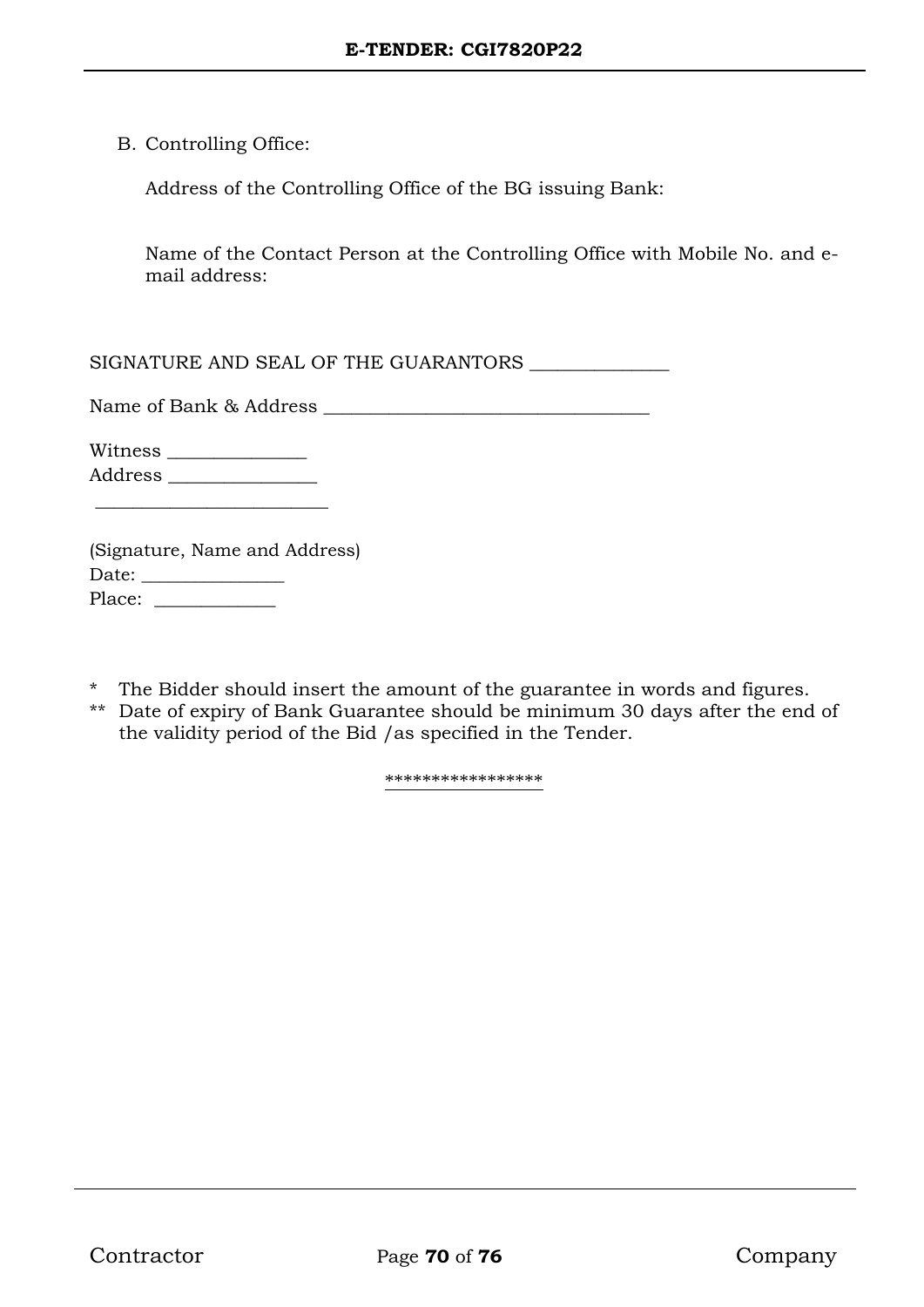## **PROFORMA-G**

## **FORM OF PERFORMANCE BANK GUARANTEE**

=========================================================================

(To be submitted by the successful bidder in case of award of contract)

To: M/s. OIL INDIA LIMITED, CONTRACTS SECTION PIPELINE DEPARTMENT, GUWAHATI ASSAM, INDIA, PIN –781 171.

WHEREAS \_\_\_\_\_\_\_\_\_\_\_\_\_\_\_\_\_\_\_\_\_\_\_\_\_\_\_\_\_\_\_\_\_\_\_\_\_\_ (Name and address of Contractor) (hereinafter called "Contractor") had undertaken, in pursuance of Contract No. \_\_\_\_\_\_\_\_\_\_\_\_\_\_\_\_\_\_\_\_\_\_\_ to execute (Name of Contract and Brief Description of the Work)  $\blacksquare$  (hereinafter called "the Contract").

AND WHEREAS it has been stipulated by you in the said Contract that the Contractor shall furnish you with a Bank Guarantee as security for compliance with Contractor's obligations in accordance with the Contract.

AND WHEREAS we have agreed to give the Contractor such a Bank Guarantee; NOW THEREFORE we hereby affirm that we are Guarantors on behalf of the Contractor, up to a total of (Amount of Guarantee in figures) \_\_\_\_\_\_\_\_\_\_\_\_\_ (in words \_\_\_\_\_\_\_\_\_\_\_\_\_\_\_\_\_\_\_), such amount being payable in the types and proportions of currencies in which the Contract price is payable, and we undertake to pay you, upon your first written demand and without cavil or argument, any sum or sums within the limits of guarantee sum as aforesaid without your needing to prove or to show grounds or reasons for your demand for the sum specified therein. We hereby waive the necessity of your demanding the said debt from the Contractor before presenting us with the demand.

We further agree that no change or addition to or other modification of the terms of the Contract or the work to be performed thereunder or of any of the Contract documents which may be made between you and the Contractor shall in any way cease us from any liability under this guarantee, and we hereby waive notice of such change, addition or modification.

This guarantee is valid until the -------------day of ----------------

The details of the Issuing Bank and Controlling Bank are as under:

A. Issuing Bank:

BANK FAX NO:

BANK EMAIL ID:

BANK TELEPHONE NO.:

IFSC CODE OF THE BANK: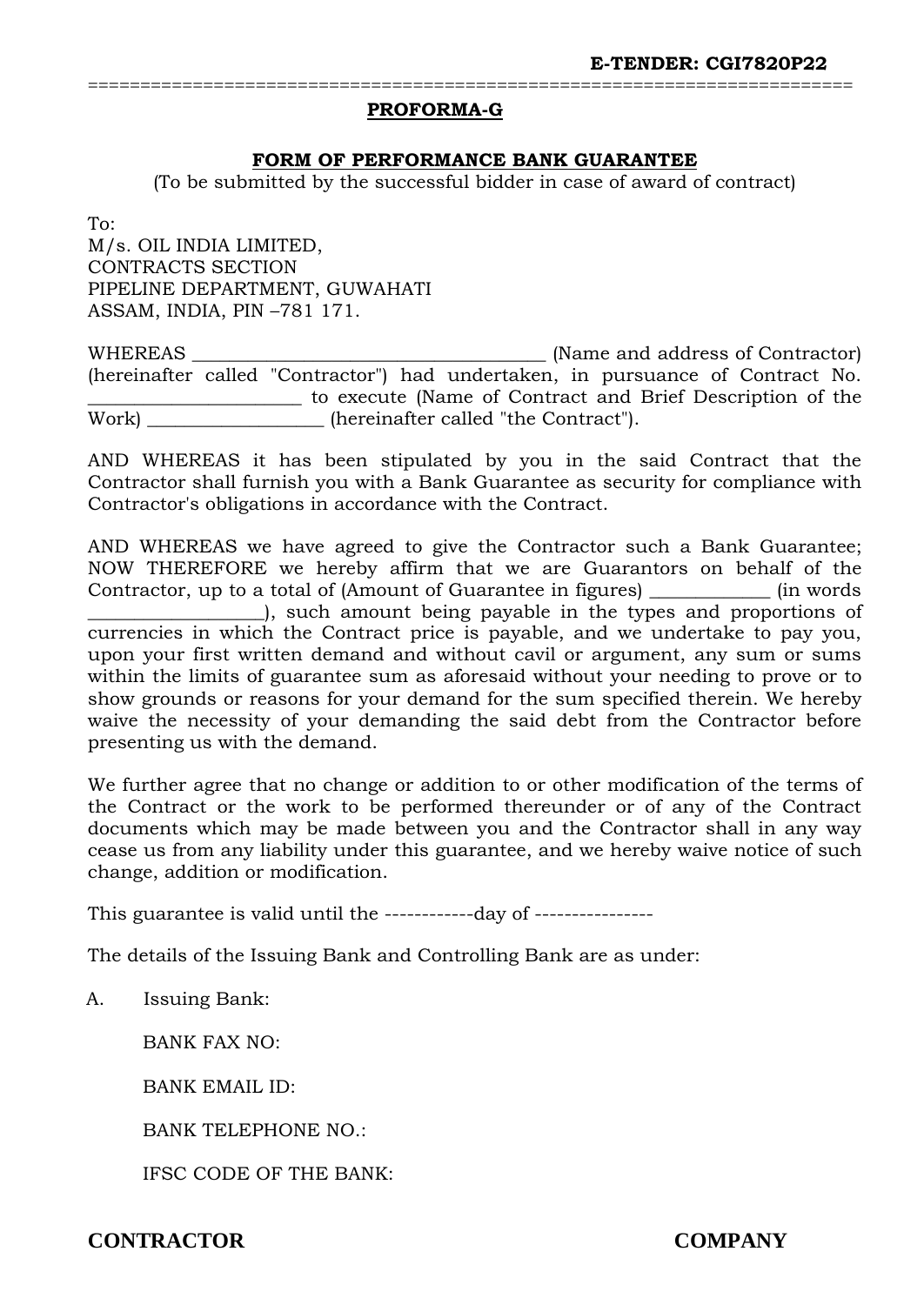B. Controlling Office:

Address of the Controlling Office of the BG issuing Bank:

Name of the Contact Person at the Controlling Office with Mobile No. and email address:

=========================================================================

SIGNATURE AND SEAL OF THE GUARANTORS \_\_\_\_\_\_\_\_\_\_\_\_\_\_\_\_\_\_\_\_\_

| Designation |               |  |
|-------------|---------------|--|
| $- -$       | $\sim$ $\sim$ |  |

Name of Bank \_\_\_\_\_\_\_\_\_\_\_\_\_\_\_\_\_\_\_\_\_\_\_\_\_\_\_\_\_\_\_\_\_\_\_

Address \_\_\_\_\_\_\_\_\_\_\_\_\_\_\_\_\_\_\_\_\_\_\_\_\_\_\_\_\_\_\_\_\_\_\_\_\_\_\_\_

 $\overline{\phantom{a}}$  , where  $\overline{\phantom{a}}$ 

Witness \_\_\_\_\_\_\_\_\_\_\_\_\_\_\_

Address \_\_\_\_\_\_\_\_\_\_\_\_\_\_\_\_

| Date  |  |
|-------|--|
| Place |  |

# **Note: Bank details of Oil India Limited may be required by Bank for issuance of Bank Guarantee (BG):**

| <b>BANK DETAILS OF BENEFICIARY</b> |                            |                                       |  |
|------------------------------------|----------------------------|---------------------------------------|--|
| a                                  | <b>Bank Name</b>           | <b>AXIS BANK</b>                      |  |
| b                                  | <b>Branch Name</b>         | <b>GUWAHATI</b>                       |  |
| $\mathbf{C}$                       | <b>Branch Address</b>      | CHIMBER HOUSE, G.S.ROAD, DISPUR ASSAM |  |
| d                                  | Banker Account No.         | 140010200027654                       |  |
| e                                  | Type of Account            | <b>CURRENT ACCOUNT</b>                |  |
| $\mathbf f$                        | <b>IFSC Code</b>           | UTIB0000140                           |  |
| g                                  | <b>MICR Code</b>           | 781211002                             |  |
| h                                  | <b>SWIFT Code</b>          | Axisinbb140                           |  |
| $\mathbf{i}$                       | Contact No.                | 8876501401                            |  |
|                                    | <b>Contact Person Name</b> | Mr. Dibakar Ghaosh                    |  |
| $\bf k$                            | Fax No.                    | Not available                         |  |
| 1                                  | Email Id                   | Guwahati.branchhead@axisbank.com      |  |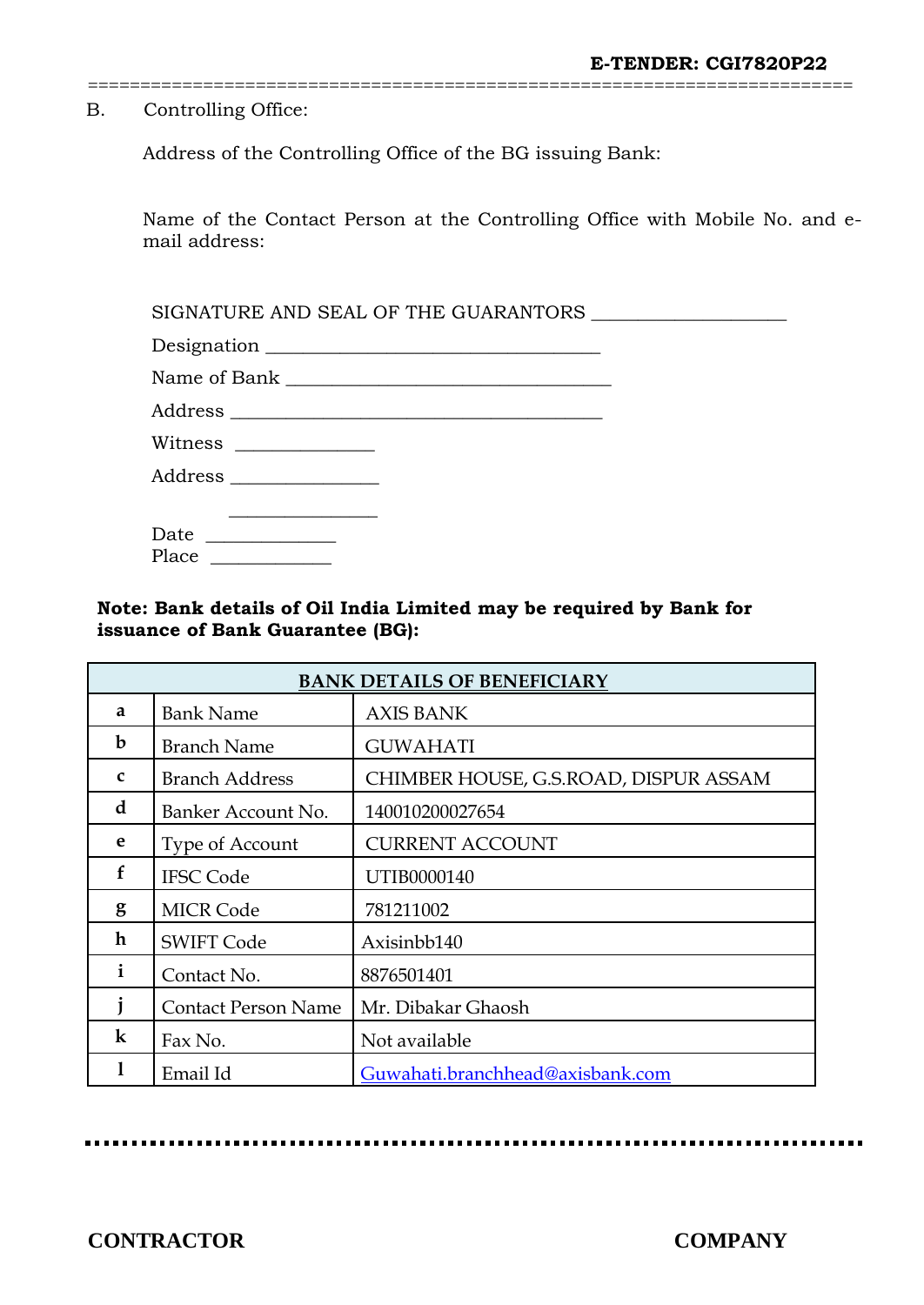### **PROFORMA-H**

FORMAT FOR UNDERTAKING (IN TERMS OF **TENDER NO. CGI7820P22**) (On Non-Judicial Stamp Paper of Rs. 100/-) TO BE NOTORISED

=========================================================================

To

THE GENERAL MANAGER (CONTRACTS) PL OIL INDIA LIMITED GUWAHATI

Dear Sirs,

## UNDERTAKING/DECLARATION BY THE BIDDER IN RESPECT OF TENDER NO **CGI 7820P22**

This is in connection with the Bid submitted by me/us, ………….... (Name of Bidder), against Tender No. **CGI7820P22** for " **PROVIDING SERVICES OF UNSKILLED WCL(P) at PS4 SEKONI for SHIFT ATTENDANT,STATION ATTENDANT,ELECTRICAL ATTENDANT,TELECOM SECTION ATTENDANT,SANITARY CLEANER AND REPEATER STATION ATTENDANT FOR A PERIOD OF FOUR(4) YEARS W.E.F. 01.02.2022."**

I/We, the afore mentioned Bidder against the subject tender, hereby declare that my/our quoted rates include the following -

(a) Labour wages as per Minimum Wages Act and notifications issued by the Central Govt. from time to time, including P.F, insurance and Bonus.

(b) Material and Equipment (if any) cost.

(c) PPE cost.

(d) IME (Initial Medical Examination) cost.

(e) Other charges / cost including overheads, profit, insurance and handling charge..

I/We, the afore mentioned Bidder against the subject tender take note that minimum wages may increase from time to time as notified by statutory authority and Central Govt. and undertake that I/We shall not make Company (i.e. OIL) liable to reimburse me/us for such statutory increase in wage rates of the labours/workers engaged by me/us during the entire period of the contract, including extension if any. Currently, such increase in the wage rates is twice in a year. I/We have bid after considering this increase in wage rates for the entire period of Contract including extension provision.

I/We, the afore mentioned Bidder against the subject tender, further undertake that I/We will pay my/our workers the existing Daily wages as notified under the Minimum Wages Act from time to time by the Central Govt. and such statutory or any other increase in the wages rates including consequent increase in statutory

## **CONTRACTOR COMPANY**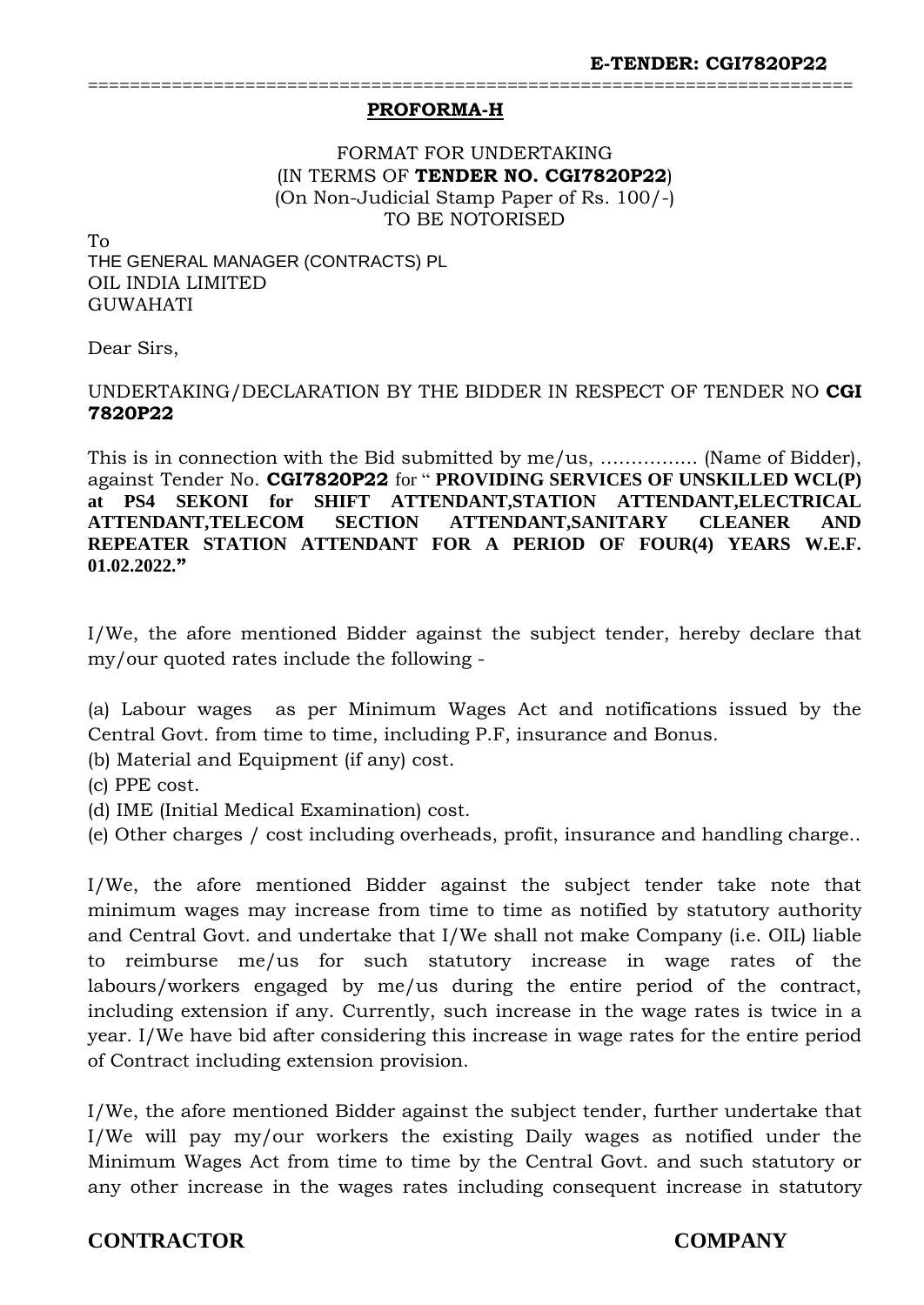contributions like provident fund etc. of contract labours engaged by me/us shall be borne solely by me/us during the entire period of the contract, including extension if any, without any cost implication whatsoever upon the Company.

=========================================================================

I/We further agree and undertake that in case of any violation of the above undertaking, Oil India Limited (OIL) shall be at liberty to take appropriate action against me/us in terms of the Tender/Contract including but not limited to termination of contract and debarment from future business with OIL. I shall duly comply with all the statutory obligations, more particularly under applicable labour laws. I further agree and undertake that in case of any dispute or claims arise out of my non-compliance of statutory obligations under the Contract, by the Labourers engaged by me or by any statutory authorities, I shall only be responsible for the same and hold the Company harmless against such dispute or claims. I further authorize the Company, in the event of my default or non-compliance of any statutory obligations, to deduct/recover and adjust such amount or claim against my Bills due under the Contract or against any other existing or future Contracts with the Company including performance security.

I/We declare that the information given above is true and any misstatement, misrepresentation, or suppression of facts in connection with the above undertaking may entail rejection of the bid and cancellation of contract, if awarded.

Yours faithfully,

1.Authorized Signatory with Seal

\_\_\_\_\_\_\_\_\_\_\_\_\_\_\_\_\_\_\_\_\_\_\_\_\_\_\_\_\_\_\_\_\_\_ (Bidder)

Place:-

Date:-

\*\*\*\*\*\*\*\*\*\*\*\*\*\*\*\*\*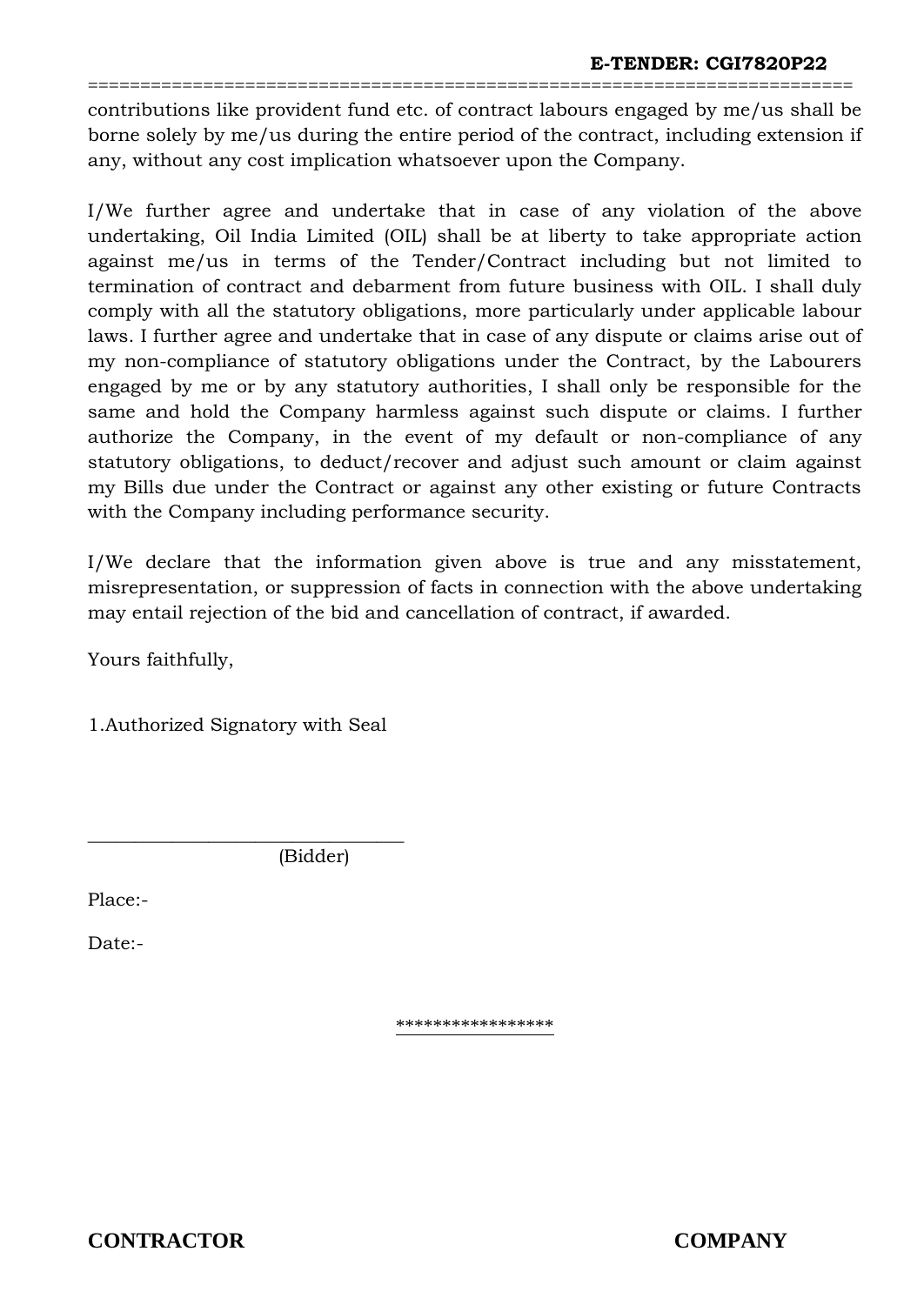## **PROFORMA-I**

# **Format of Undertaking by Bidders towards submission of authentic information/documents**

=========================================================================

(To be typed on the letter head of the bidder)

To, General Manager (Contracts)-PL Oil India Limited Pipeline HQ, Narangi , Guwahati ,Assam-781171

Subject: Undertaking of Authenticity of Information/documents submitted

Refer : Tender No…………………..Dated…………………

Sir/Madam

With reference to our quotation against your above-referred tender, we hereby undertake that no fraudulent information/documents have been submitted by us. We take full responsibility for the submission of authentic information/documents against the above cited bid.

We also agree that, during any stage of the tender/contract agreement, in case any of the information/documents submitted by us are found to be false/forged/fraudulent , OIL has right to reject our bid at any stage including forfeiture of our EMD and/or PBG and/or cancel the award of contract and/or carry out other penal action on us, as deemed fit.

Yours faithfully,

For (type name of the firm here)

Signature of Authorised Signatory

Name:

Designation:

Phone No:

Place:

Date:

(Affix seal of the Organization here, if applicable)